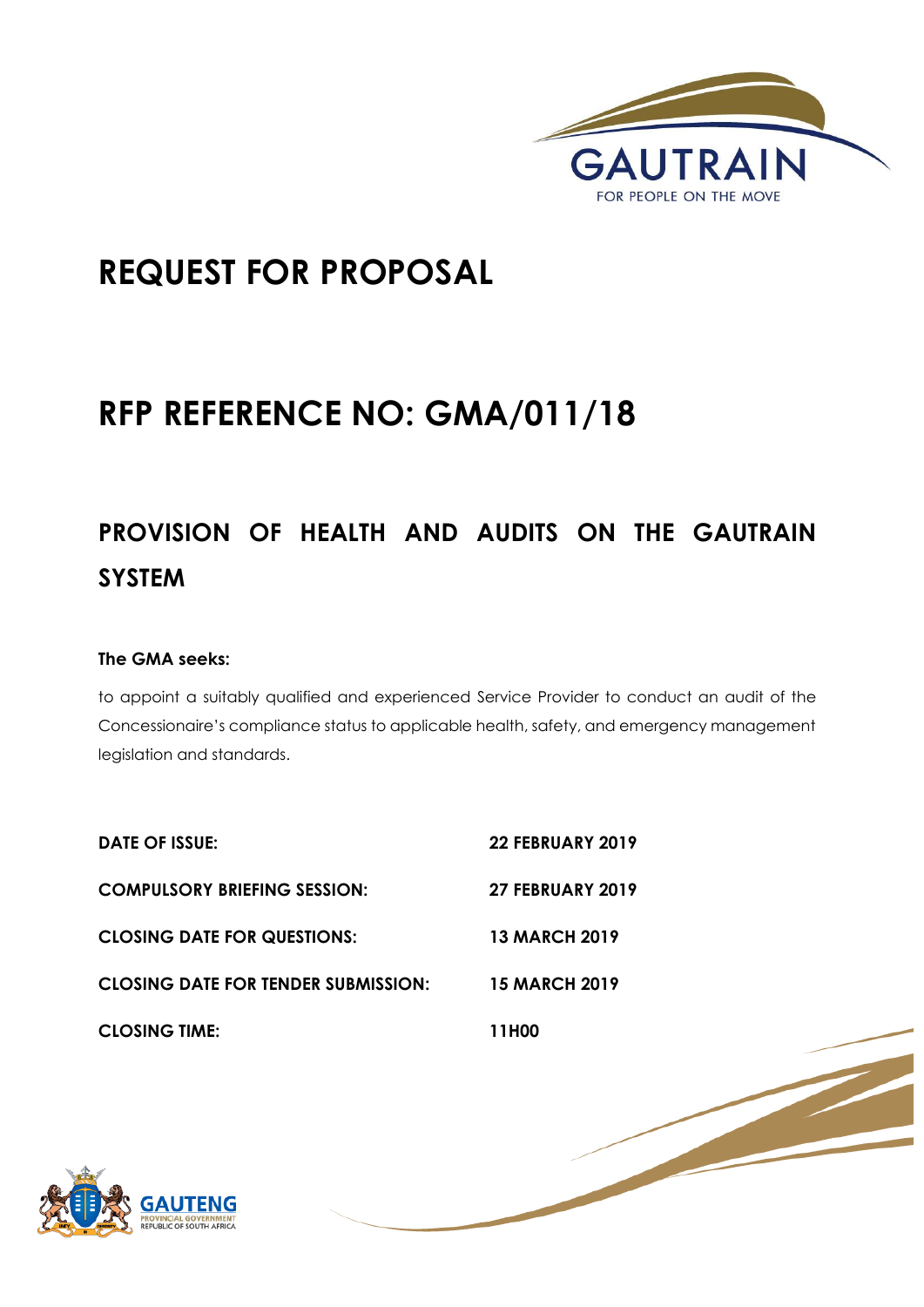# **CONTENTS**

# **GAUTRAIN MANAGEMENT AGENCY – REQUEST FOR PROPOSAL**

|                                                    | Page |
|----------------------------------------------------|------|
|                                                    | 5    |
|                                                    | 6    |
| RFP PART A                                         |      |
|                                                    | 7    |
|                                                    | 8    |
|                                                    | 8    |
|                                                    | 9    |
| Rules governing this RFP and the Tendering Process |      |
|                                                    | 9    |
| <b>REQUEST FOR PROPOSAL</b>                        |      |
|                                                    | 10   |
|                                                    | 10   |
|                                                    | 11   |
|                                                    | 11   |
|                                                    | 11   |
| Communication during the tender process            |      |
| Requests for clarification and further information | 12   |
|                                                    | 12   |
|                                                    | 13   |
|                                                    | 13   |
|                                                    | 14   |
|                                                    | 14   |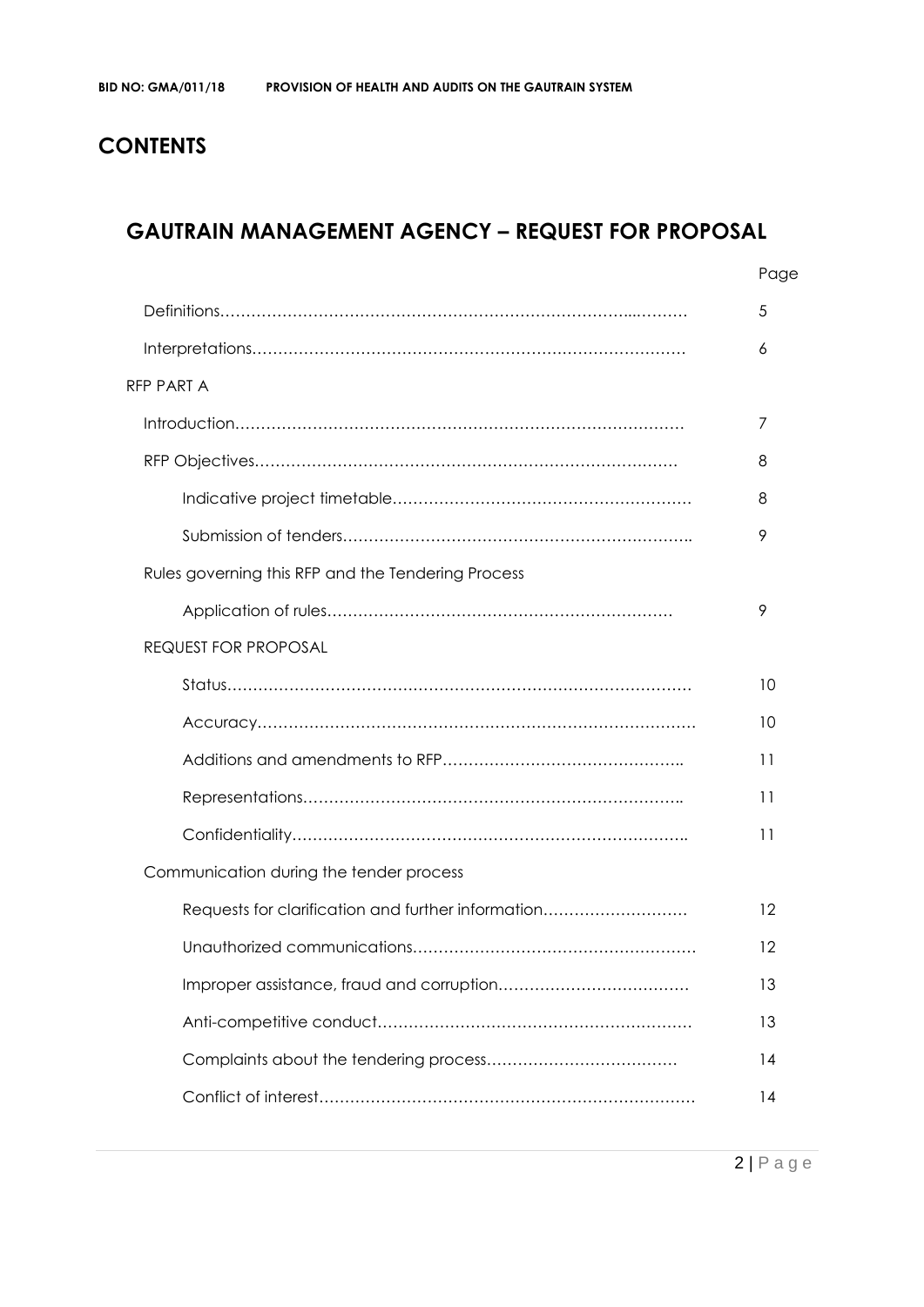|                                                      | 15 |  |  |
|------------------------------------------------------|----|--|--|
| Tender documents                                     |    |  |  |
|                                                      | 15 |  |  |
|                                                      | 16 |  |  |
|                                                      | 16 |  |  |
|                                                      | 16 |  |  |
|                                                      | 16 |  |  |
| Disclosure of tender contents and tender information | 17 |  |  |
|                                                      | 17 |  |  |
|                                                      | 18 |  |  |
|                                                      | 18 |  |  |
| <b>Tender Response</b>                               |    |  |  |
|                                                      | 18 |  |  |
|                                                      | 19 |  |  |
|                                                      | 20 |  |  |
|                                                      | 20 |  |  |
| <b>Contract Disclosure Requirements</b>              |    |  |  |
|                                                      | 20 |  |  |
|                                                      | 21 |  |  |
|                                                      | 21 |  |  |
| Evaluation of tenders                                | 21 |  |  |
|                                                      | 21 |  |  |
|                                                      | 22 |  |  |
|                                                      | 23 |  |  |
|                                                      | 23 |  |  |
|                                                      | 23 |  |  |
|                                                      | 24 |  |  |
|                                                      |    |  |  |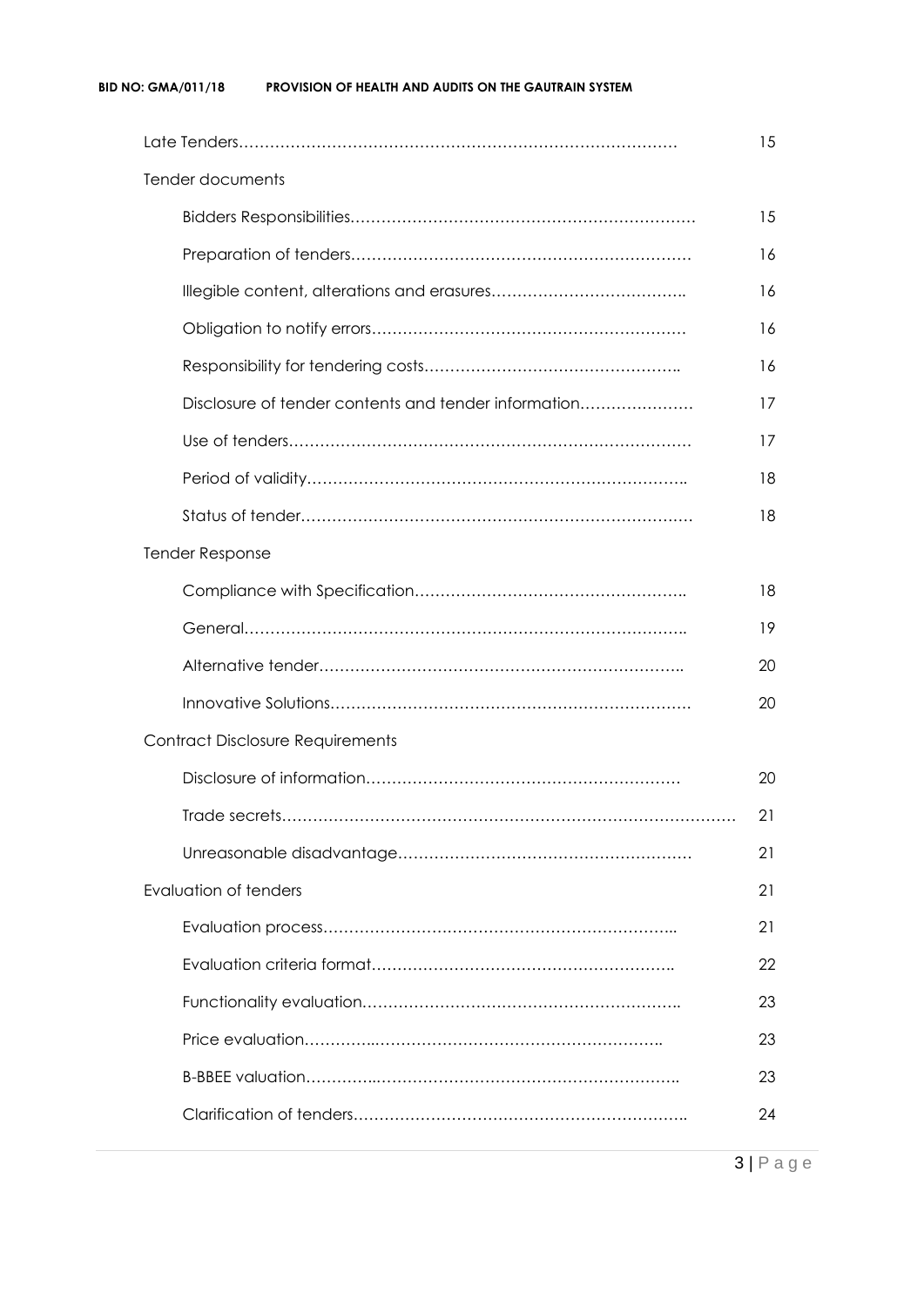#### **BID NO: GMA/011/18 PROVISION OF HEALTH AND AUDITS ON THE GAUTRAIN SYSTEM**

|                           |                                               | 25 |
|---------------------------|-----------------------------------------------|----|
|                           |                                               | 25 |
| <b>Successful Tenders</b> |                                               |    |
|                           |                                               | 26 |
|                           |                                               | 26 |
|                           |                                               | 26 |
|                           |                                               | 26 |
|                           |                                               | 27 |
|                           |                                               | 27 |
|                           |                                               | 28 |
|                           |                                               | 28 |
|                           |                                               | 29 |
|                           | RFP PART C - BIDDERS DECLARATION AND RESPONSE | 40 |
| <b>CSD</b>                |                                               | 43 |
| SBD1                      |                                               | 44 |
| SBD 3.1                   |                                               | 46 |
| <b>SBD 3.2</b>            |                                               | 47 |
| SBD 4                     |                                               | 49 |
| SBD 6.1                   |                                               | 54 |
| SBD <sub>8</sub>          | Declaration of Bidders Past SCM practices     | 60 |
| SBD <sub>9</sub>          | Certificate of Independent Bid Determination  | 63 |
| <b>SHE</b>                |                                               | 66 |
| RFP PART - D              | SUPPLIER CODE OF CONDUCT                      | 68 |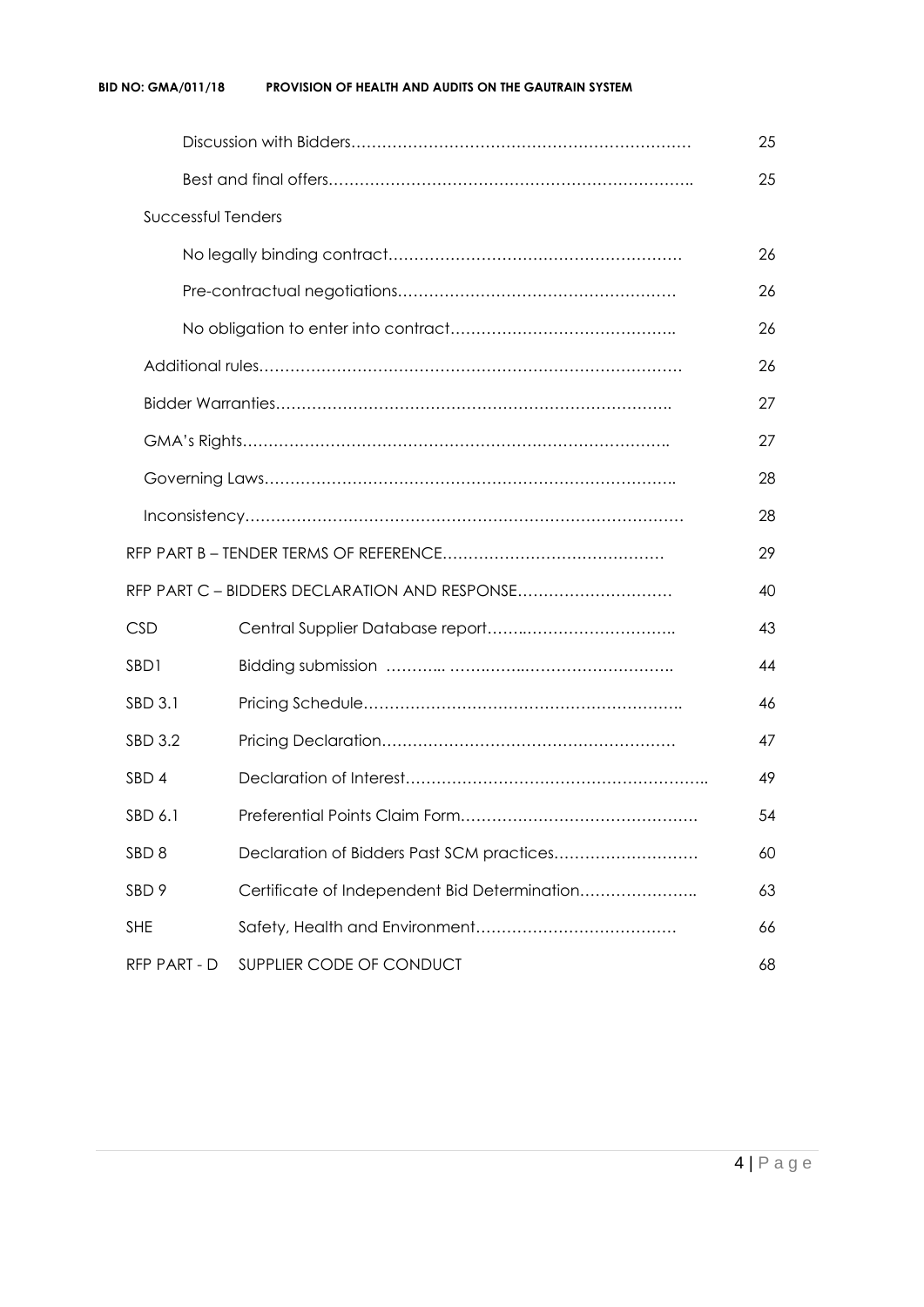#### **DEFINITIONS**

In this Request for Proposal, unless a contrary intention is apparent:

**Business Day** means a day which is not a Saturday, Sunday or public holiday.

**Bid** means a written offer in a prescribed or stipulated form lodged by a Bidder in response to an invitation in this Request for Proposal, containing an offer to provide goods, works or services in accordance with the Specification as provided in RFP Part B.

**Closing Time** means the time, specified as such under the clause "Indicative Timetable" of this RFP Part A, by which Tenders must be received.

**Evaluation Criteria** means the criteria set out under the clause "Evaluation Criteria Format" of this RFP Part A.

**GMA** means the Gautrain Management Agency; a PFMA Schedule 3(C) listed Provincial Public Entity, established in terms of the GMA Act No. 5 of 2006.

**Intellectual Property Rights** includes copyright and neighbouring rights, and all proprietary rights in relation to inventions (including patents) registered and unregistered trademarks (including service marks), registered designs, confidential information (including trade secrets and know how) and circuit layouts, and all other proprietary rights resulting from intellectual activity in the industrial, scientific, literary or artistic fields.

**Member** means an employee of the GMA.

**Proposed Contract** means the agreement including any other terms and conditions contained in or referred to in this RFP that may be executed between the GMA and the successful Bidder.

**Request for Proposal** or **RFP** means this document (comprising each of the parts identified under RFP Part A, Part B, Part C and Part D) including all annexure and any other documents so designated by the GMA.

**Services** means the services required by the GMA, as specified in this RFP Part B.

**Specification** means any specification or description of the GMA's requirements contained in this RFP Part B.

**State** means the Republic of South Africa.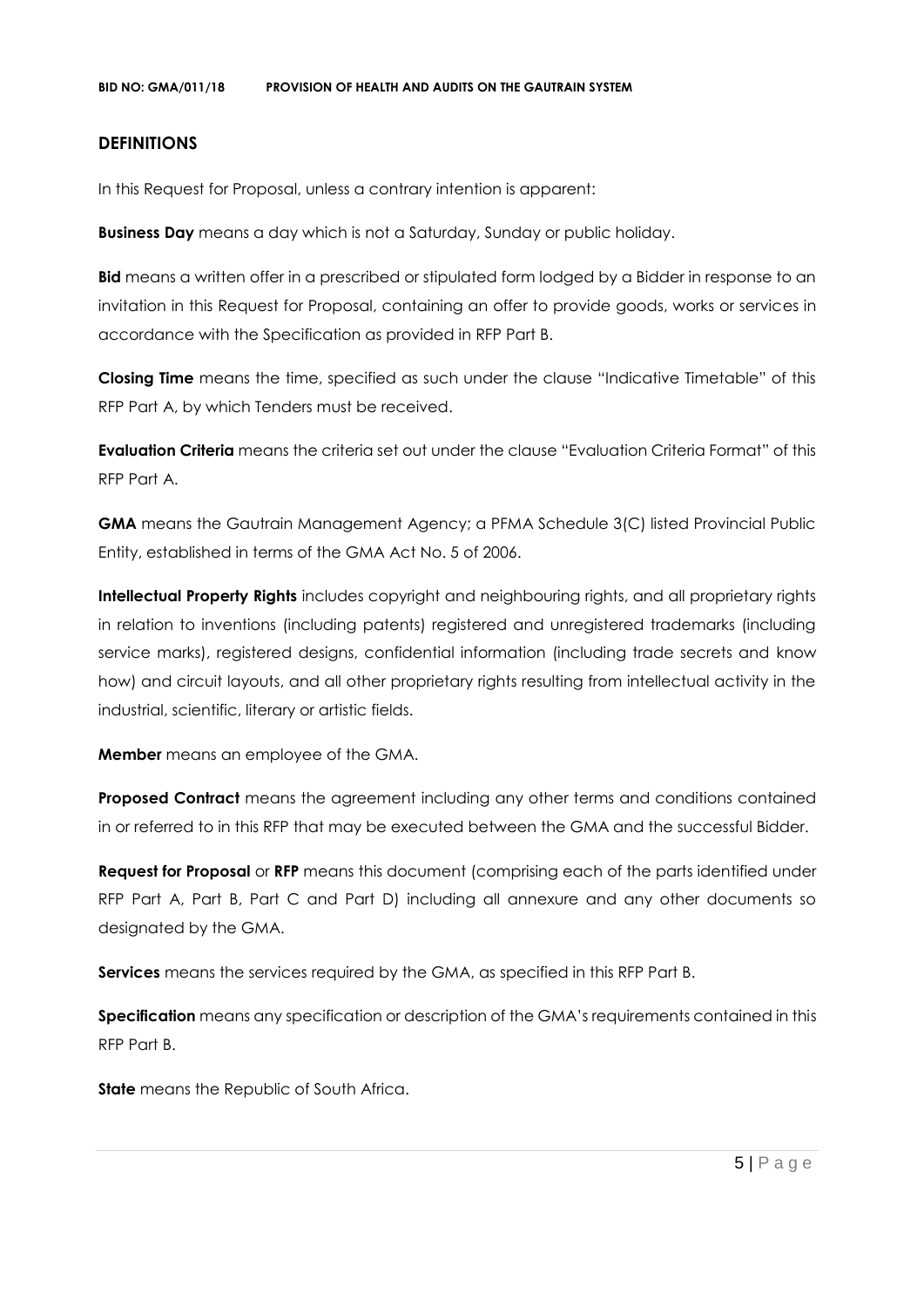**Statement of Compliance** means the statement forming part of a Tender indicating the Bidders compliance with the Specification.

**Bidder** means a person or organisation that submits a Bid.

**Tendering Process** means the process commenced by the issuing of this Request for Proposal and concluding upon formal announcement by the GMA of the selection of a successful Bidder(s) or upon the earlier termination of the process.

Website means the website administered by GMA located at [http://gma.gautrain.co.za](http://gma.gautrain.co.za/)

## **INTERPRETATIONS**

In this RFP, unless expressly provided otherwise:

#### A reference to:

- (a) "includes" or "including" means includes or including without limitation; and
- (b) "R" or "Rands" is a reference to the lawful currency of the Republic of South Africa.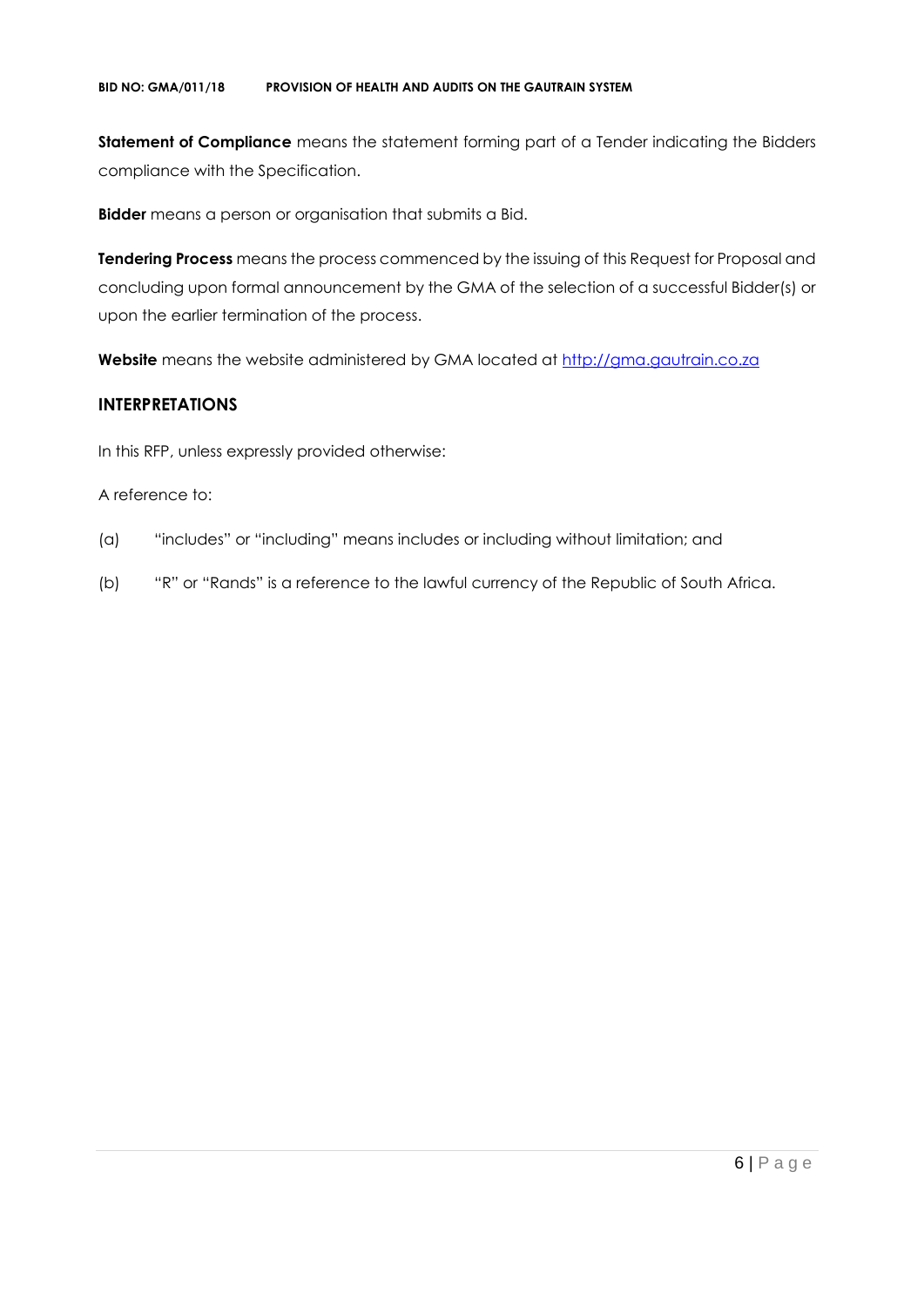# **RFP - PART A**

## **INTRODUCTION**

- 1. The Gautrain Management Agency (GMA) is a PFMA Schedule 3(C) listed provincial public entity which has been established in terms of the GMA Act No. 5 of 2006. The GMA is substantially funded from the Provincial Revenue Fund in order to carry out the following strategic objectives:
	- Assist the Gauteng Provincial Government (GPG) in implementing Gautrain and achieving the Project's objectives.
	- Act on behalf of GPG in managing the relationship between Province and the Concessionaire in terms of the Concession Agreement and ensure that the interests of Province are protected.
	- Enhance the integration of Gautrain with other transport services and Public Transport Plans.
	- Promote and maximise the Socio-Economic Development and B-BBEE objectives of the GPG in relation to Gautrain.
	- Liaise with and promote co-operation between government structures in all three spheres of Government in relation to Gautrain.
	- Liaise with persons having an interest in the project.
	- Manage assets relating to Gautrain and promote their preservation and maintenance.
	- Manage the finances of the Gautrain Project and the financial securities provided by the Concessionaire.
	- Monitor the policy and legislative environment of the Gautrain Project
- 2. The Bombela Concession Company (RF) (Pty) Ltd (BCC or the Concessionaire) entered into a Concession Agreement with the Gauteng Province (Province) for the design, partial finance, construction, operation, and maintenance of the Gautrain Rapid Rail Link until 27 March 2026. The Operations Commencement Date (OCD) 1 started on 08 June 2010 for the section between Sandton station and ORTIA station. Extended Phase (EP) 1 services commenced on 02 August 2011 between Hatfield and Rosebank stations. The Operations Commencement Date 2 services commenced on 07 June 2012 between Rosebank and Park stations, in so doing providing a complete service between Park and Hatfield stations. At the end of the concession period, the Concessionaire shall transfer the Gautrain System to the GMA.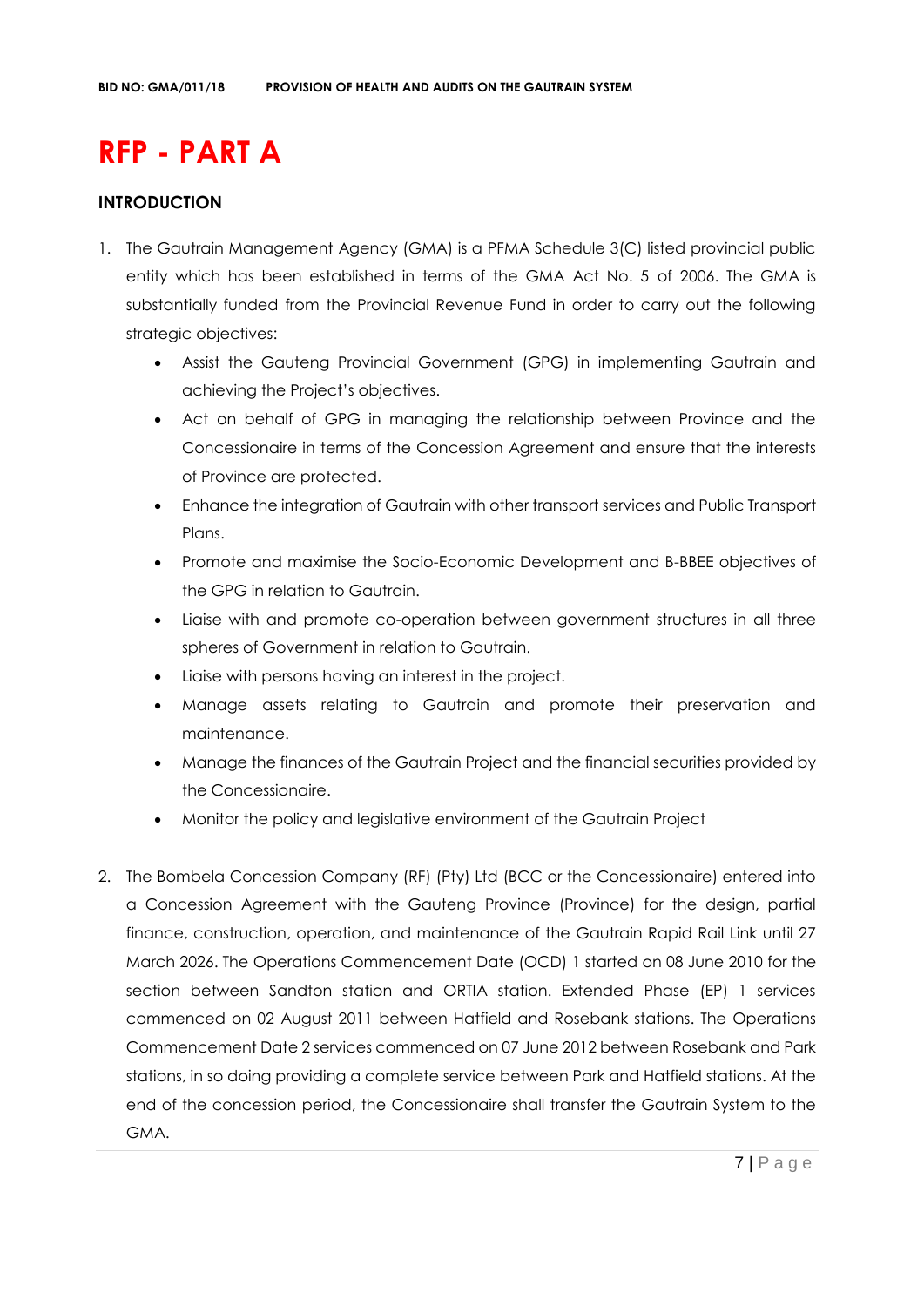- 3. The GMA is inviting responses to this Request for Proposal (reference number GMA/011/18) in order to appoint a suitably qualified and experienced service provider to conduct an audit of the Concessionaire's compliance status to applicable health, safety, and emergency management legislation and standards as specified in this RFP PART B – Specification.
- 4. The appointment of a successful service provider is subject to conclusion of a service level agreement between the GMA and the service provider.

# **RFP OBJECTIVES**

5. The objective of the tender is to find suitably qualified and experienced Service Provider to conduct an audit of the Concessionaire's compliance status to applicable health, safety, and emergency management legislation and standards for a period of two (2) years.

| <b>ACTIVITY</b>                                                | <b>DATE</b>               |
|----------------------------------------------------------------|---------------------------|
| Issue of RFP                                                   | 22 February 2019          |
| <b>Briefing Session</b>                                        | 27 February 2019 at 12H30 |
| <b>Closing Date and Time</b>                                   | 15 March 2019 at 11H00    |
| Intended completion of evaluation<br>of tenders                | 10 April 2019             |
| Intended<br>formal<br>notification<br>of<br>successful Bidders | 12 April 2019             |
| Effective date of contract                                     | 26 April 2019             |

#### **INDICATIVE PROJECT TIMETABLE**

*\*This timetable is provided as an indication of the timing of the tender process. It is indicative only and subject to change by the GMA. Bidders are to provide proposals that will allow achievement of the intended commencement date.*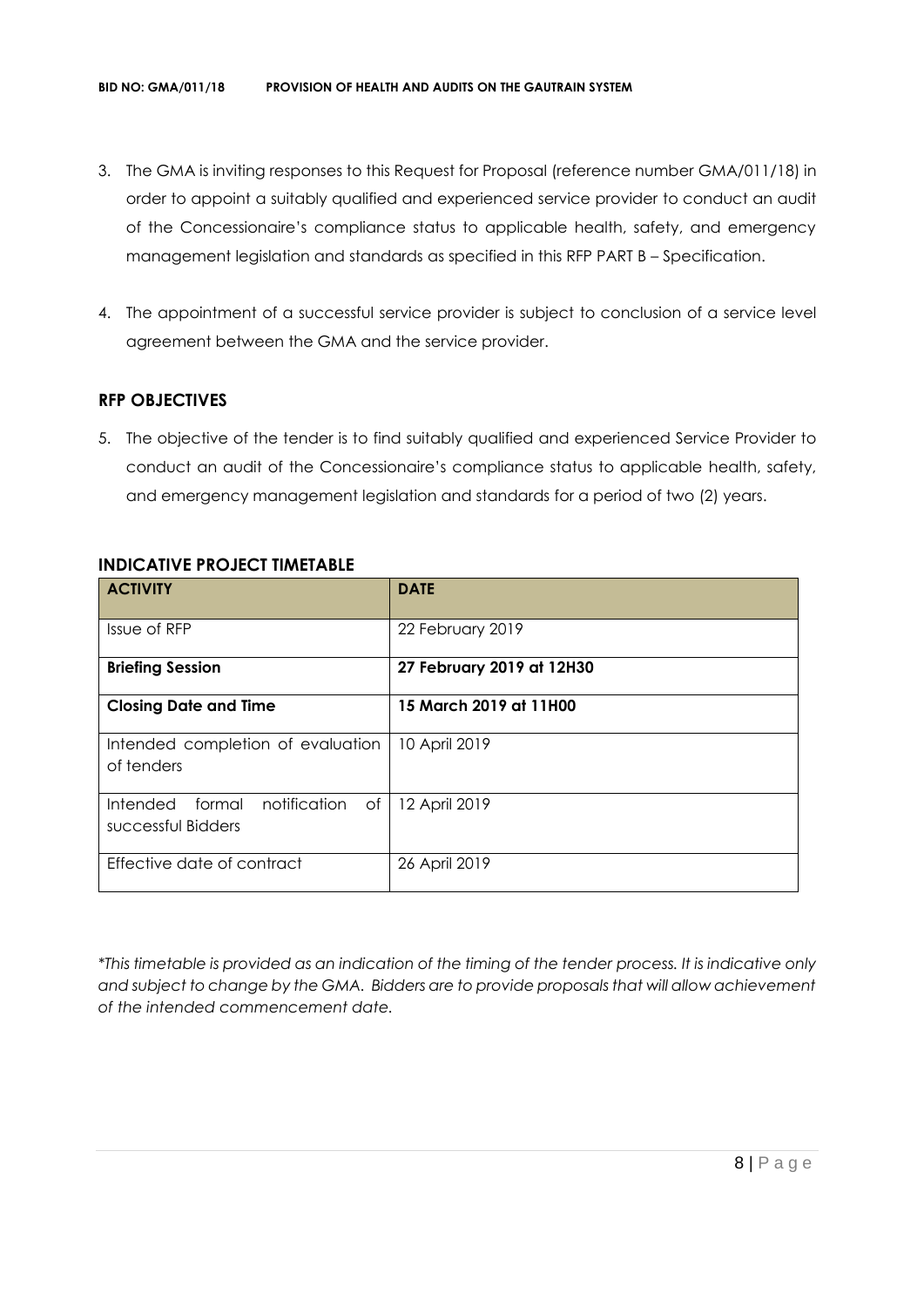#### **SUBMISSION OF TENDERS**

## **Hardcopy Submission (Compulsory)**

| Proposal Submission                                                      | Bid documents must be secured together preferably<br>bound or contained in a lever arch file |
|--------------------------------------------------------------------------|----------------------------------------------------------------------------------------------|
| Physical Address of Tender Box                                           | 44 Grand Central Boulevard, Grand Central Midrand<br>(Off R101 Old Johannesburg Road)        |
| Hours of access to Tender Box                                            | Between 07:00 and 17:00 (Weekdays only)                                                      |
| Information<br>marked<br>be<br>to to<br>on.<br>package containing Tender | Gautrain Management Agency<br>Attention: Supply Chain Management Unit                        |
|                                                                          | RFP Ref. No. GMA/011/18<br>Name of Bidder                                                    |

- 6. Bidders are to provide one (1) original and three (3) hard copies of the Bidders Response (Bid).
- 7. Bidders must also include an electronic copy of the Bidders Response for each proposal in PDF or Microsoft Office 2007 format in the hardcopy submission. All responses must be submitted in a sealed envelope in accordance with the conditions of Tendering and on the official forms included in this document.
- 8. All documents must be virus checked by the Bidder before lodgement. In this case of inconsistency between the electronic and hardcopy submissions, the hardcopy submission will prevail.
- 9. All enquiries related to this RFP must be sent to **[tenderenquiries@Gautrain.co.za](mailto:tenderenquiries@Gautrain.co.za)**.

#### **RULES GOVERNING THIS RFP AND THE TENDERING PROCESS**

#### **APPLICATION OF RULES**

10. Participation in the tender process is subject to compliance with the rules contained in this RFP Part A.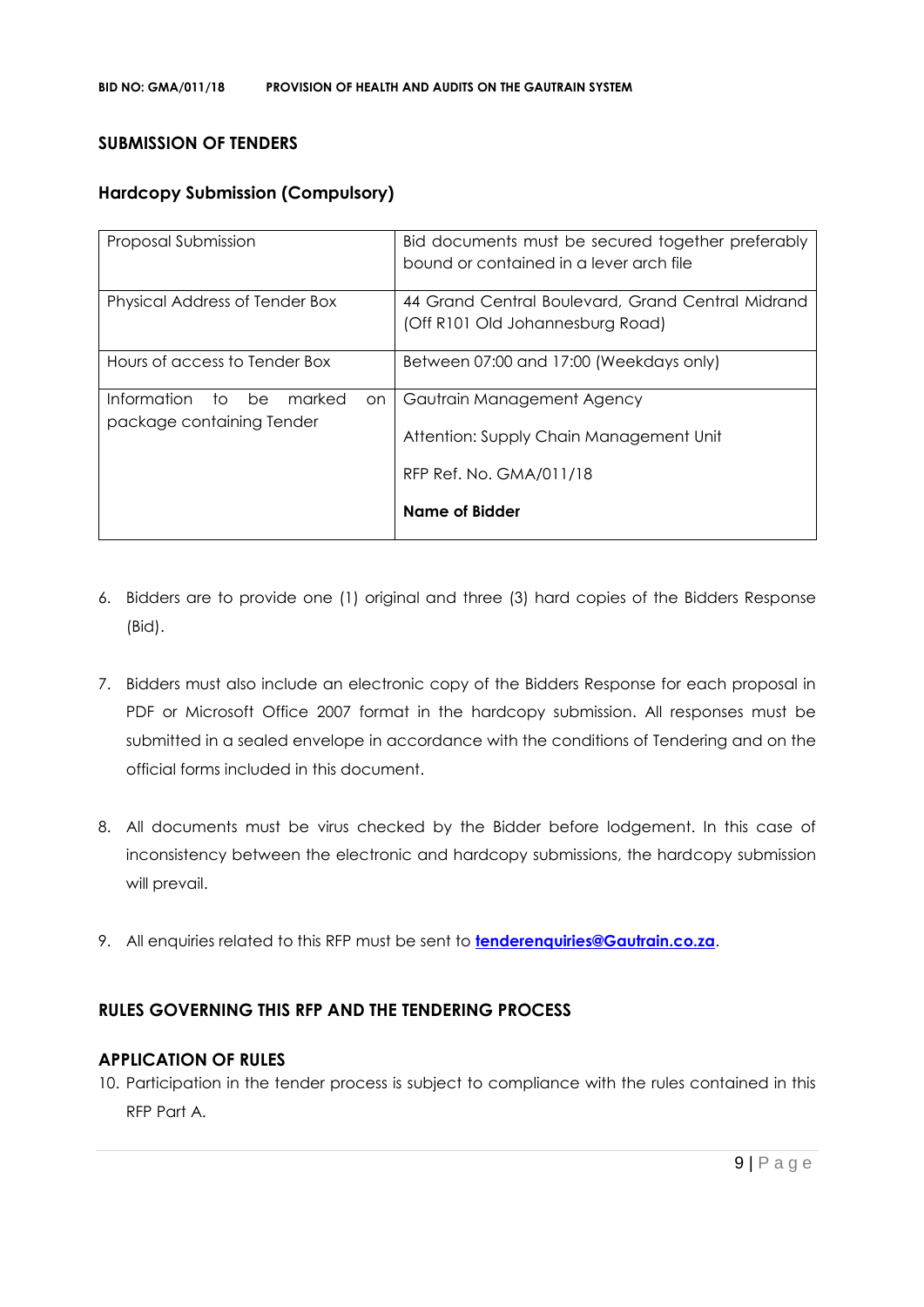- 11. All persons (whether or not a Participant in this tender process) having obtained or received this RFP may only use it, and the information contained therein, in compliance with the rules contained in this RFP Part A.
- 12. All Bidders are deemed to accept the rules contained in this RFP Part A.
- 13. The rules contained in this RFP Part A apply to:
	- a. The RFP and any other information given, received or made available in connection with this RFP, and any revisions or annexure;
	- b. the Tendering Process; and
	- c. any communications (including any briefings, presentations, meetings and negotiations) relating to the RFP or the Tendering Process.

# **REQUEST FOR PROPOSAL**

#### **STATUS OF REQUEST FOR PROPOSAL**

- 14. This RFP is an invitation for service provider/s to submit a proposal(s) for the provision of the services as set out in the Specification contained in this RFP Part B. Accordingly, this RFP must not be construed, interpreted, or relied upon, whether expressly or implied, as an offer capable of acceptance by any person(s), or as creating any form of contractual, promissory or other rights.
- 15. No binding contract or other understanding for the supply of the Services will exist between the GMA and any Bidder unless and until the Agency has executed a formal written contract with the successful Bidder.

# **ACCURACY OF REQUEST FOR PROPOSAL**

16. Whilst all due care has been taken in connection with the preparation of this RFP, the GMA makes no representations or warranties that the content in this RFP or any information communicated to or provided to Bidders during the Tendering Process is, or will be, accurate, current or complete. The GMA, and its officers, employees and advisors will not be liable with respect to any information communicated which is not accurate, current or complete.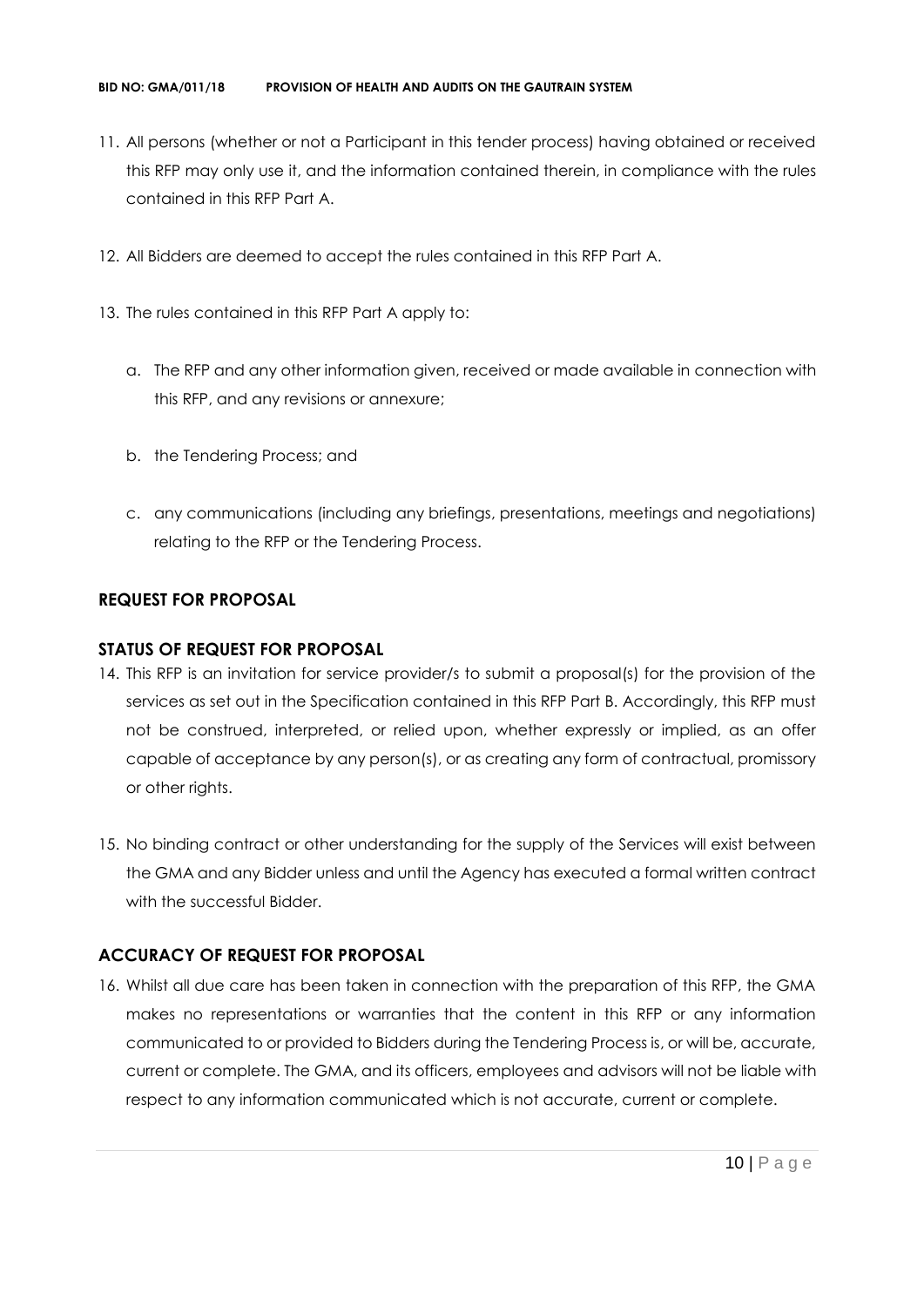#### **BID NO: GMA/011/18 PROVISION OF HEALTH AND AUDITS ON THE GAUTRAIN SYSTEM**

- 17. If a Bidder finds or reasonably believes it has found any discrepancy, ambiguity, error or inconsistency in this RFP or any other information provided by the GMA (other than minor clerical matters), the Bidder must promptly notify the Agency in writing (by e-mail to the address **[tenderenquiries@Gautrain.co.za](mailto:tenderenquiries@gautrainpo.co.za)**) of such discrepancy, ambiguity, error or inconsistency in order to afford the GMA an opportunity to consider what corrective action is necessary (if any).
- 18. Any actual discrepancy, ambiguity, error or inconsistency in this RFP or any other information provided by the GMA will, if possible, be corrected and provided to all Bidders without attribution to the Bidder who provided the written notice.

#### **ADDITIONS AND AMENDMENTS TO THE RFP**

- 19. The GMA reserves the right to change any information in, or to issue any addendum to this RFP before the Closing Time. The GMA and its officers, employees and advisors will not be liable in connection with either the exercise of, or failure to exercise this right.
- 20. If the GMA exercises its right to change information in terms of clause 22, it may seek amended Tenders from all Bidders.

#### **REPRESENTATIONS**

21. No representations made by or on behalf of the GMA in relation to this RFP will be binding on the GMA unless that representation is expressly incorporated into the contract ultimately entered into between the GMA and the successful Bidder.

#### **CONFIDENTIALITY**

22. All persons (including all Bidders) obtaining or receiving this RFP and any other information in connection with this RFP or the Tendering Process must keep the contents of the RFP and other such information confidential, and not disclose or use the information except as required for the purpose of developing a proposal in response to this RFP.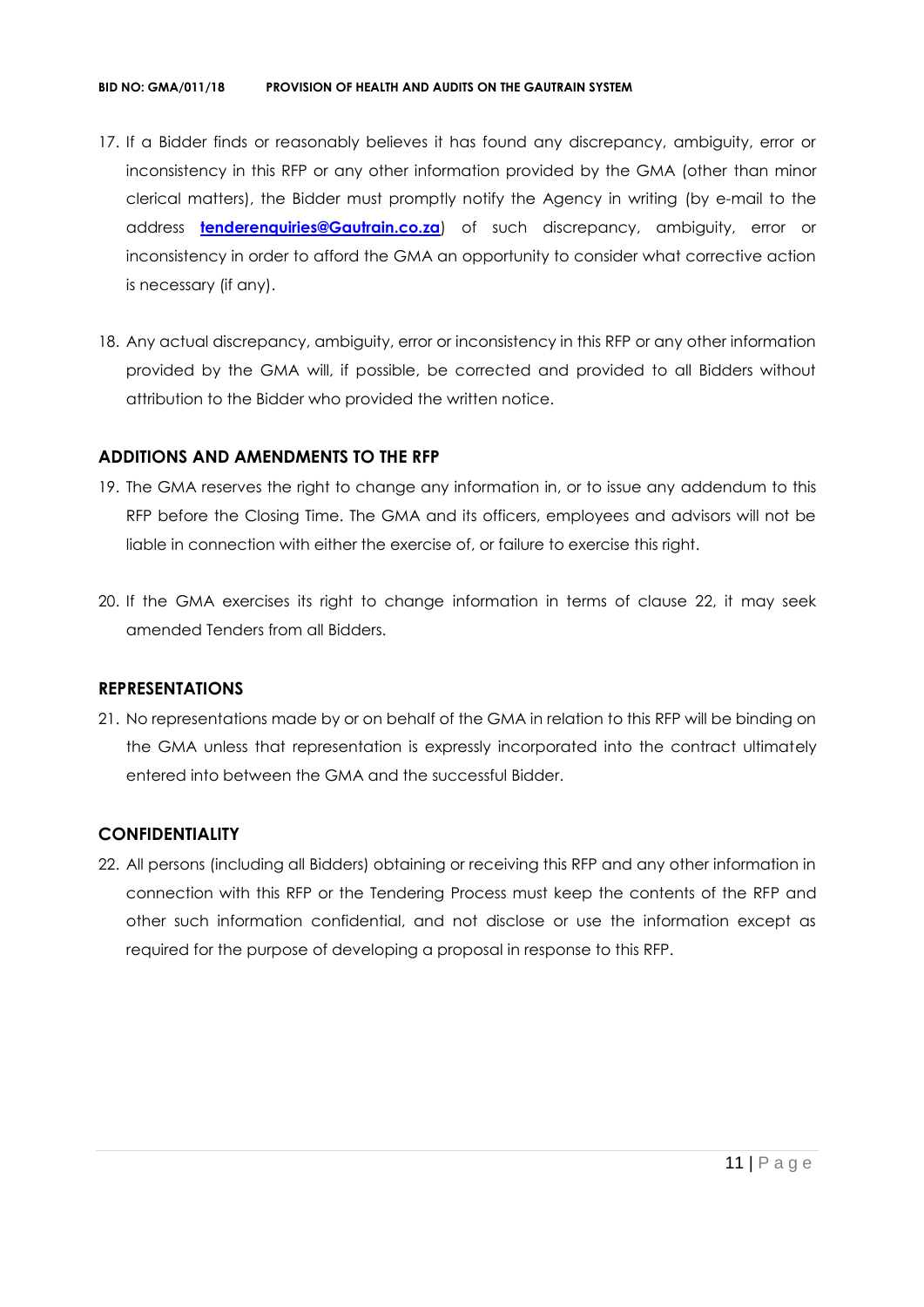#### **COMMUNICATIONS DURING THE TENDERING PROCESS**

#### **REQUESTS FOR CLARIFICATION OR FURTHER INFORMATION**

- 23. All communication and attempts to solicit information of any kind relative to this tender should be in writing and channelled to the Supply Chain Management Unit via email to: **[tenderenquiries@Gautrain.co.za](mailto:tenderenquiries@gautrainpo.co.za)**.
- 24. Any communication by a Bidder to the GMA will be effective upon receipt by the SCM Unit (provided such communication is in the required format).
- 25. The GMA has restricted the period during which it will accept questions or requests for further information or clarification and reserves the right not to respond to any enquiry or request, irrespective of when such enquiry or request is received.
- 26. Except where the GMA is of the opinion that issues raised apply only to an individual Bidder, questions submitted and answers provided will be made available to all Bidders by e-mail, as well as on the GMA's website without identifying the person or organisation which submitted the question.
- 27. In all other instances, the GMA may directly provide any written notification or response to a Bidder by email to the address of the Bidder (as notified by the Bidder to the SCM Unit).
- 28. A Bidder may, by notifying the SCM Unit in writing, withdraw a question submitted in accordance with clause 30, in circumstances where the Bidder does not wish the GMA to publish its response to the question to all Bidders.

#### **UNAUTHORISED COMMUNICATIONS**

29. Bidders may not contact (including promotional or advertising activities) any GMA staff or Advisors of GMA except through the channel in clause 21 above on any matter pertaining to the bid from the time when the bid is advertised to the time the bid is awarded. Communicating with any GMA staff or Advisors of GMA except through the channel in clause 21 above will be perceived as an effort by a bidder to influence bid evaluation, bid comparisons or bid award decisions in any manner, and will result in rejection of the bid concerned. Nothing in this clause is intended to prevent communications with staff of, or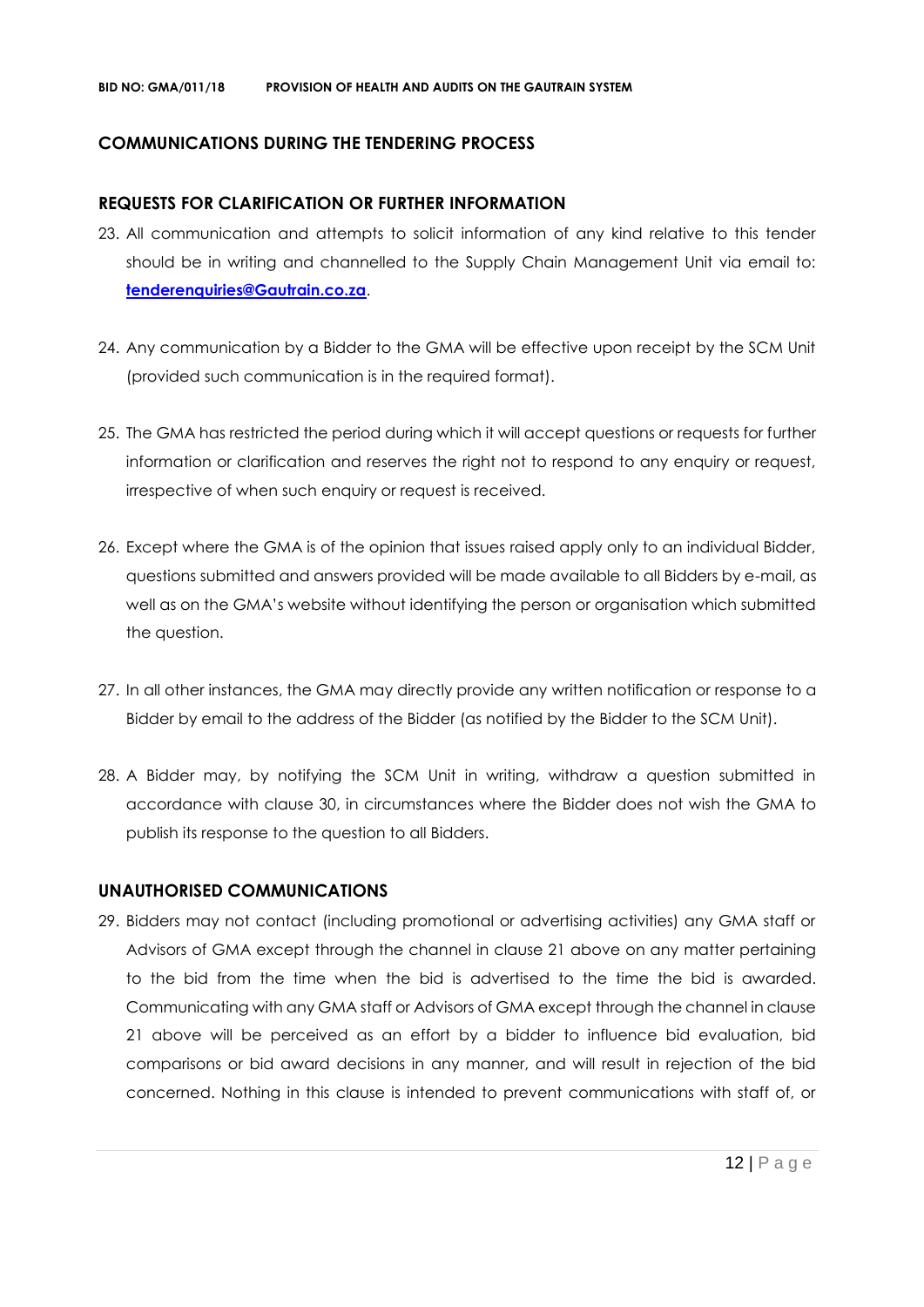advisors of the GMA to the extent that such communications do not relate to this RFP or the Tendering Process.

30. Bidders must not otherwise engage in any activities that may be perceived as, or that may have the effect of, influencing the outcomes of the Tendering Process in any way.

#### **IMPROPER ASSISTANCE, FRAUD AND CORRUPTION**

- 31. Bidders may not seek or obtain the assistance of employees, contractors or advisors of the GMA in the preparation of their tender responses, except where contractors or advisors are participating in the tender in which case the Bidder must disclose such participation in its tender by declaring their possible interest or conflict in the relevant SBD 4 form.
- 32. The GMA may in its absolute discretion, immediately disqualify a Bidder that it believes has sought or obtained such improper assistance.
- 33. Bidders are to be familiar with the implications of contravening the Prevention and Combating of Corrupt Activities Act, No. 12 of 2005 and any other relevant legislation.
- 34. Bidders are encouraged to stop crime at the GMA in its tracks and report it anonymously to the following number: 0800 6 FRAUD/0800 637 283.

#### **ANTI-COMPETITIVE CONDUCT**

- 35. Bidders and their respective officers, employees, agents and advisors must not engage in any collusion, anti-competitive conduct or any other similar conduct in respect of this Tendering Process with any other Bidder or any other person(s) in relation to:
	- a. The preparation or lodgement of their Tender
	- b. the evaluation and clarification of their Tender; and
	- c. the conduct of negotiations with the GMA.
- 36. For the purposes of clause 38, collusion, anti-competitive conduct or any other similar conduct may include disclosure, exchange and clarification of information whether or not such information is confidential to the GMA or any other Bidder or any other person or organisation.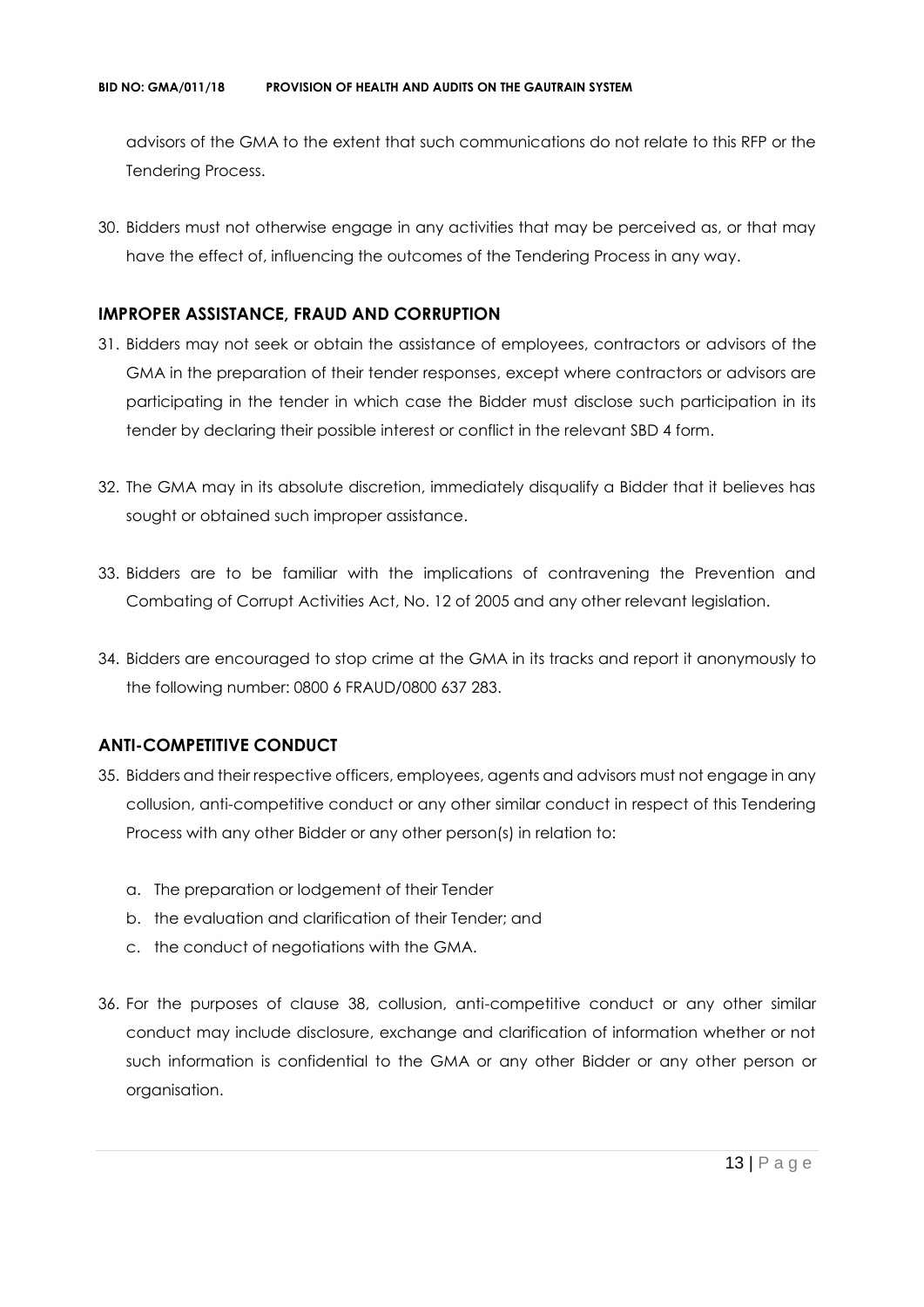37. In addition to any other remedies available to it under law or contract, the GMA may, in its absolute discretion, immediately disqualify a Bidder that it believes has engaged in any collusive, anti-competitive conduct or any other similar conduct during the entire Tendering Process.

#### **COMPLAINTS ABOUT THE TENDERING PROCESS**

- 38. Any complaint about the RFP or the Tendering Process must be submitted to the SCM Unit in writing, (preferably by email), immediately upon the cause of the complaint arising or becoming known to the Bidder.
- 39. The written complaint must set out:
	- a. The basis for the complaint, specifying the issues involved;
	- b. how the subject of the complaint affect the organisation or person making the complaint;
	- c. any relevant background information; and
	- d. the outcome desired by the person or organisation making the complaint.
- 40. If the matter relates to the conduct of an official, employee or advisor of the GMA, the complaint should be addressed in writing marked for the attention of the Chief Executive Officer of the GMA, and delivered to the physical address of the GMA, as notified.

#### **CONFLICT OF INTEREST**

- 41. A Bidder must not, and must ensure that its officers, employees, agents and advisors do not place themselves in a position that may give rise to actual, potential or perceived conflict of interest between the interests of the GMA and/or the Gauteng Provincial Government and the Bidders interests during the Tender Process.
- 42. The Bidders Response in this RFP Part C requires the Bidder to provide details of any interests, relationships or clients which may or do give rise to a conflict of interest in relation to the supply of the services under any contract that may result from this RFP.
- 43. If the Bidder submits its Tender and a subsequent conflict of interest arises, or is likely to arise, which was not disclosed in the Tender, the Bidder must notify the GMA immediately in writing of that conflict.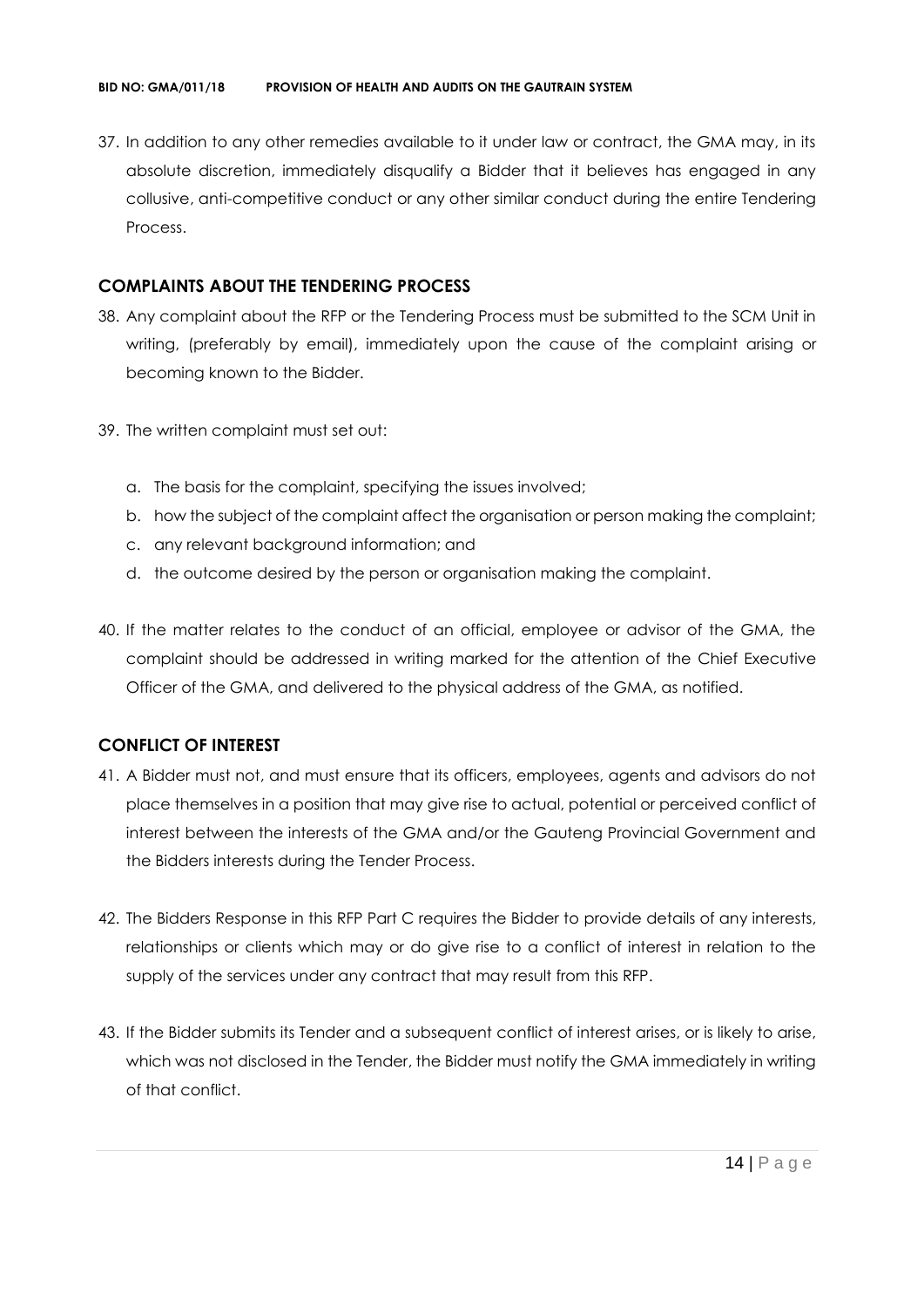44. The GMA may immediately disqualify a Bidder from the Tendering Process if the Bidder fails to notify the GMA of the conflict as required.

### **LATE TENDERS**

- 45. Tenders must be lodged by the Closing Date and Time. Where a tender document is not in the tender box at the time of the bid closing, such a bid document will be regarded as a late bid. Late bids will not be accepted or considered.
- 46. Tenders lodged after the Closing Time or lodged at a location or in a manner that is contrary to that specified in this RFP will be disqualified from the Tendering Process and will be ineligible for consideration.
- 47. The determination of the GMA as to the actual time that a Tender is lodged is final. Subject to clause 49, all Tenders lodged in the Tender Box after the Closing Time will be recorded by the GMA and will only be opened for the purposes of identifying a business name and address of the Bidder. The GMA will inform a Bidder whose Tender was lodged after the Closing Time of its ineligibility for consideration. The general operating practice is for the late tender to be returned within 5 (Five) working days of receipt or within 5 (Five) working days after determination not to accept a late tender.

#### **TENDER DOCUMENTS**

#### **BIDDERS RESPONSIBILITIES**

- 51. Bidders are responsible for:
	- a. Examining this RFP and any documents referenced or attached to this RFP and any other information made or to be made available by the GMA to Bidders in connection with this RFP;
	- b. fully informing themselves in relation to all matters arising from this RFP, including all matters regarding the GMA's requirements for the provision of the Services;
	- c. ensuring that their Tenders are accurate and complete;
	- d. making their own enquiries and assessing all risks regarding this RFP, and fully considering and incorporating the impact of any known and unknown risks into their Tender;
	- e. ensuring that they comply with all applicable laws in regards to the Tendering Process particularly as specified by National Treasury Regulations, Guidelines, Instruction Notes and Practice Notes and other relevant legislation as published from time to time in the Government Gazette;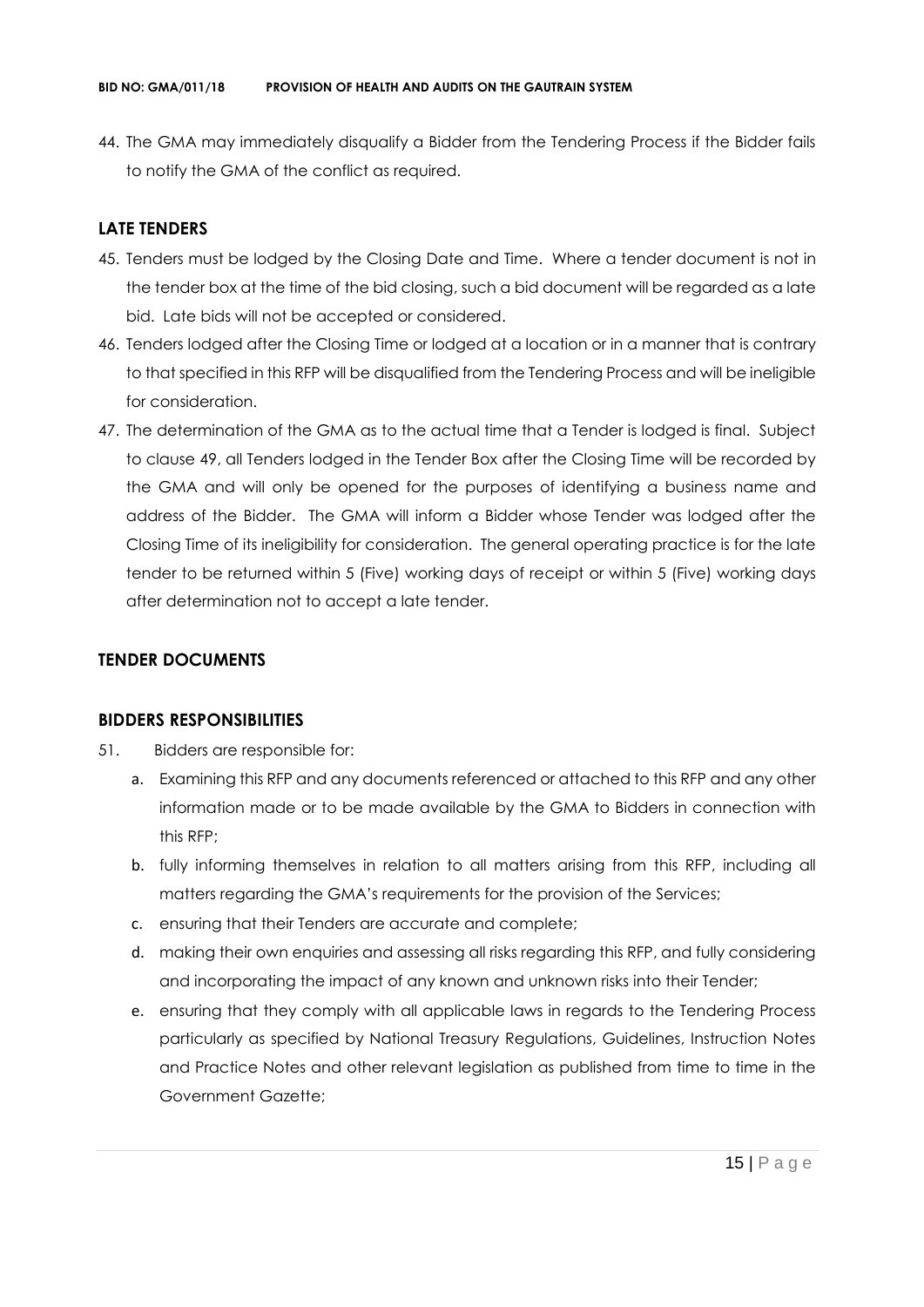- f. submitting an Original Valid Tax Clearance Certificate and all other returnable documents as listed on the Checklist; and
- g. Failure to provide the required information could result in disqualification of the bidder.

#### **PREPARATION OF TENDERS**

- 52. Bidders must ensure that:
	- a. Their Tender is submitted in the required format as stipulated in this RFP Part A; and
	- b. all the required information fields in RFP Part C are completed in full and contain the information requested by the GMA.

*Note to Bidders: The GMA may in its absolute discretion reject a Tender that does not include the information requested.*

53. Unnecessarily elaborate responses or other presentations beyond that which is sufficient to present a complete and effective tender proposal are not desired or required. Elaborate and expensive visual and other presentation aids are not necessary.

#### **ILLEGIBLE CONTENT, ALTERATION AND ERASURES**

- 54. Incomplete Tenders may be disqualified or evaluated solely on information contained in the Tender.
- 55. The GMA may disregard any content in a Tender that is illegible and will be under no obligation whatsoever to seek clarification from the Bidder.
- 56. The GMA is entitled to amend any bid conditions, validity period, specifications, or extend the closing date of bids before the closing date. All bidders, to whom the bid documents have been issued, will be advised in writing of such amendments in good time.

#### **OBLIGATION TO NOTIFY ERRORS**

57. Amended bids may be sent, together with the original bid, in an envelope marked "Amendment to bid" and should be placed in the bid box before the closing date and time. An amendment bids without original bid document will not be considered.

#### **RESPONSIBILITY FOR TENDERING COSTS**

58. The Bidders participation or involvement in any stage of the Tendering Process is at the Bidders sole risk, cost and expense. The GMA will not be held responsible for, or pay for, any expense or loss that may be incurred by Bidders in relation to the preparation or lodgement of their Tender.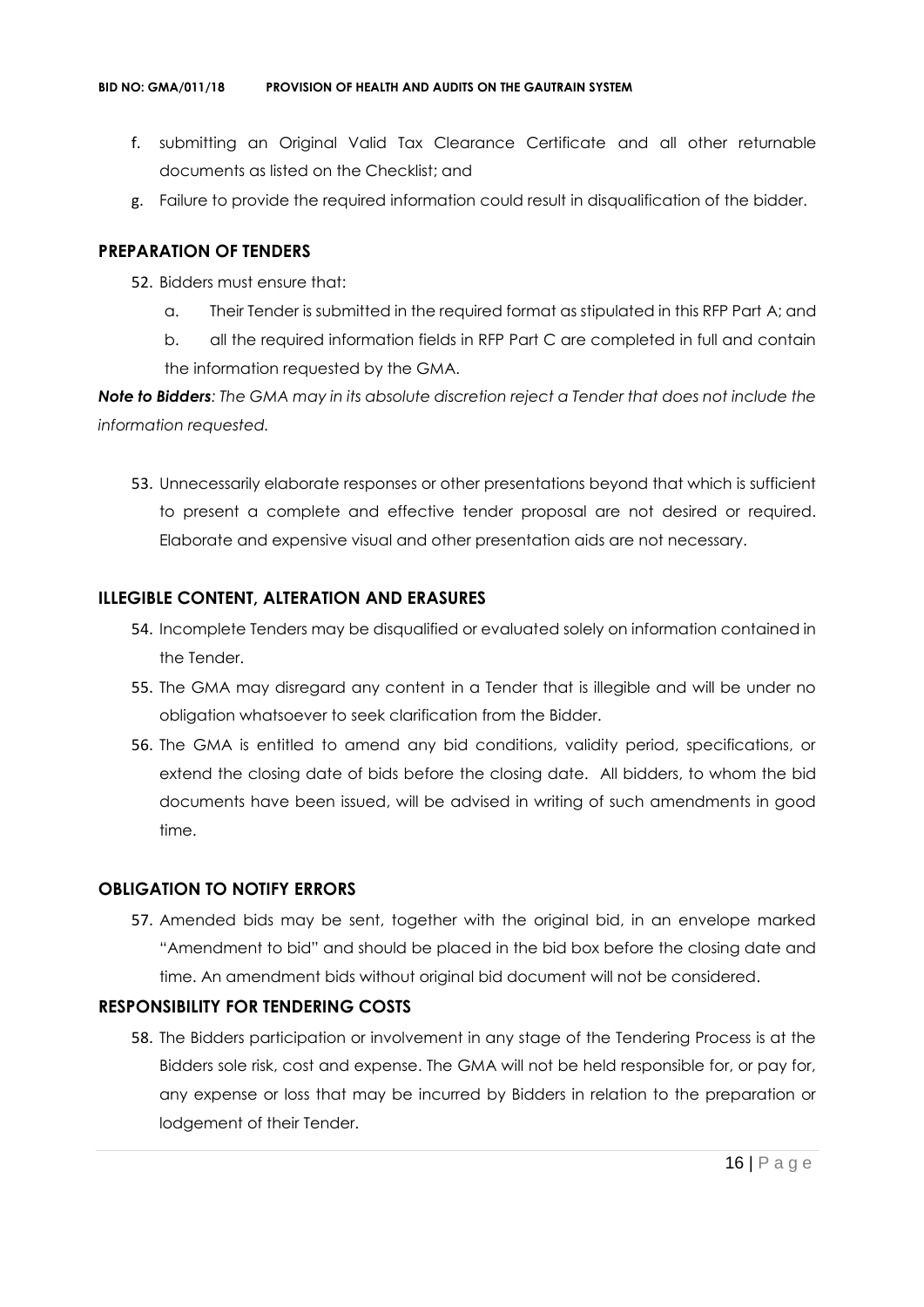- 59. The GMA is not liable to the Bidder for any costs on the basis of any contractual, or promissory or restitutionary grounds whatsoever as a consequence of any matter relating to the Bidders participation in the Tendering Process, including without limitation, instances where:
- a. The Bidder is not engaged to perform under any contract; or
- b. the GMA exercises any right under this RFP or at law.

#### **DISCLOSURE OF TENDER CONTENTS AND TENDER INFORMATION**

- 60. All Tenders received by the GMA will be treated as confidential. The GMA will not disclose any Tender contents and Tender information, except:
- a. As required by law;
- b. for the purpose of investigations by other government authorities having relevant jurisdiction;
- c. to external consultants and advisors of the GMA engaged to assist with the Tendering Process; or
- d. for the general information of Bidders required to be disclosed as per National Treasury Regulations, Guidelines, Instruction Notes or Practice Notes.

#### **USE OF TENDERS**

- 61. Upon submission in accordance with the requirements of submission of Tenders, all Tenders submitted become the property of the GMA. Bidders will retain all ownership rights in any intellectual property contained in the Tender.
- 62. Each Bidder, by submission of their Tender, is deemed to have licensed the GMA to reproduce the whole, or any portion, of their Tender for the purposes of enabling the GMA to evaluate the Tender.
- 63. Further, in submitting a Tender, the Bidder accepts that the GMA shall, in accordance with the requirements of Treasury Regulation No. 16A.6.3(d) and the National Treasury Instruction Note on *Enhancing Compliance Monitoring and Improving Transparency and Accountability in Supply Chain Management,* publish (on the internet or otherwise):

a. The names of all Bidders that submitted bids in relation to this RFP within 10 (Ten) working days after the closing date of this RFP, if the bid is above the threshold value of R500 000; and

b. on award of the bid, the name of the successful Bidder, the contract price, B-BBEE level of contribution status, the contract number and description of the contract awarded.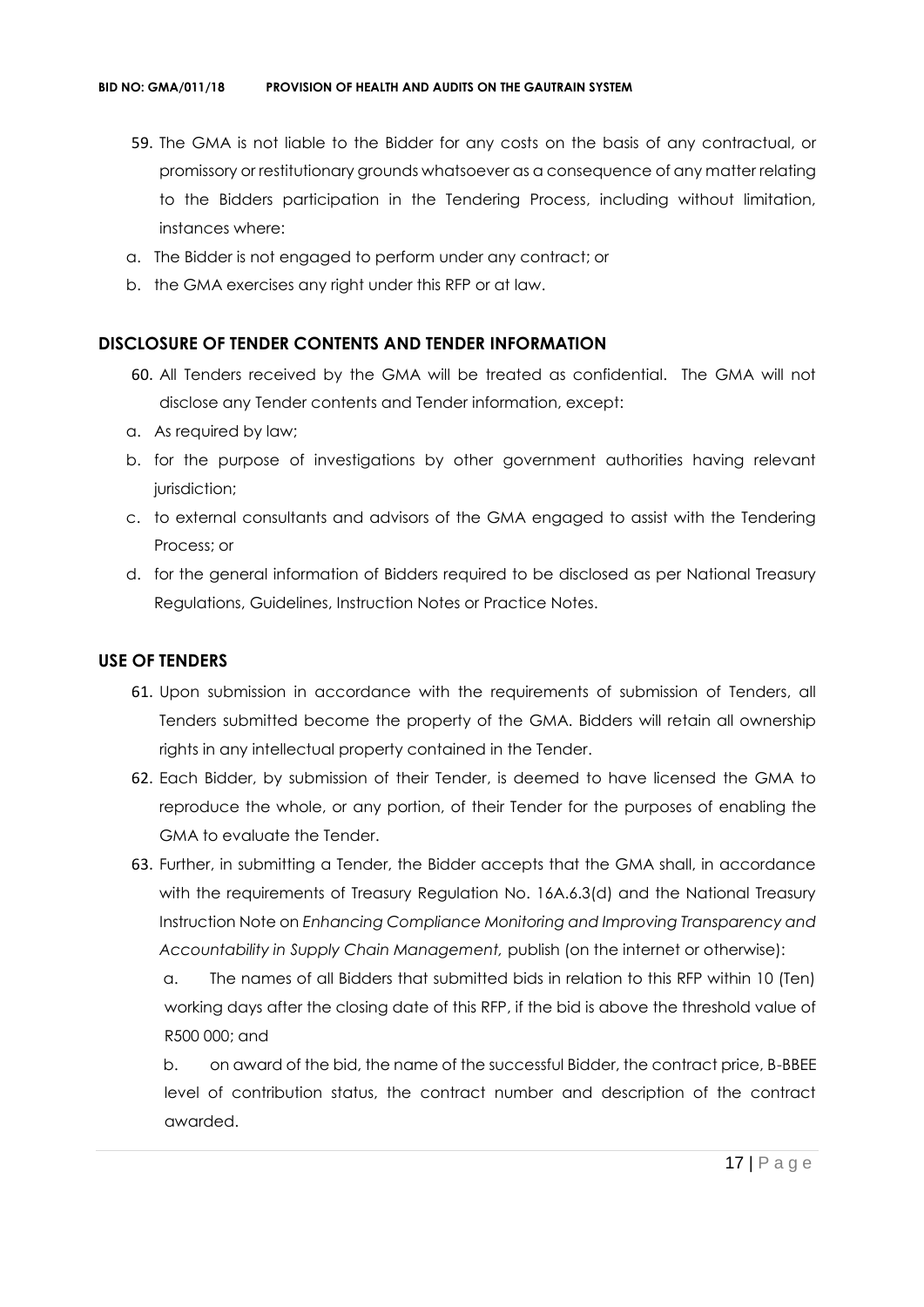#### **PERIOD OF VALIDITY**

64. All Tenders received must remain valid and open for acceptance for a minimum of 90 (Ninety) days from the Closing Time. This period may be extended by written mutual agreement between the GMA and the Bidder.

#### **STATUS OF TENDER**

- 65. Each Tender constitutes an irrevocable offer by the Bidder to the GMA to provide the Services required and otherwise to satisfy the requirements of the Specification as set out in this RFP Part B.
- 66. A Tender must not be conditional on:
	- a. The Board approval of the Bidder or any related governing body of the Bidder being obtained;
	- b. the Bidder conducting due diligence or any other form of enquiry or investigation;
	- c. the Bidder (or any other party) obtaining any regulatory approval or consent;
	- d. the Bidder obtaining the consent or approval of any third party; or
	- e. the Bidder stating that it wishes to discuss or negotiate any commercial terms of the contract.
- 67. The GMA may, in its absolute discretion, disregard any tender that is, or is stated to be, subject to any one or more of the conditions detailed above (or any other relevant conditions).
- 68. The GMA reserves the right to accept a Tender in part or in whole or to negotiate with a Bidder in accordance with the clause 88 (Unreasonable disadvantage) of this RFP Part A.

#### **TENDER RESPONSE**

### **COMPLIANCE WITH SPECIFICATION**

- 69. Under Part C of this RFP, a Bidder must submit a tabulated statement showing its level of compliance to the Specification contained in this RFP Part B.
- 70. In particular, Bidders must state if they will not comply with the Specification, or will only comply with the Specification subject to conditions. Full details of the non-compliance (including the nature and extent of the non-compliance and any reasons for such noncompliance) must be stated in the space provided in the tabulated statement.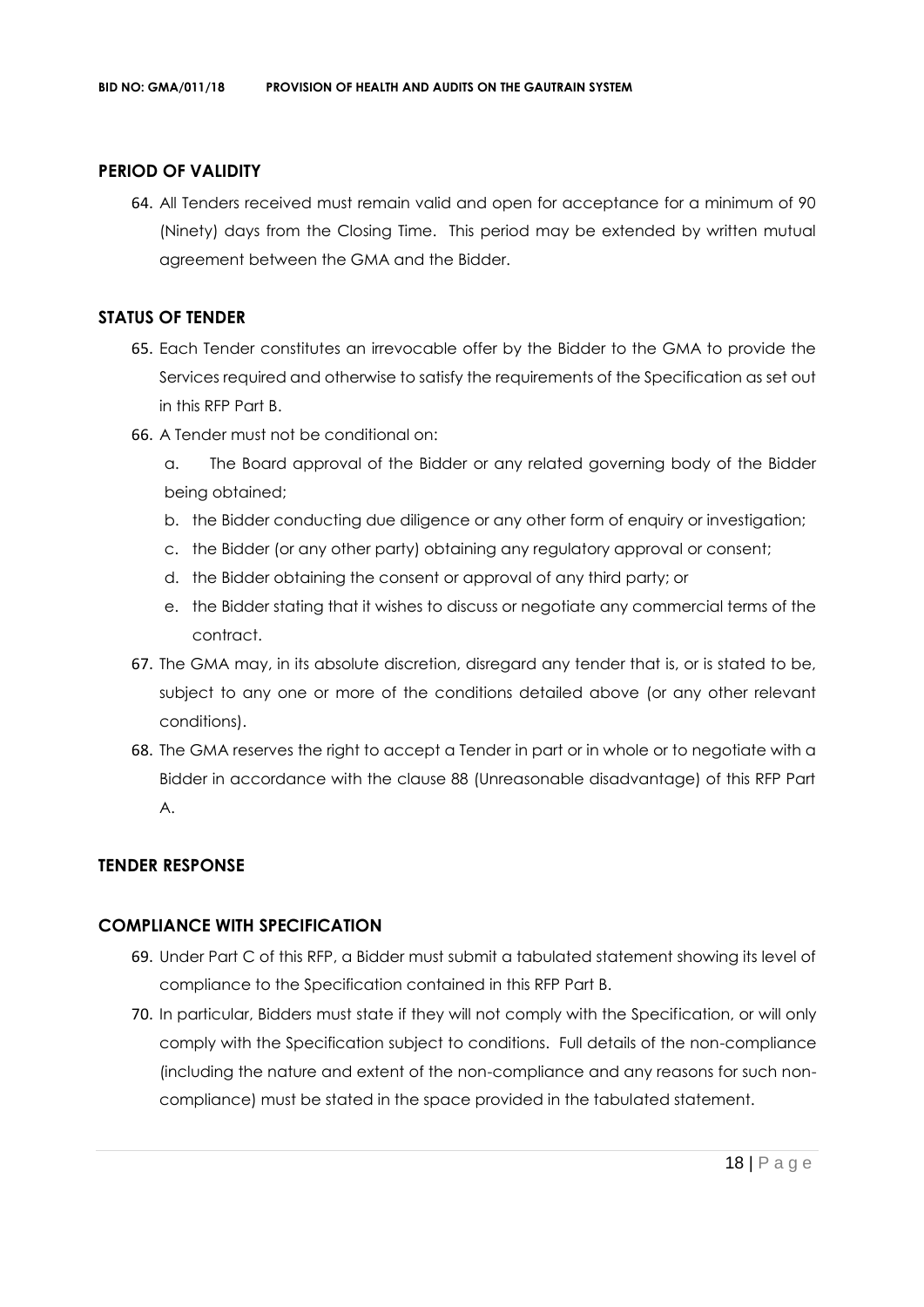- 71. No response is required in respect of a particular section of the Specification where Bidders will comply with the Specification. Only sections that Bidders have not complied with, or will only comply with subject to conditions, should be noted in the tabulated statement.
- 72. The GMA is prepared to contemplate minor variations or departures from the Specification proposed by Bidders.
- 73. However, Bidders should note that significant or substantive variations or departures from the Specifications will not be viewed favourably unless the Bidder is able to clearly demonstrate to the satisfaction of the GMA the necessity for such variations or departures.

*Note to Bidders: The GMA will assume that a Bidders Response complies in all relevant respects with the Specification unless the Bidder states otherwise. Failure to notify the GMA of any noncompliance may result in a Bidders Response being disregarded.*

- 74. For the purposes of clauses 70,71 and 72:
	- **Yes/Complies** means that in all respects the Bidders Response meets or otherwise satisfies all specified outputs, characteristics or performance standards.
	- **Will comply subject to conditions** means that the specified outputs, characteristics or performance standards can only be met by the Bidder subject to certain conditions.
	- **No/Will not comply** means that the specified outputs, characteristics or performance standards is not met by the Bidders Response.

#### **GENERAL**

- 75. Indefinite responses such as "noted", "to be discussed" or "to be negotiated" are not acceptable.
- 76. Where the Bidder is unwilling to accept a specified condition, the non-acceptance must be clearly and expressly stated. Prominence must be given to the statement detailing the non-acceptance. It is not sufficient that the statement appears only as part of an attachment to the Tender, or be included in a general statement of the Bidders usual operating conditions.
- 77. An incomplete Tender may be disqualified or assessed solely on the information completed or received with the Tender.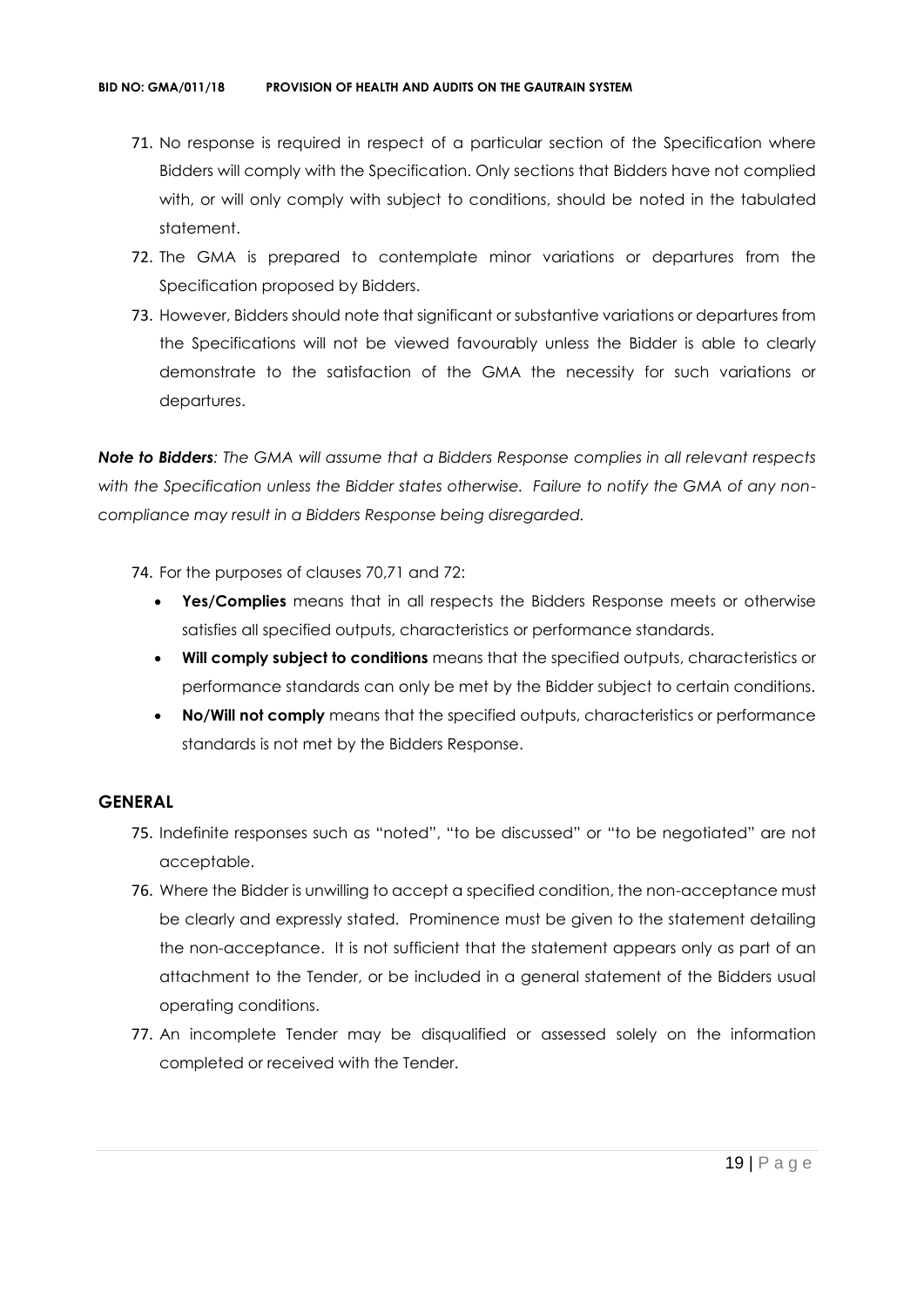#### **ALTERNATIVE TENDER**

- 78. A Bidder may submit an alternative proposal. An alternative proposal will only be accepted if:
- a. The Bidder also provides a conforming Bidders Response; and
- b. The alternative proposal is clearly identified as an "Alternative Tender".
- 79. An Alternative Tender may:
- a. Not comply with the Specifications for the relevant Services due to inherent design or capability in the operation of the Services; or
- b. Provide the Services in a manner different to that specified in this RFP Part B.

#### **INNOVATIVE SOLUTIONS**

- 80. Bidders are encouraged to offer options or solutions which may, in an innovative way, contribute to the GMA's ability to carry out its operations in a more cost-effective manner.
- 81. These options or solutions may be related to:
- a. The outputs, functional, performance and technical aspects of the requirement; or
- b. Opportunities for more advantageous commercial arrangements.
- 82. Any such options or solutions will be considered by the GMA on a "commercial in confidence" basis if so requested by the Bidder.
- 83. Where a Bidder submits an offer which meets the requirements of this RFP in an alternative and practical manner, the Tender must also include any supplementary material (including such pricing and costing details as may be necessary to enable the GMA to fully assess the financial impact of the alternative proposal), which demonstrates in detail that such an alternative will fully achieve and/or exceed all the specified requirements, together with references as to why the additional features may be advantageous.
- 84. The GMA reserves the right to consider such offers on their merits or not to consider them at all.

#### **CONTRACT DISCLOSURE REQUIREMENTS**

#### **DISCLOSURE OF INFORMATION**

85. The Conditions of Tendering include a provision for the disclosure of contract information (refer to this RFP Part A dealing with "Use of Tenders").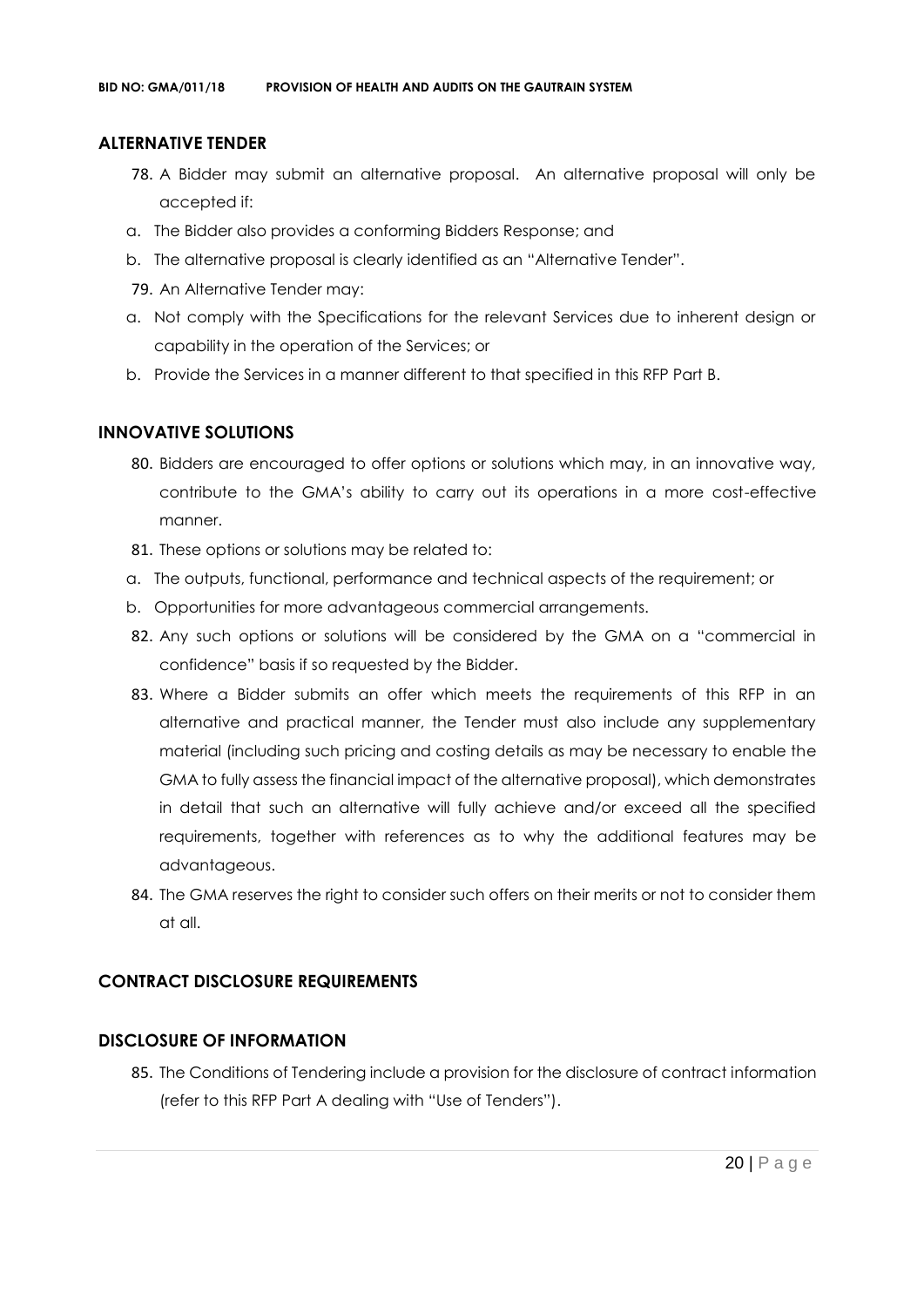86. If a Bidder wishes to withhold the disclosure of specific contract information, the Bidder must clearly outline how the release of this information will expose trade secrets, business strategy or unique methodologies that may expose the business unreasonably to disadvantage.

#### **TRADE SECRETS**

- 87. In considering whether specific information should be categorised as a trade secret, Bidders' should assess:
- a. The extent to which it is known outside of the Bidders business;
- b. the extent to which it is known by the persons engaged in the Bidders business;
- c. any measures taken to guard its secrecy;
- d. its value to the Bidders business and to any competitors;
- e. the amount of money and effort invested in developing the information; and
- f. the ease or difficulty with which others may acquire or develop this information.

#### **UNREASONABLE DISADVANTAGE**

- 88. In determining whether disclosure of specific information will expose a Bidders business unreasonably to disadvantage, the following should be considered:
- a. Whether the information is generally available to competitors; and
- b. Whether it could be disclosed without causing substantial harm to the competitive position of the business.

The GMA will consider these applications in the Tender evaluation and negotiations (if any) with Bidders.

## **EVALUATION OF TENDERS**

#### **EVALUATION PROCESS**

- 89. Following the Closing Time, the GMA intends to evaluate the Tenders received.
- 90. Tenders will be evaluated against the Evaluation Criteria specified under the section "Evaluation Criteria Format".
- 91. Without limiting the GMA's rights in the RFP, the GMA may at any time during the Tendering Process choose to:
- a. Shortlist one or more Bidders; and
- b. accept one or more of the Tenders.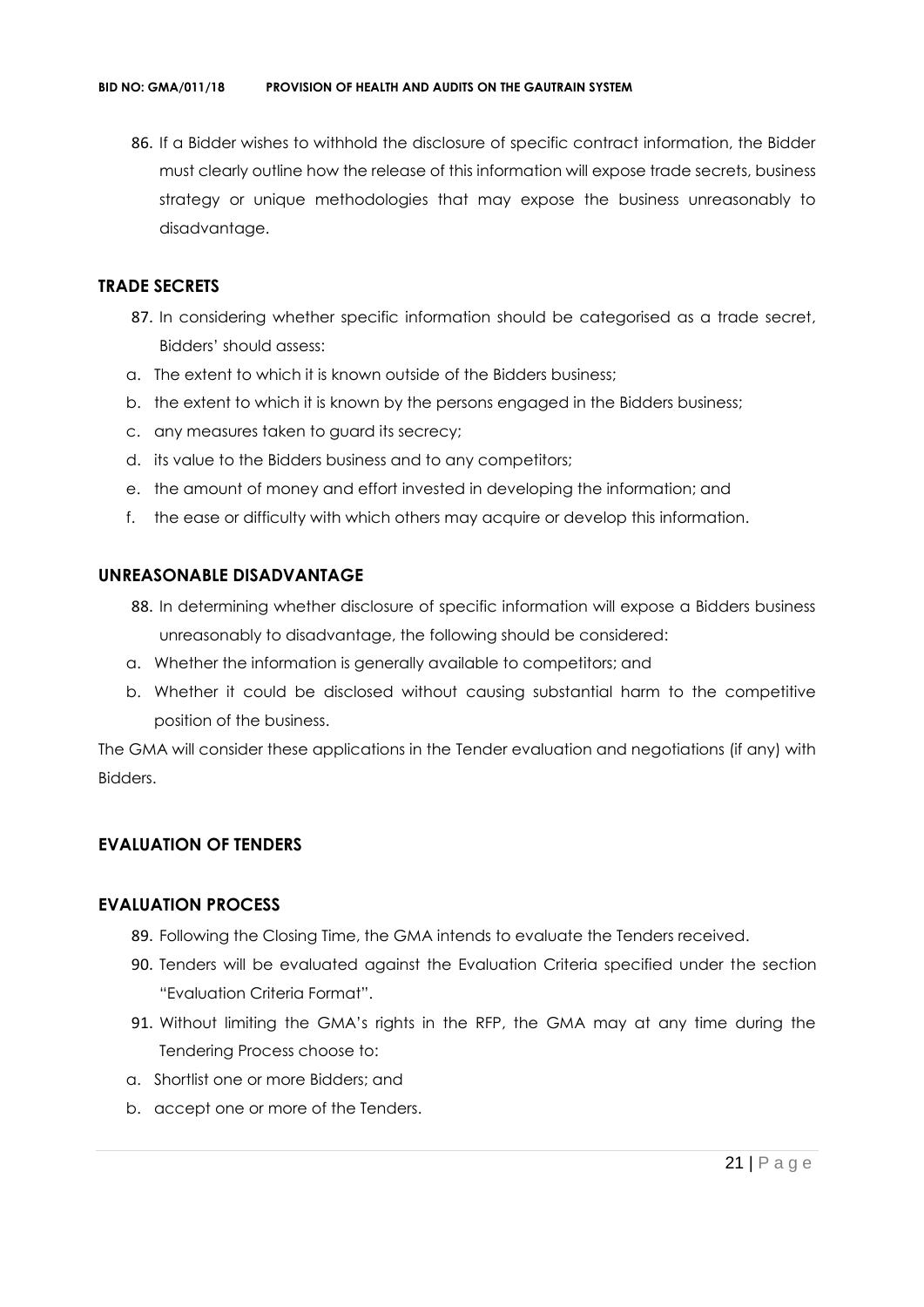- 92. Unless the Evaluation Criteria explicitly require, the GMA may, but is not in any way bound to, shortlist, to select as successful, or to accept the Tender offering the lowest price.
- 93. Should the GMA choose to include a short listing stage in its evaluation process, the GMA is not, at any time, required to notify Bidders or any other person or organisation interested in submitting a Tender.
- 94. A Bidders Response will not be deemed to be unsuccessful until such time as the Bidder is formally notified of that fact by the GMA. The commencement of negotiations by the GMA with one or more other Bidders is not to be taken as an indication that any particular Bidders Response has not been successful.

#### **EVALUATION CRITERIA FORMAT**

- 95. The evaluation criteria is weighted to reflect the importance of project requirements noted in the Specifications:
- 96. In evaluating Bidders Responses, the GMA will have regard to:
- a. Specific evaluation criteria identified in the list below;
- b. the overall value for money proposition presented in the Bidders Response; and
- c. particular weighting assigned to any or all of the evaluation criteria specified below.
- 97. For the purposes of this RFP clause 98, 'value for money' is a measurement of financial and non-financial factors, including:
- a. Quality levels; and
- b. performance standards.
- 98. Value for money will be assessed on a 'whole of life' basis (including the transitioning-in, the contract term and the transitioning-out phases of the relationship between the GMA and a Bidder), with a view to long-term sustainability of the value for money proposition and with a focus on ensuring that value for money outcomes are promoted and protected following the conclusion of any contract that may result from this RFP.
- 99. Administrative compliance will be determined in accordance with the conditions listed in this RFP.
- 100. The evaluation criteria will be in line with the PPPFA, 2000 (Act No. 5 of 2000) and Preferential Procurement Regulations 2017.
- 101. Evaluation will be based on a point system and three-stage evaluation process. As a pre-requisite, a bid must comply with the requirements of the bid solicitation and meet the pre-qualification requirements before being evaluated further to next stage. The minimum threshold of the functionality evaluation criteria must also be met in order for the bid to be declared responsive and qualify to the next evaluation stage.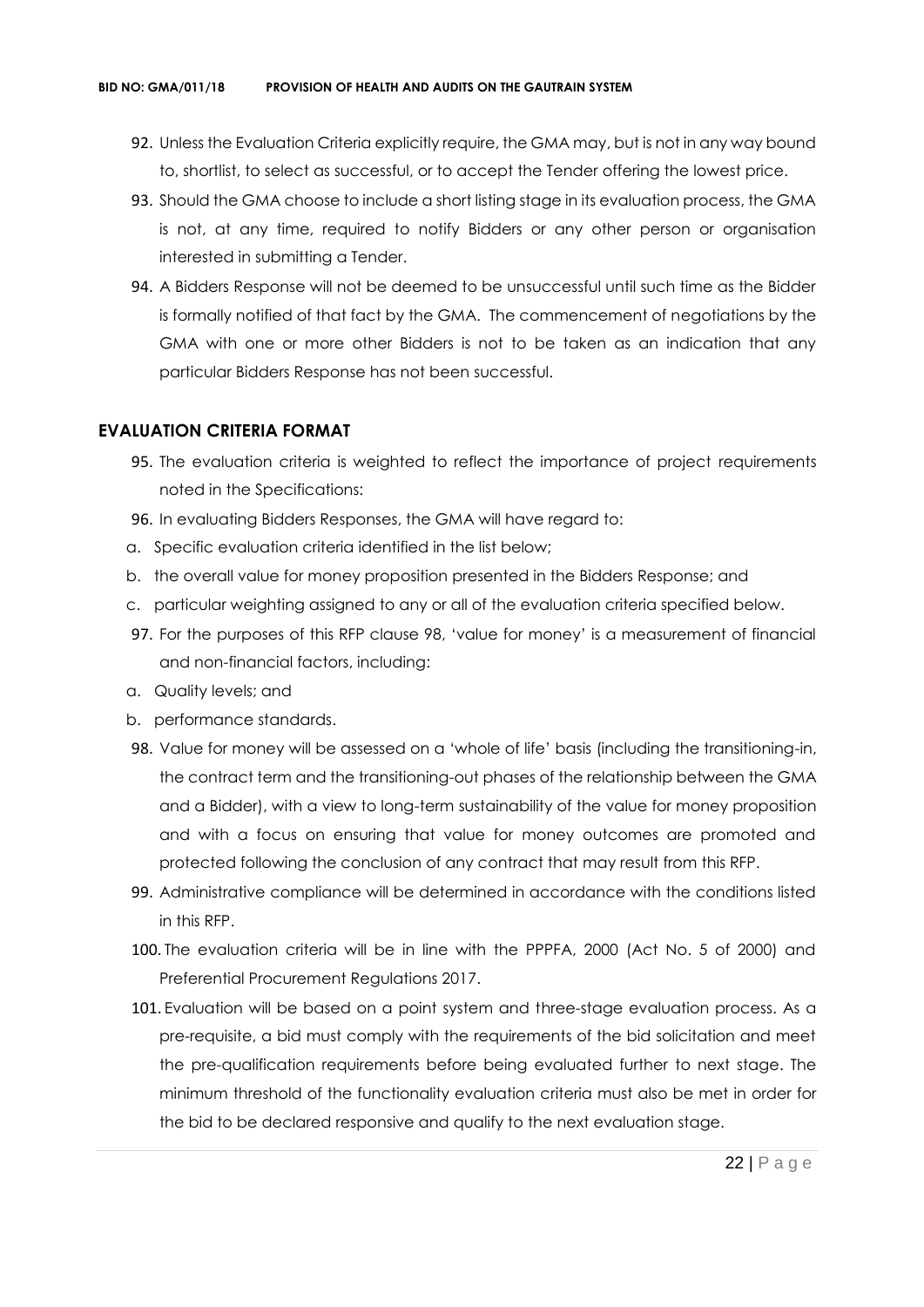102. The value of this bid is estimated to be below R 50,000,000 and therefore the 80/20 preference point system shall apply. The following is the weighting awarded for each element, and the threshold score.

| <b>Evaluation element</b> | Weighting | <b>Threshold score</b> |
|---------------------------|-----------|------------------------|
| <b>Technical proposal</b> | 100       | 70 Points              |
| <b>B-BBEE</b> proposal    | 20        | N/A                    |
| Price proposal            | 80        | N/A                    |
| <b>Total</b>              | 100       |                        |

#### **FUNCTIONALITY EVALUATION**

- 103. The evaluation criteria for measuring functionality, and the weighting attached to each criterion is detailed in **Part B of the RFP document, Paragraph 3 of Terms of Reference**. Failure to provide adequate information for evaluation of the criteria listed below will at least result in minimal subjective consideration and may result in loss of points.
- 104. A minimum threshold for functionality is based on meeting the suppliers' reseller or partner status. Bids that do not meet this threshold in each section will automatically be disqualified from further evaluation.
- 105. Thereafter, only the qualifying bids will be evaluated in terms of the 80/20 preference point system, where a maximum of 80 points are allocated for price and a maximum of 20 points are allocated in respect of the level of B-BBEE contribution of the bidder.

#### **PRICE EVALUATION**

106. Price points will be calculated on the total price proposed solution as per terms of reference.

#### **B-BBEE EVALUATION**

- 107. Twenty (20) points are allocated. B-BBEE rating certificates and affidavits signed under oath are applicable and points allocated in terms of the BBBEE Codes of Good Practice guideline as indicated in the following table.
- 108. Bidders must submit valid BBBEE Certificates and affidavits signed under oath which will be verified.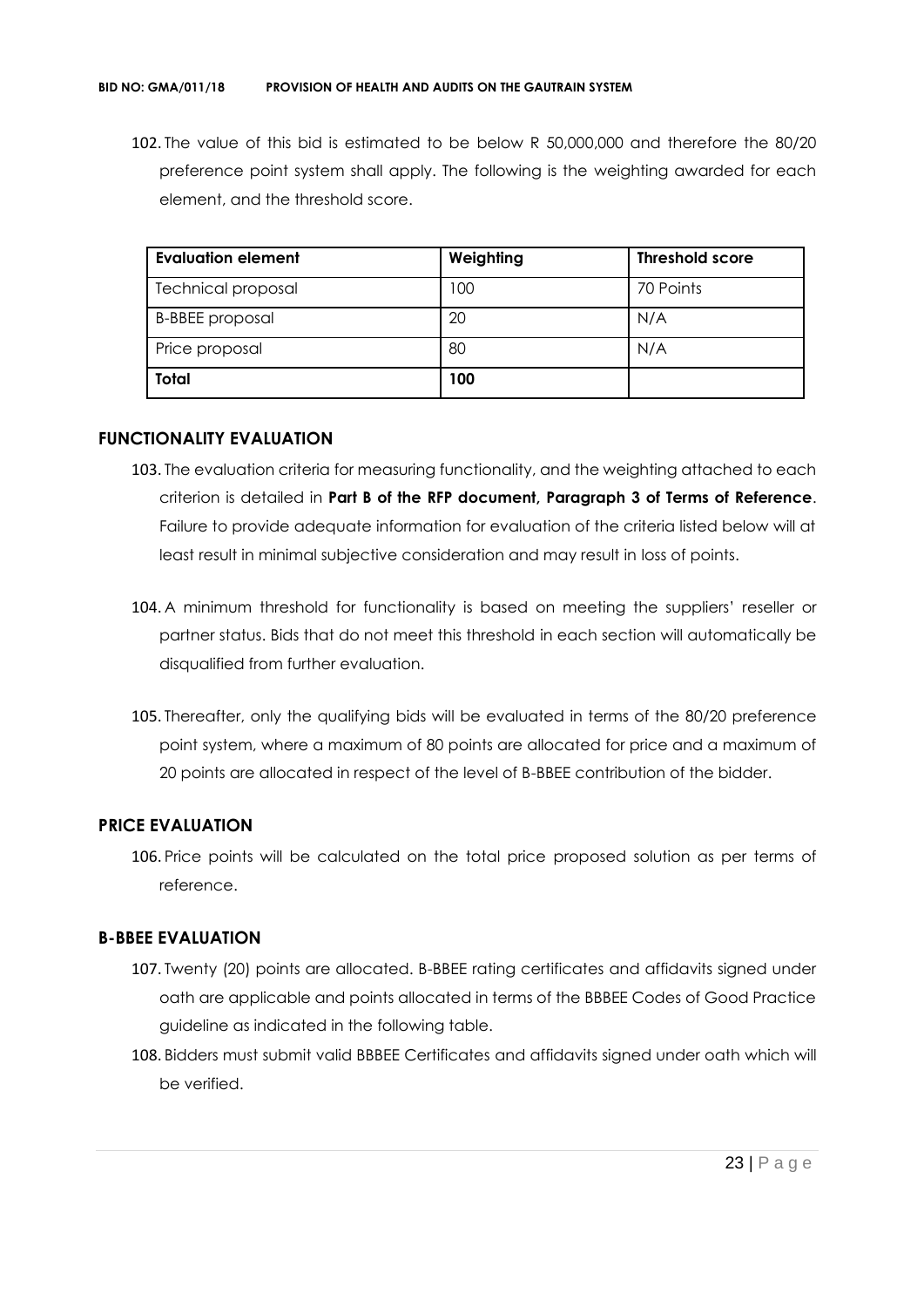| <b>B-BBEE Status Level of Contributor</b> | <b>Number of points</b> |
|-------------------------------------------|-------------------------|
| 1                                         | 20                      |
| $\overline{2}$                            | 18                      |
| $\mathfrak{S}$                            | 14                      |
| $\overline{\mathcal{A}}$                  | 12                      |
| 5                                         | 8                       |
| 6                                         | 6                       |
| $\overline{7}$                            | $\overline{4}$          |
| 8                                         | $\overline{2}$          |
| Non-compliant contributor                 | $\mathbf 0$             |

#### **POINTS AWARDED FOR B-BBEE STATUS LEVEL OF CONTRIBUTION**

109. The preference points claimed by each bidder for attaining the B-BBEE Status Level of Contributor will be allocated to each qualifying bid when determining the total bid score under the preference points system. The points scored by a bidder in respect of the level of B-BBEE contribution contemplated in the table above will be added to the points scored for price.

# **CLARIFICATION OF TENDERS**

- 110. The GMA may seek clarification from and enter into discussions with any or all of the Bidders in relation to their Tender. The GMA may use such information in interpreting the Tender and evaluating the cost and risk in accepting the Tender. Failure to supply clarification to the satisfaction of the GMA may render the Tender liable to disqualification.
- 111. The GMA is under no obligation to seek clarification of anything in a Tender and reserves the right to disregard any clarification that the GMA considers to be unsolicited or otherwise impermissible in accordance with the rules set out in this RFP.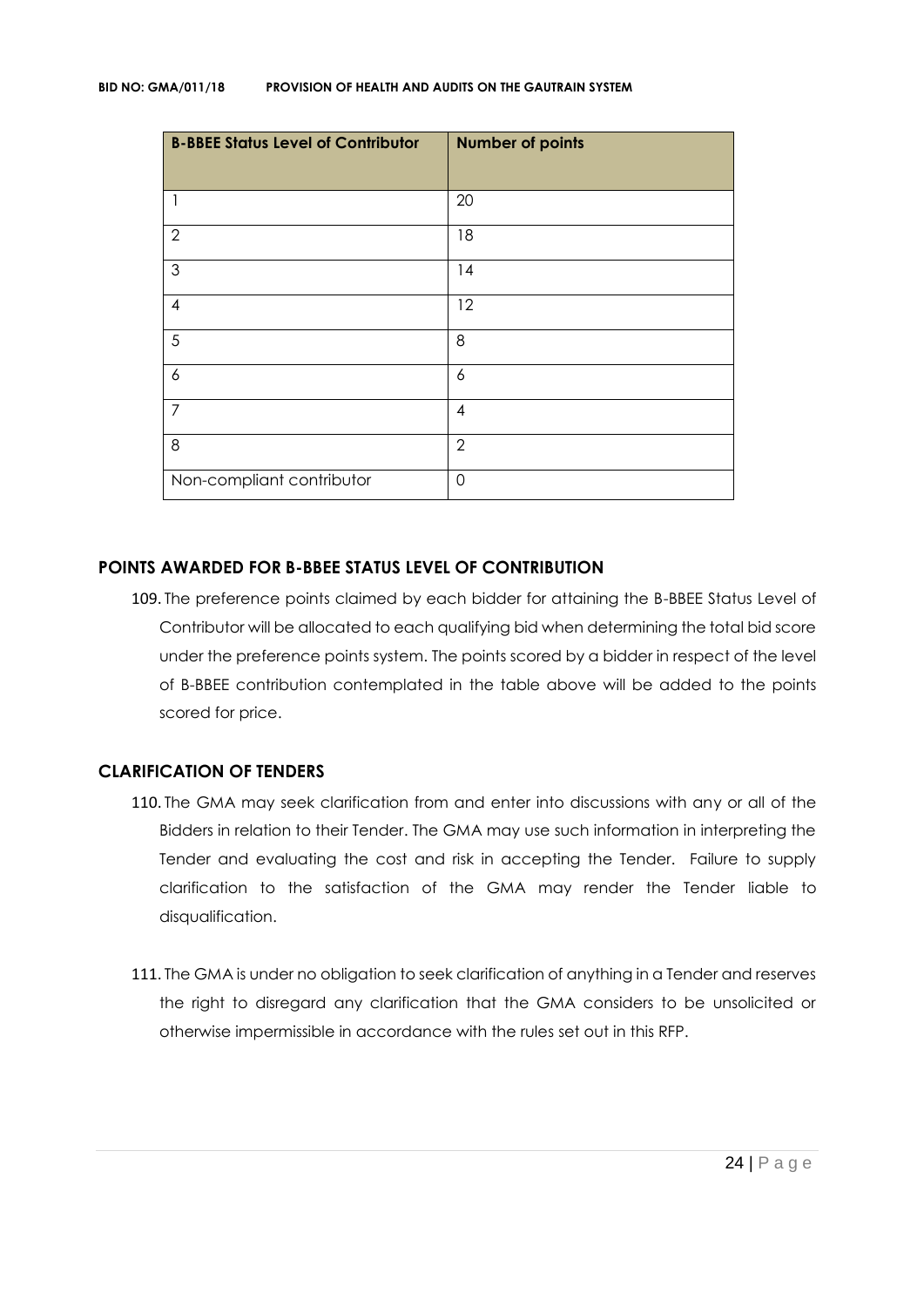#### **DISCUSSION WITH BIDDERS**

- 112. The GMA may elect to engage in detailed discussions with any one or more Bidders, with a view to maximising the benefits of this RFP as measured against the evaluation criteria and in fully understanding a Bidders offer.
- 113. In its absolute discretion, the GMA may invite some or all Bidders to give a presentation to the GMA in relation to their submissions, that may include a demonstration of software, programs or unique methodologies proposed, if applicable.
- 114. The GMA is under no obligation to undertake discussions with, or to invite any presentations from Bidders.
- 115. In addition to presentations and discussions, the GMA may request some or all Bidders to:
- a. Conduct a site visit, if applicable;
- b. provide references or additional information; and/or
- c. make themselves available for panel interviews.

#### **BEST AND FINAL OFFERS**

- 116. Bidders or where the Tendering Process involves a short listing process, shortlisted Bidders may be invited by the GMA to submit a best and final offer in relation to all or certain aspects of their respective Tenders.
- 117. The GMA is under no obligation to give Bidders the opportunity to submit a best and final offer. If the GMA chooses to give Bidders the opportunity to submit a best and final offer, it is under no obligation to give notification before the Closing Time that such opportunity will be given.
- 118. Notwithstanding the possibility that the GMA may give Bidders the opportunity to submit a best and final offer, Bidders should be aware that the GMA will, in conducting its evaluation of Tenders, rely on all information (including all representations) contained in such Tenders. Bidders are therefore encouraged to submit their best and final offers in the first instance.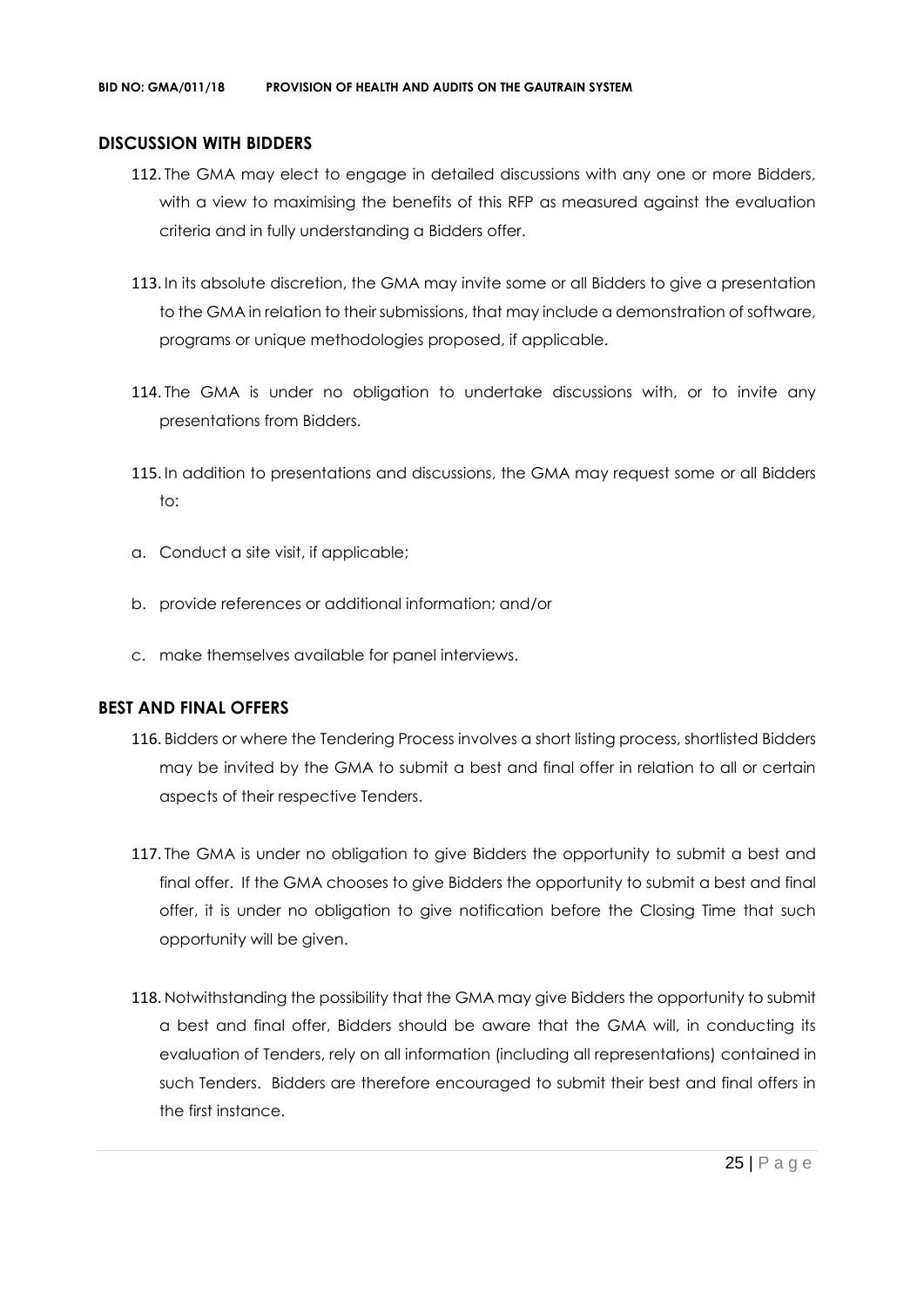#### **SUCCESSFUL TENDERS**

#### **NO LEGALLY BINDING CONTRACT**

119. Selection as a successful Bidder does not give rise to a contract (express or implied) between the successful Bidder and the GMA for the supply of the Services. No legal relationship will exist between the GMA and a successful Bidder for the supply of the Services until such time as a binding contract is executed by them.

#### **PRE-CONTRACTUAL NEGOTIATIONS**

- 120. The GMA may, in its absolute discretion, decide not to enter into pre-contractual negotiations with a successful Bidder.
- 121. A Bidder is bound by its Tender and all other documents forming part of the Bidders Response and, if selected as a successful Bidder, must enter into a contract on the basis of the Tender without negotiation.

#### **NO OBLIGATION TO ENTER INTO CONTRACT**

- 122. The GMA is under no obligation to appoint a successful Bidder or Bidders (as the case may be), or to enter into a contract with a successful Bidder or any other person, if it is unable to identify a Tender that complies in all relevant respects with the requirements of the GMA, or if due to changed circumstances, there is no longer a need for the Services requested, or if funds are no longer available to cover the total envisaged expenditure. For the avoidance of any doubt, in these circumstances the GMA will be free to proceed via any alternative process.
- 123. The GMA may conduct a debriefing session for all Bidders (successful and unsuccessful). Attendance at such debriefing session is optional.

#### **ADDITIONAL RULES**

- 124. It is a condition of the tendering process that Bidders will be required to complete all the forms annexed to this RFP Part C.
- 125. A Bidder who does not submit all the information as required by the GMA will be disqualified from the Tendering Process.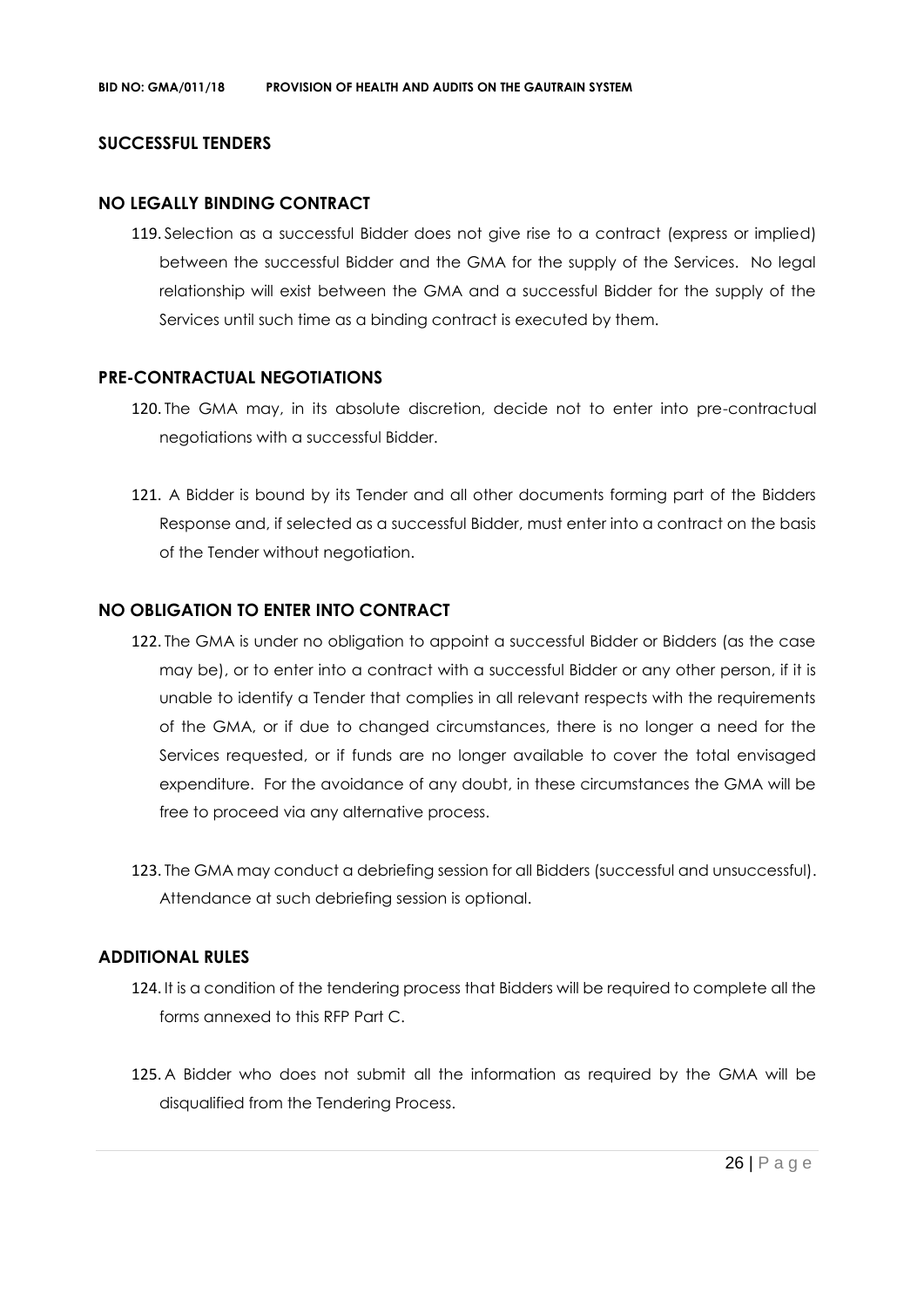#### **BIDDER WARRANTIES**

126. By submitting a Tender, a Bidder warrants that:

- a. In lodging its Tender it did not rely on any express or implied statement, warranty or representation, whether oral, written, or otherwise made by or on behalf of the GMA, its officers, employees, or advisers other than any statement, warranty or representation expressly contained in the RFP;
- b. it did not use the improper assistance of GMA employees or information unlawfully obtained from the GMA in compiling its Tender;
- c. it is responsible for all costs and expenses related to the preparation and lodgement of its Tender, any subsequent negotiation, and any future process connected with or relating to the Tendering Process;
- d. it otherwise accepts and will comply with the rules set out in this RFP; and
- e. it will provide additional information in a timely manner as requested by the GMA to clarify any matters contained in the Tender.

#### **GMA'S RIGHTS**

- 127. Notwithstanding anything else in this RFP, and without limiting its rights at law or otherwise, the GMA reserves the right, in its absolute discretion at any time, to:
- a. Cease to proceed with, or suspend the Tendering Process prior to the execution of a formal written contract:
- b. alter the structure and/or the timing of this RFP or the Tendering Process;
- c. vary or extend any time or date specified in this RFP for all or any Bidder or other persons;
- d. terminate the participation of any Bidder or any other person in the Tendering Process;
- e. require additional information or clarification from any Bidder or any other person or provide additional information or clarification;
- f. call for new Tenders;
- g. reject any Tender received after the Closing Time;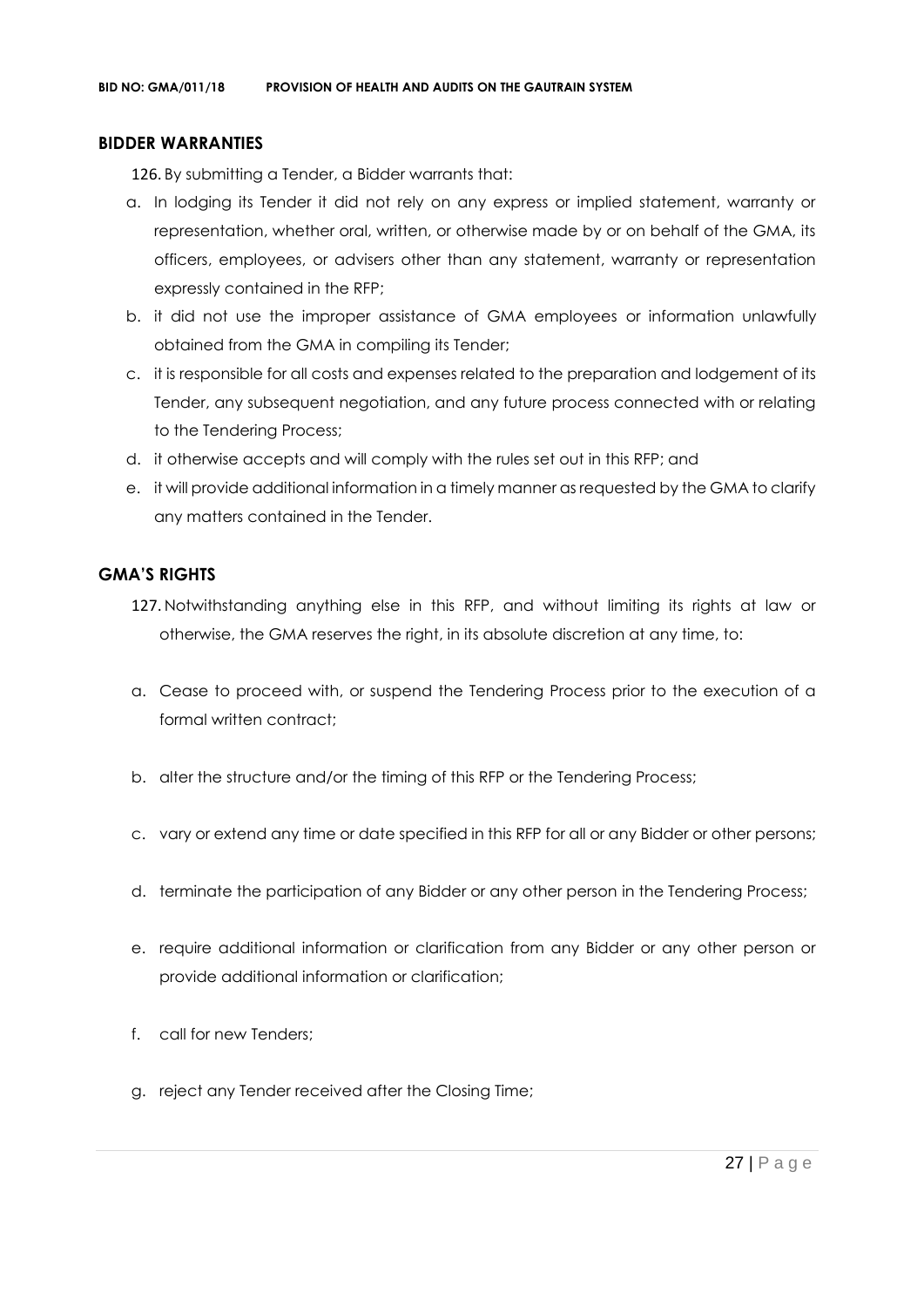- h. reject any Tender that does not comply with the requirements of this RFP; or
- i. consider and accept or reject any alternative tender.

#### **GOVERNING LAWS**

- 128. This RFP and the Tendering Process is governed by the laws applying in the Republic of South Africa.
- 129. Each Bidder must comply with all relevant laws in preparing and lodging its Tender and in taking part in the Tendering Process.
- 130. All tenders must be completed using the English language and all costing must be in South African Rands.

#### **INCONSISTENCY**

- 131. If there is any inconsistency between any parts of this RFP, a descending order of precedence must be accorded to:
- a. the conditions of tendering in Part A and Part B of this RFP, and any annexure or attachments;
- b. the Bidders response in Part C of this RFP;
- c. any other part of this RFP, so that the provision in the higher ranked document, to the extent of the inconsistency, prevails.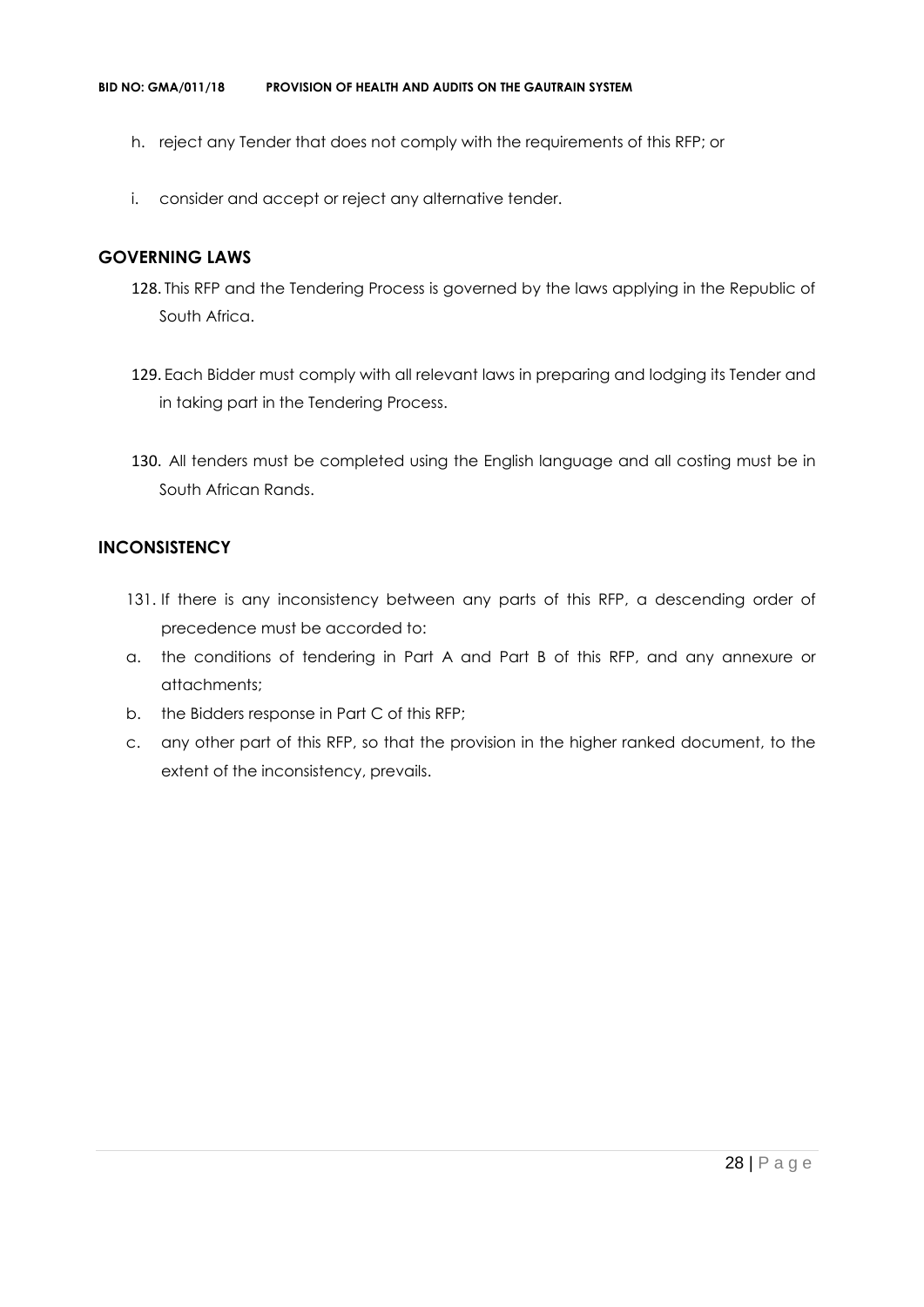# **RFP – PART B**

# **TERMS OF REFERENCE**

#### **1. PURPOSE**

The purpose of this Request for Proposal ("RFP") is to procure the services of a service provider that can be contracted by the Gautrain Management Agency ("GMA") to conduct an audit of the Concessionaire's compliance status to applicable health, safety, and emergency management legislation and standards for a period of 2 years.

#### **2. BACKGROUND INFORMATION OF THE GAUTRAIN RAPID LINK SYSTEM**

#### 2.1. **General Description of the Gautrain Rapid Rail Link System**

- a) The Bombela Concession Company (RF) (Pty) Ltd (BCC or the Concessionaire) entered into a Concession Agreement with the Gauteng Province (Province) that is represented by the Gautrain Management Agency (GMA), for the design, partial finance, construction, operation, and maintenance of the Gautrain Rapid Rail Link until 27 March 2026. Construction of the Gautrain project was completed on 7 June 2012.
- b) The Concessionaire signed an Operating Contract with Bombela Operating Company (Pty) Ltd (BOC) for the operation and maintenance of the System (Train, Station, and Bus operations).

In turn, BOC entered into two subcontracts, namely a maintainer contract in terms of which the Bombela Maintenance Company (BMC) is responsible for the maintenance of the System including the 4-car train sets and Mega Express which is responsible for the operation of the dedicated Gautrain bus service. BOC further provides overall management of the Midibus Feeder and Distribution Services ("MFDS") which are operated and maintained by their respective operators.

c) The rail network comprises 82 route kms, 25kV AC electrified, and signalled standard gauge track infrastructure of which 15.3 route kms is situated underground, 10 stations, one maintenance depot and 24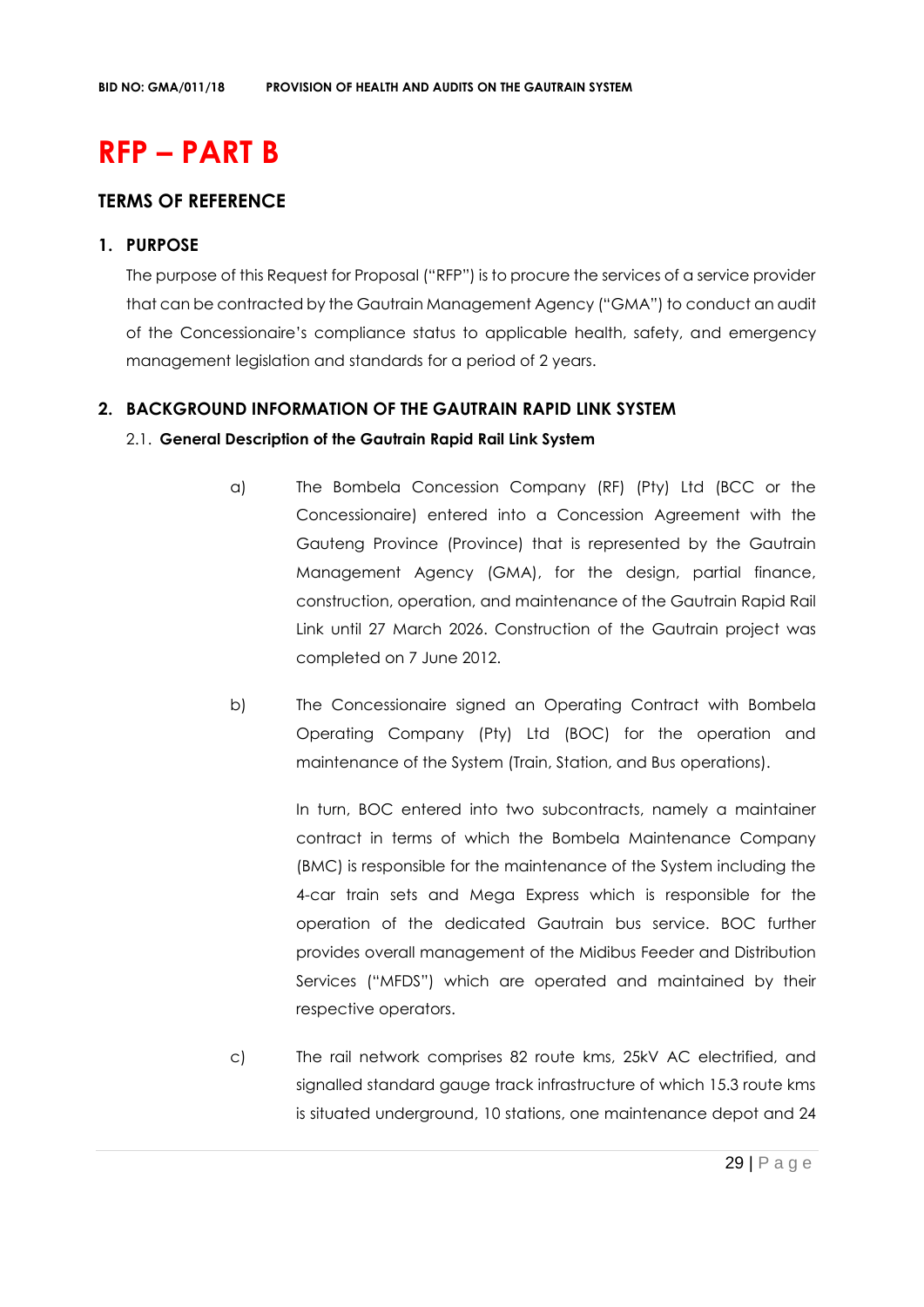4-car Electrical Multiple Units ("EMUs") constructed to the UK loading gauge. The rail network layout is illustrated in Figure 1 below.



#### **Figure 1: Diagrammatic layout of the Gautrain Rapid Rail System**

d) The Gautrain Depot is situated between Marlboro and Midrand stations on the North-South section of the System. This is where the EMUs are inspected, maintained, cleaned, and dispatched. The depot controls all train movements as well as providing a communications and control hub with the rail network, stations and tunnel equipment. BOC and BMC are both accommodated at the Gautrain Depot.

#### 2.2. **General Description of the GMA**

The main objective of the GMA is to manage, coordinate and oversee the Gautrain. To do so, the GMA must:

- a) assist the Gauteng Provincial Government ("GPG") in implementing Gautrain and achieving its objectives;
- b) act on behalf of GPG in managing the relationship between GPG and the Concessionaire in terms of the Concession Agreement ("the CA") and ensure that the interests of GPG are protected;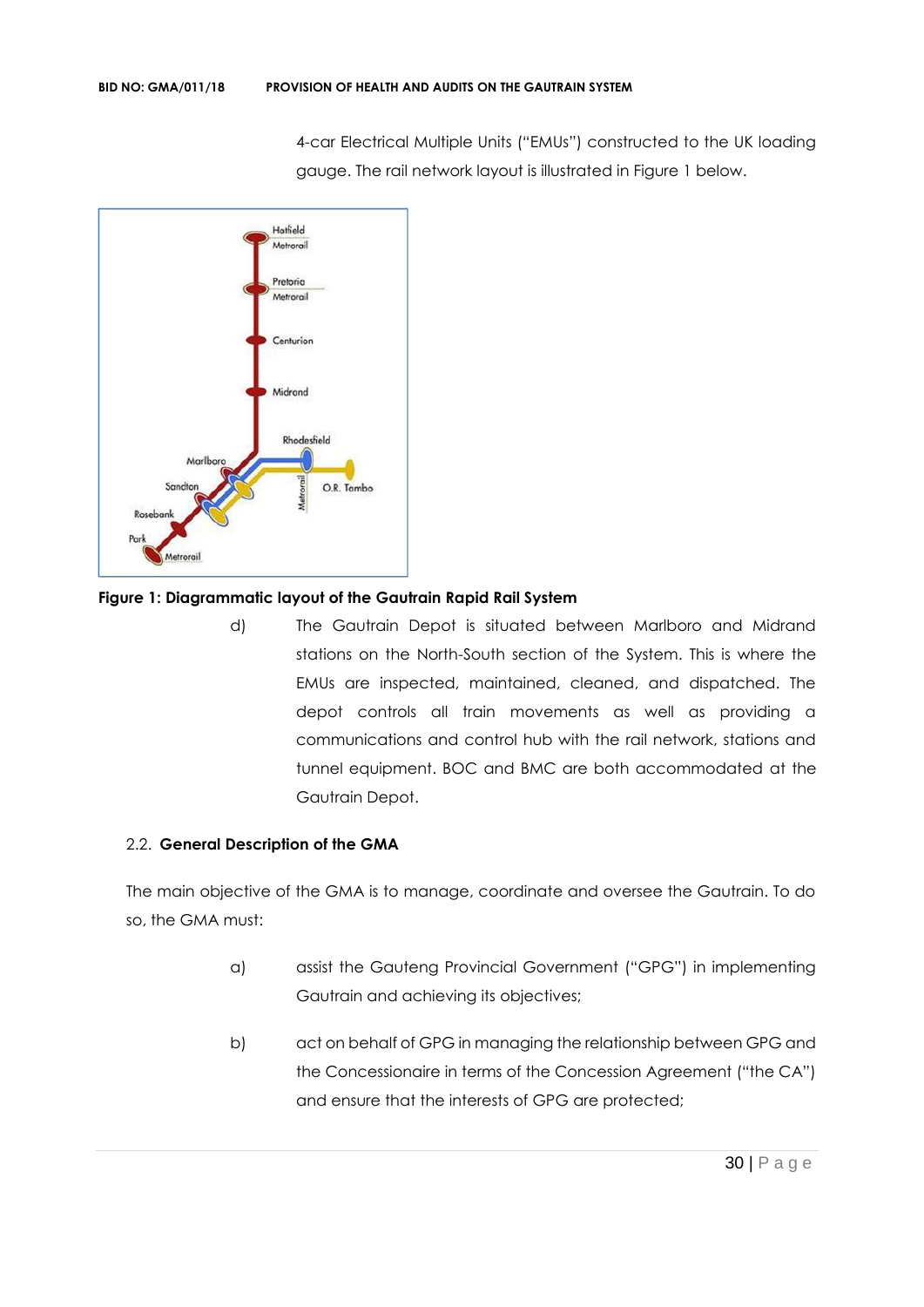#### **BID NO: GMA/011/18 PROVISION OF HEALTH AND AUDITS ON THE GAUTRAIN SYSTEM**

- c) enhance the integration of Gautrain with other transport services and Public Transport Plans;
- d) promote and maximize the Socio-Economic Development and BBBEE objectives of the GPG in relation to Gautrain;
- e) liaise with and promote co-operation between government structures in all three spheres of Government in relation to Gautrain;
- f) liaise with persons having an interest in Gautrain;
- g) manage assets relating to Gautrain and promote their preservation and maintenance;
- h) manage the finances of the Gautrain and the financial securities provided by the Concessionaire; and
- i) monitor the policy and legislative environment of the Gautrain.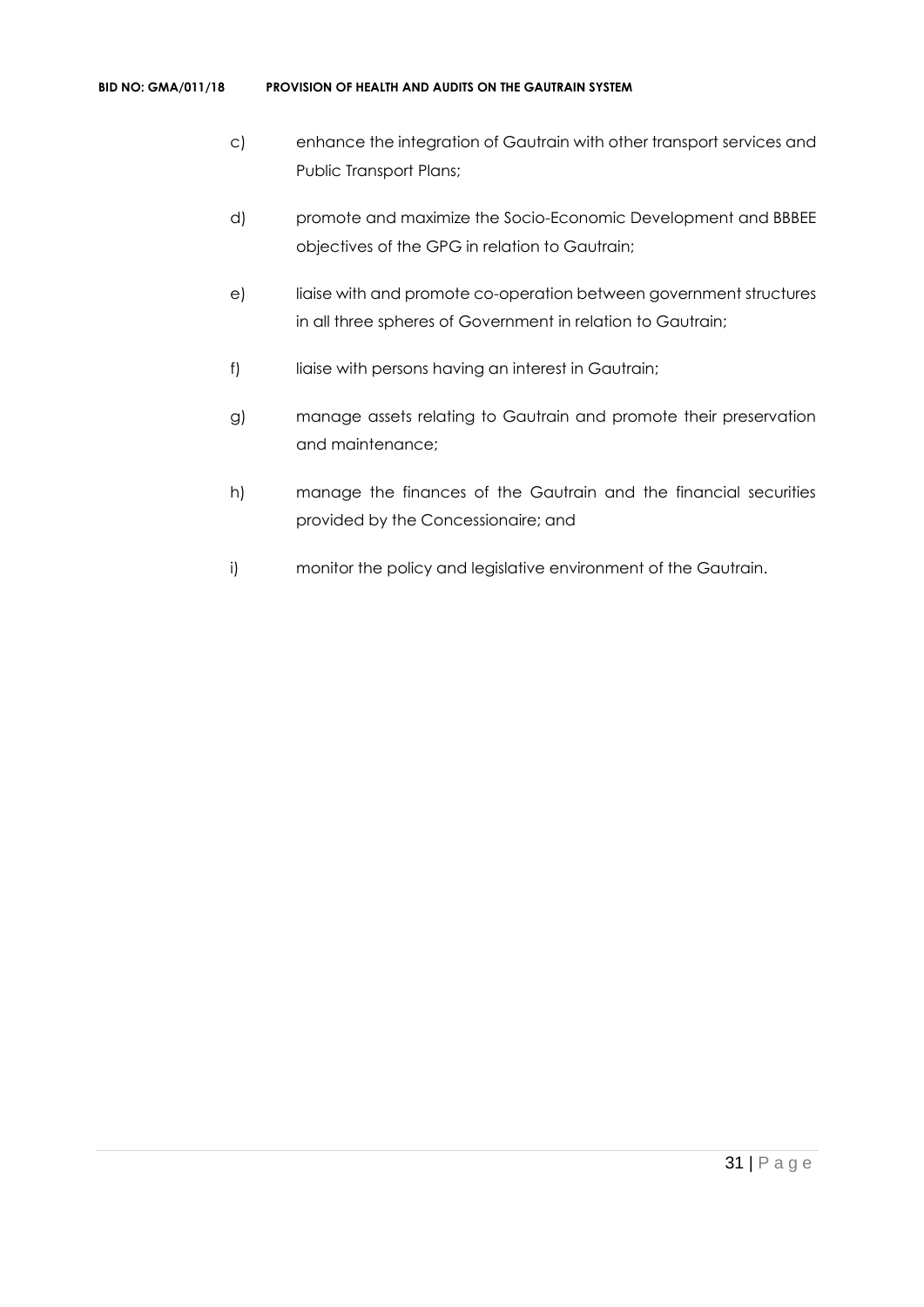### **3. SCOPE OF WORK / SPECIFICATIONS**

The GMA requires a Service Provider to conduct an audit of the Concessionaire's compliance status to applicable health, safety, and emergency management legislation and standards. The approach to this year's audit assessment must be conducted with a focus on Emergency Preparedness and Procedures that ensure the health and Safety of staff, passengers and assets during an emergency. The following are the minimum requirements for the Gautrain system health and safety audit:

- **3.1.1** The Concessionaire's compliance with Relevant statutory health and safety legislation including but not limited to the following:
	- Occupational Health and Safety Act 85 of 1993; and all applicable regulations promulgated under the OH&S Act;
	- Compensation for Occupational Injuries & Diseases Act 130 of 1993;
	- National Railway Safety Regulator Act 16 of 2007 (as amended) which includes the:
		- South African National Standards 3000:2009 series, and
		- Conditions of the existing railway safety permit,
	- SANS 10400: including Part T and Part S
- **3.2** The concessionaire's compliance with conditions of the latest revision of the existing safety management plan, and the current railway safety permit.
- **3.3** The adequacy and effectiveness of the Concessionaire's current health and safety management system with the following:
	- System's implementation and monitoring regime;
	- Management arrangements for the identification and controlling of health and safety hazards and risk control associated with the Gautrain System (*viz*. train, bus, offices and stations);
	- Compliance management processes, governance structures; systems; controls and monitoring procedures for assuring compliance of BOC and its subsidiaries and associated subcontractors (*viz*. BMC, and MEX);
	- Management of OHS stresses such as, noise, vibration, illumination, ventilation chemical and biological hazards, heat and housekeeping including the adequacy of implemented controls;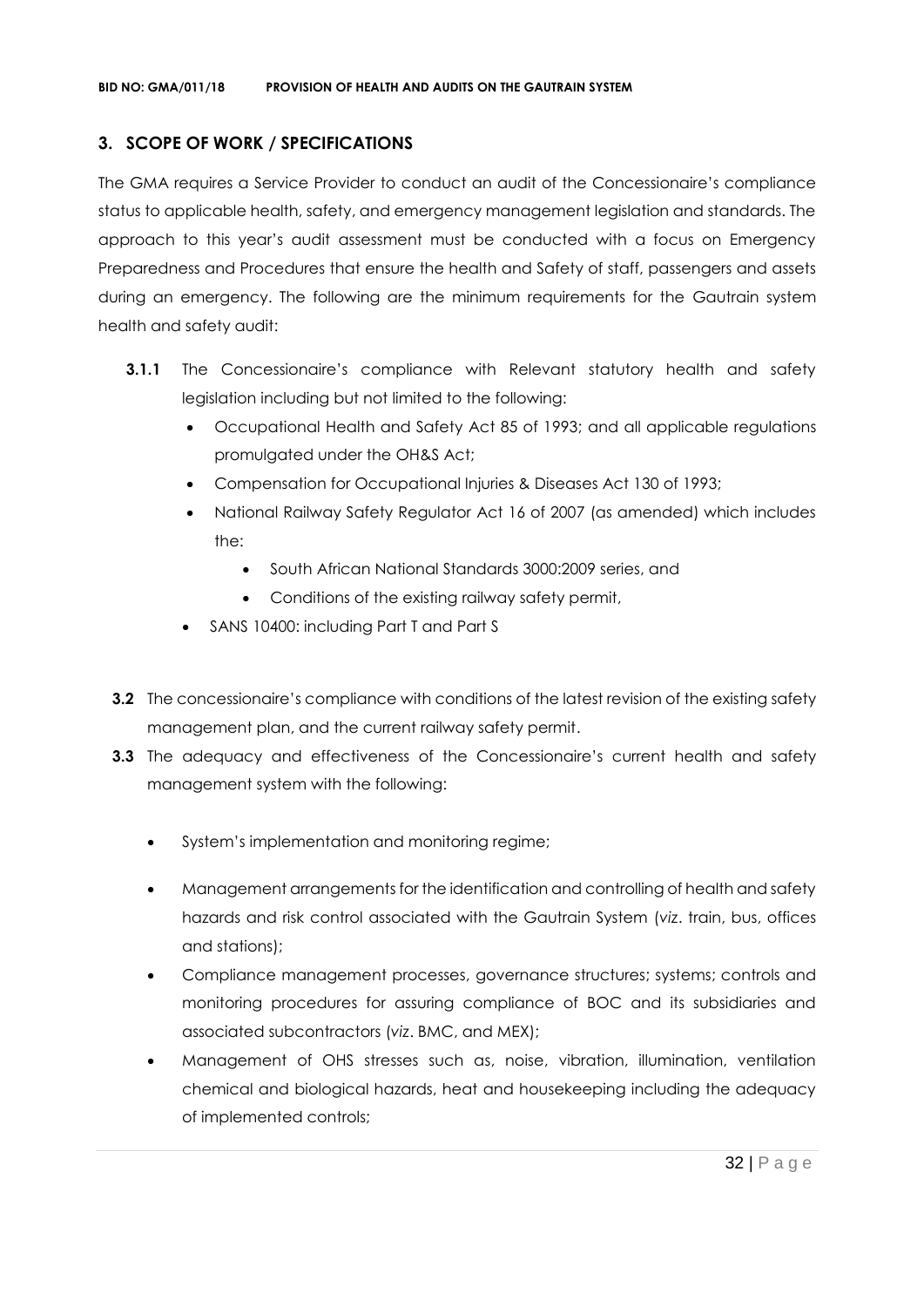- The Health and Safety of persons with disabilities who use the Gautrain network inclusive of station precinct facilities, train and bus facility and workplace provisions where applicable;
- Preparedness for evacuation and emergency response, disaster management and business continuity;
- Emergency Evacuation Planning and adequacy of emergency equipment;
- Reporting and analysis framework for all incidents / accidents / occupational ill-health and near misses, and;
- Corrective action tracking and continuous improvement mechanism(s)
- Emergency provision for people with disabilities.
- **3.4** To establish whether the Concessionaire, and its subsidiary companies or sub-contractors meet their health and safety obligations in relation to the CA, through their respective health and safety management systems,
- **3.5** follow Physical assessment of a workplace for the presence of implemented policystipulated measurements,
- **3.6** Analysis of any previous audit findings.
	- **3.6.1** The audit outcomes shall be compiled into a comprehensive audit report. This audit report must be presented to the GMA, the Concessionaire, as well as relevant stakeholders for appropriate course of action.
	- **3.6.2** The service provider must compile an audit report which shall include corrective action recommendations in line with the contractual ambit of the CA and the timeframes within which the remedial actions would need to be completed i.e.:

| $\circ$  | Short:        | Within two months           |
|----------|---------------|-----------------------------|
| $\Omega$ | Intermediate: | Within two to six months    |
| $\circ$  | Long:         | Within six to twelve months |

- **3.6.3** The final report shall be submitted to the GMA at a date that will be communicated to the service provider during the audit initiation meeting. The report shall provide:
	- o A description of the relevant conditions contained in the relevant health and safety legislation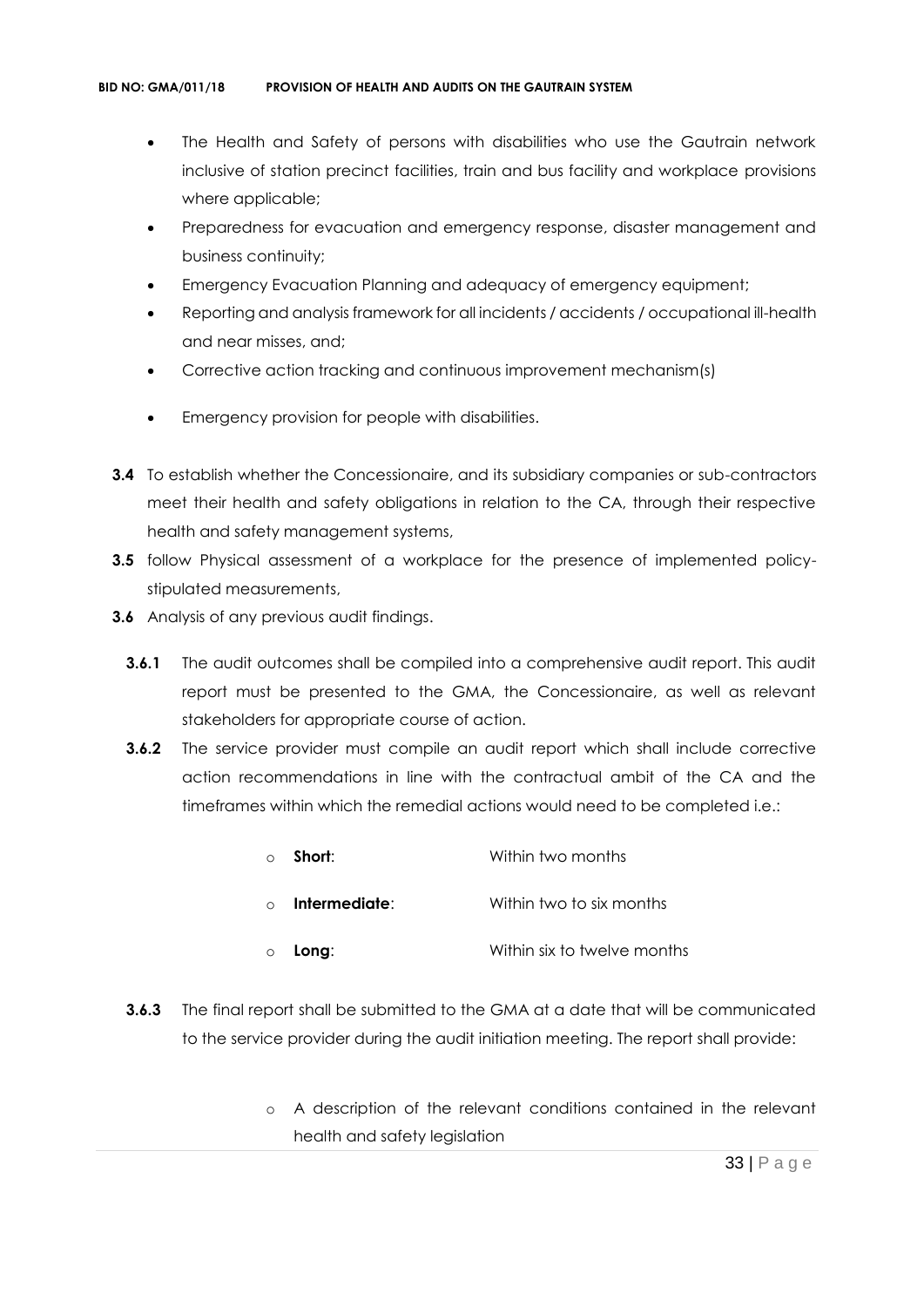- o A description of the audit findings noting observations and using photographic evidence;
- An indication of the compliance level of the respective conditions by assigning different levels of compliance ranging from either high, low or medium non-conformance or any other rating scale the service provider deems fit.
- **3.6.4** The draft audit report must be submitted to the GMA and BCC for a factual review prior to final amendment and submission to the GMA. The aim of the review phase is to ensure that the correct terminology and process descriptions have been used.
- **3.6.5** The final report shall be presented to the GMA, 5 hard copies and 5 CDs containing the MS Word and *pdf* versions of the report must be made available to the GMA.

#### **3.7. Audit Preparation**

Prior to commencement of the audit the service provider shall conduct an audit initiation meeting with the representatives of the Concessionaire and the GMA. In preparation for the audit; the service provider will be required to review documentation which includes but is not limited to the following:

- o The latest safety permit issued by the Railway Safety Regulator;
- o The H&SMS that is in place for the Gautrain System's operational phase;
- o The latest revision of the Safety Management Plan;
- o Previous health and safety audit and inspection reports (both internal and external)
- o Hazard identification risk assessment reports;
- o The Concessionaire 's latest Annual Safety report;
- o The BOC's Monthly Safety, Health, Environmental, Quality (SHEQ) Integrated Reports;
- o The BCC's and its subsidiary companies monitoring system of the H&SMS;
- o Monitoring reports required in terms of the Railway Safety Permit; and
- o Any other relevant documentation.

The service provider must arrange and facilitate a close-out meeting at the GMA head office in Midrand, inviting the Concessionaire's and GMA representatives. The close-out meeting shall comprise a presentation of the audit results to the GMA and the Concessionaire.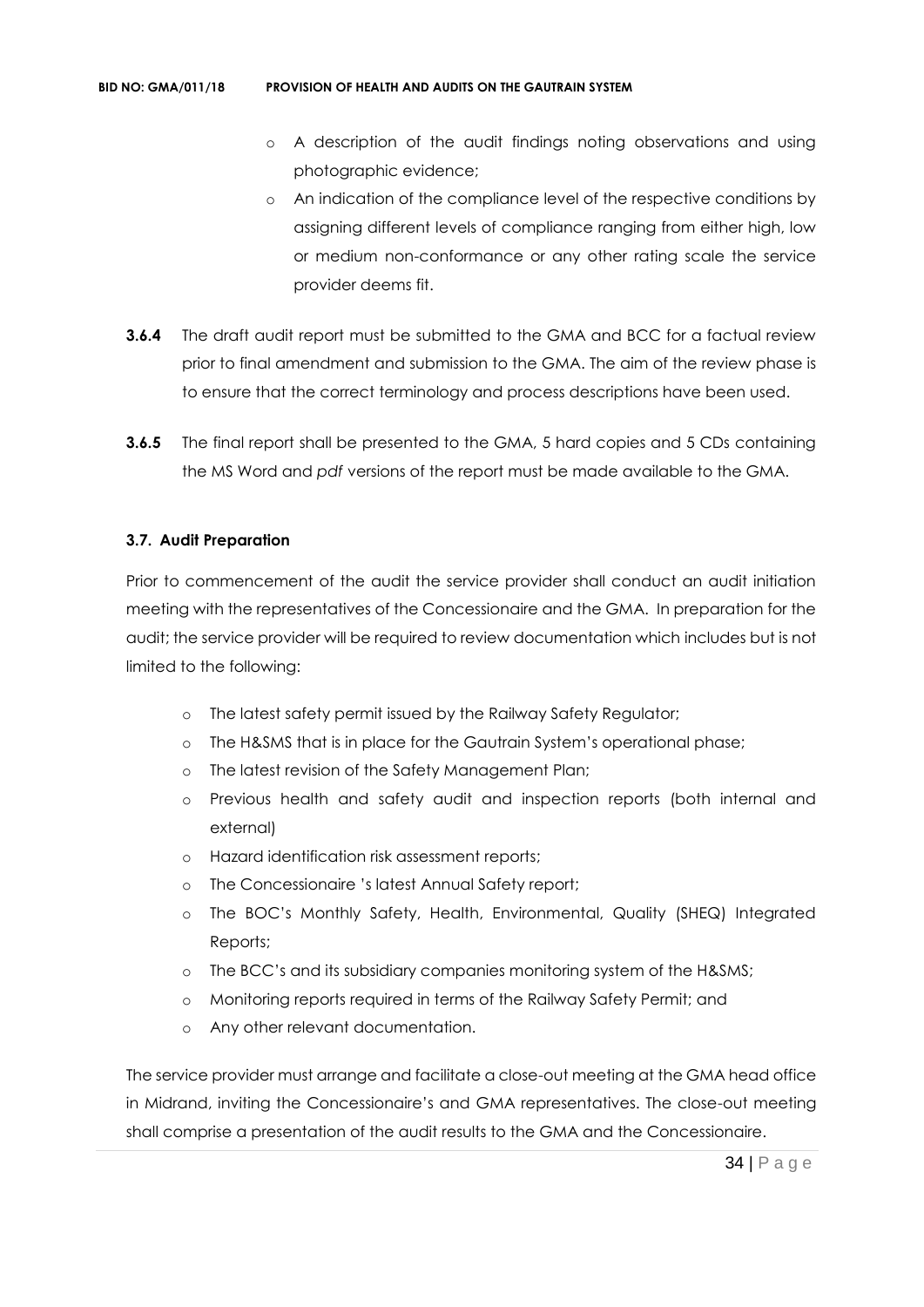#### **4. SUBMISSION CRITERIA**

Suitably qualified Service providers are required to demonstrate, through its profile, references and other supporting documents, the following:

#### **4.1 Project Team Qualifications, Certification, and Experience**

The bidder is required to submit CVs for the individual or individuals who will be made available to conduct the audit of Gautrain system. These CVs must demonstrate the qualifications, certification, and specific work experience of every individual in the provision of the required area of expertise including copies of certificates as per Section 4 of this RFP including the following minimum requirements:

#### **4.1.1 Qualifications and Certifications**

- Recognized Qualification in Health and Safety Management (NDip / B. Degree)
- ISO/OHSAS Management system standard training
- PRP or HACCP for FSMS
- Professional registration with the *Southern African Auditor and Training Certification Authority*) or equivalent.

#### **4.1.2 Experience**

- Knowledge of industry design and construction standards and specifications including *ISO*, *SANS, Occupational Health and Safety Act No 85 of 1993, National Building Regulations, Construction Regulations,* and Municipal Bylaws, Emergency Medical Services *Regulations, National Railway Safety Regulator Act.*
- Five years' experience in conducting Health and Safety Audits within the Railway Transport Sector
- Experience in the fields of Emergency Management and Fire Protection
- Work experience on projects relating to provision of facilities for persons with disabilities.
- Evidence for the proposed key personnel having played key roles in rail related projects in South Africa and demonstrate expertise in H&S Management Systems (H&SMS) and OHSAS standards;
- An in depth understanding of the existing OHS and rail safety regulatory requirements as well as any potential future amendments.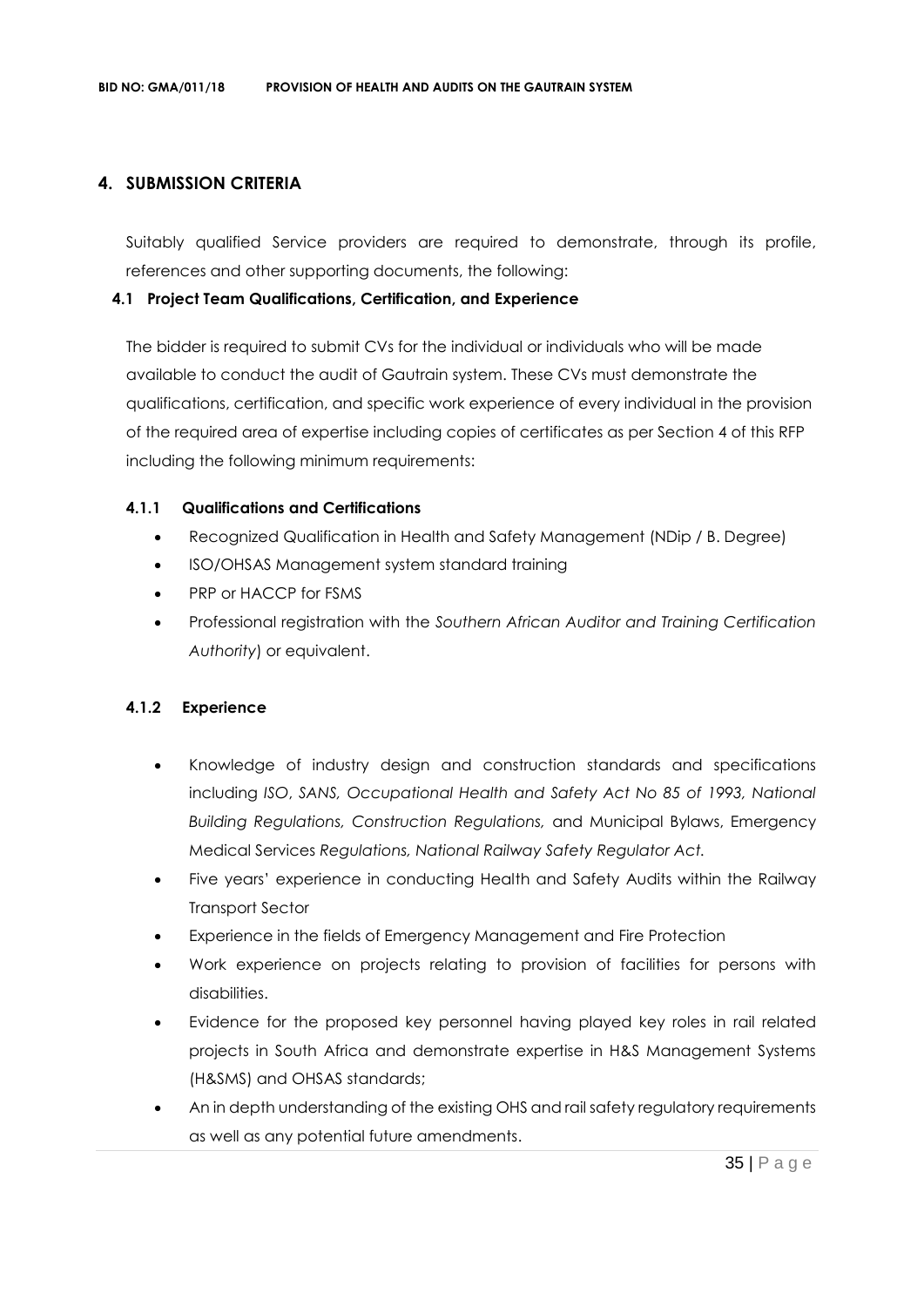#### **4.2 Company experience and Expertise**

Bidders are required to demonstrate the company experience in the provision of Health and Safety system audits of rail systems as well as airport passenger terminals as per the requirements articulated in Section 4 of this RFP including the following:

- A minimum of three years' experience in undertaking OHS compliance audits in South Africa including relevant references; these project references must be for projects executed within the last five (5) years.
- Experience in at least two railway related projects in South Africa.
- Contact details of a minimum of two recent project references that can confirm the relevant company project experience.
- Fire Safety and Emergency Management
- Experiences on projects relating to the provision of facilities for persons with disabilities.

#### **4.3 Method statement / Methodology**

Bidders are requested to submit a method statement/ methodology detailing the way the required scope of work as set out in Section 4 of this RFP will be executed and must include (but not limited to the following) the following:

- a) A project resource plan reflecting indicating the roles and levels of responsibility and accountability of the proposed individuals;
- b) The approach that will be adopted in the execution of these services; and
- c) A preliminary project program indicating the execution of the services articulated in Section 4 of this TOR. The service provider shall provide each entity being audited with the audit execution plan by letter (acceptable by email), at least one week before the commencement of the audit at any of the entities sites identified. This is to allow for sufficient planning of Auditee resources to ensure participation in the audit process by the relevant Auditee representatives.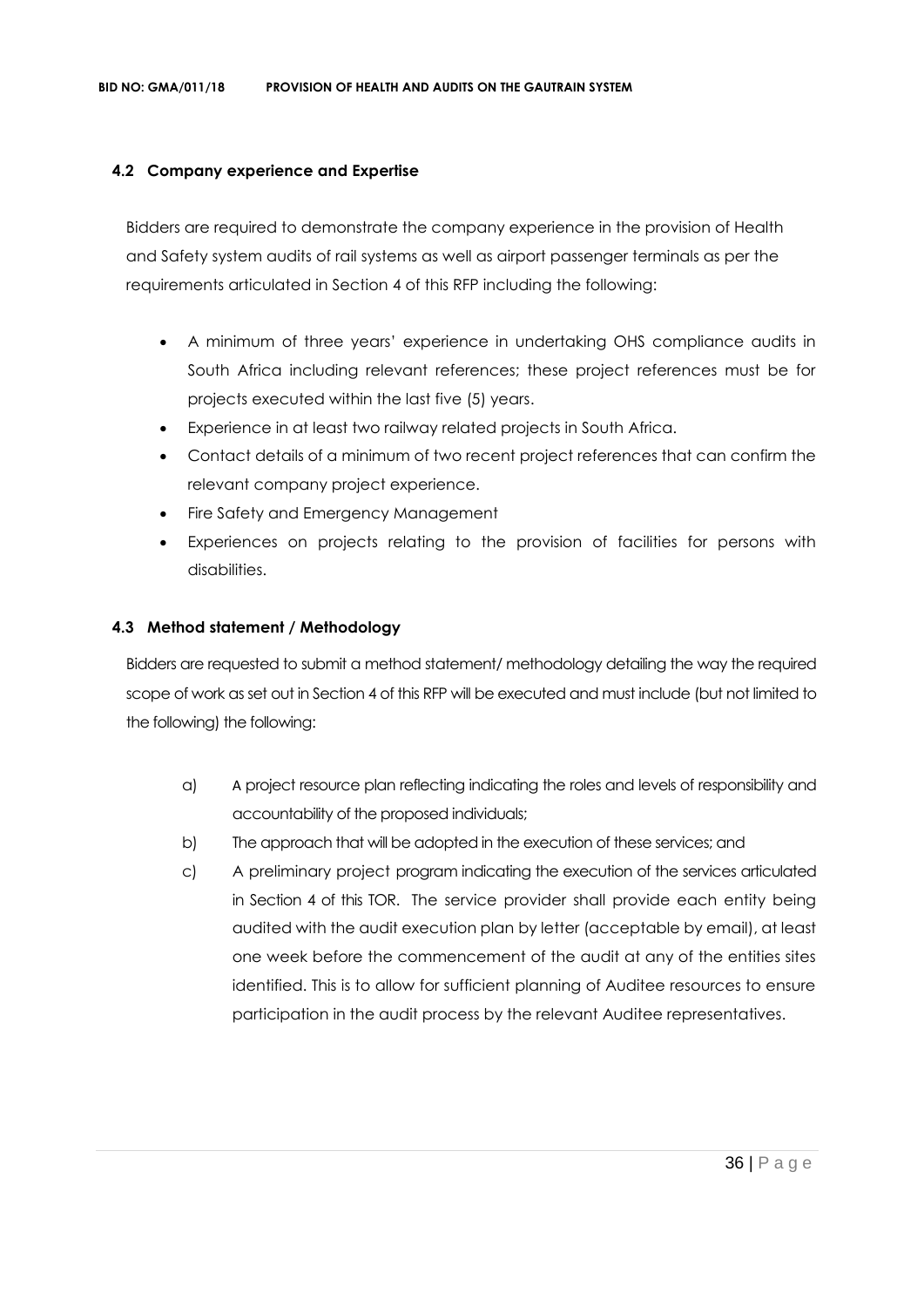# **5.4. EVALUATION CRITERIA**

The functionality (technical proposal) will be scored out of 100 (one hundred) points, with an average minimum threshold of 75 (seventy-five) points. Bids that do not meet or better the technical minimum score will not be evaluated further.

Bidders will be evaluated on functionality based on the criteria indicated in Table 1.

| <b>Evaluation Criteria</b>                                                                                                                                                                                                                                                                         | Weight |
|----------------------------------------------------------------------------------------------------------------------------------------------------------------------------------------------------------------------------------------------------------------------------------------------------|--------|
| Qualifications of Assigned Individuals<br>$\alpha$ per section 5.1.1 of this RFP)<br>Qualifications (3)<br>Certifications (7)                                                                                                                                                                      | 10     |
| Project Experience of Assigned Individuals<br>$\cos$ per section 5.1.2 of this RFP)<br>Health and Safety audit experience (10)<br>Experience in railway projects (5)<br>Experience in FSMS (5)<br>Experience on projects relating to provision of facilities for persons with<br>disabilities. (5) | 25     |
| Company Experience<br>(as per section 5.2 of this RFP)<br>Subcriteria:<br>Health and Safety audit experience (15)<br>Experience in railway projects (10)                                                                                                                                           | 25     |
| Company Project References<br>Subcriteria:<br>signed reference letters on the client letterhead (5)                                                                                                                                                                                                | 5      |
| Method Statement/Methodology<br>(as per section 5.3 of this RFP)<br>Subcriteria:<br>Project organogram (5)<br>$\blacksquare$<br>Full project lifecycle approach (20)<br>Preliminary project program (10)                                                                                           | 35     |
| Total                                                                                                                                                                                                                                                                                              | 100    |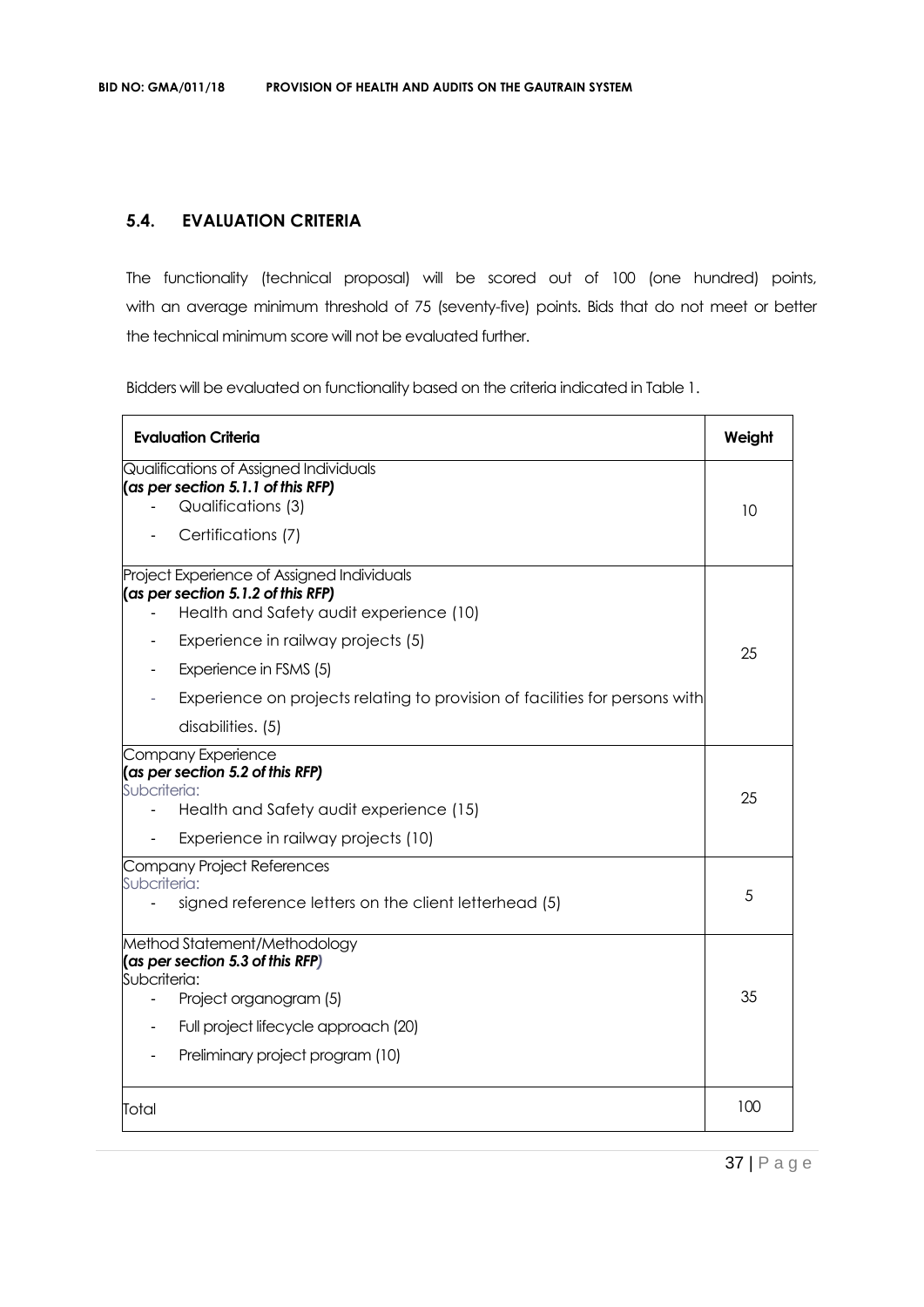# **6. COSTING INSTRUCTION**

- **5.1.** Service Providers are required to return their proposal inclusive of a pricing schedule indicating the hourly rate/s together with their submissions. Invoice swill be payable in South African Rand (ZAR), on an actual deliverable, and approved time-based invoice.
- **5.2.** All claims for any other legitimate disbursement expenditure must be pre-approved by the GMA before they are incurred. All receipts are to be safely kept by the Service Provider. Disbursement's will be structured and paid for as follows:
	- i. Airfare, where applicable, to be calculated at economy class rates.
	- ii. Car rental (class B).
	- iii. Private car usage will be reimbursed according to AA- travelling rates
	- iv. Accommodation, where applicable, will be based on a 3-star hotel or Guest house with Bed & Breakfast.
	- v. Consumables such as reproduction and printing of special type to be priced separately (e.g. Engineering drawings, plans & layouts etc.).

## **7. CONTRACT PERIOD**

The services required as set out in Section 4 of this RFP must be rendered for a period of two (2) years.

# **8. CONFIDENTIALITY**

The appointed Service Provider acknowledges and/or undertakes that through occupying the positions required by this RFP for the execution and delivery of an audit of the Concessionaire's compliance status to applicable health, safety, and emergency management legislation and standards on behalf of the GMA; the following:

- 8.1. the Service Provider shall have access to confidential information; that includes but is not limited to information, documents, data, and materials of whatever nature of the parties provided in writing;
- 8.2. the Service Provider to maintain the strictest confidentiality for:
	- i. all information that may reasonably be regarded as confidential, being information not in the public domain, whether such information is oral or written,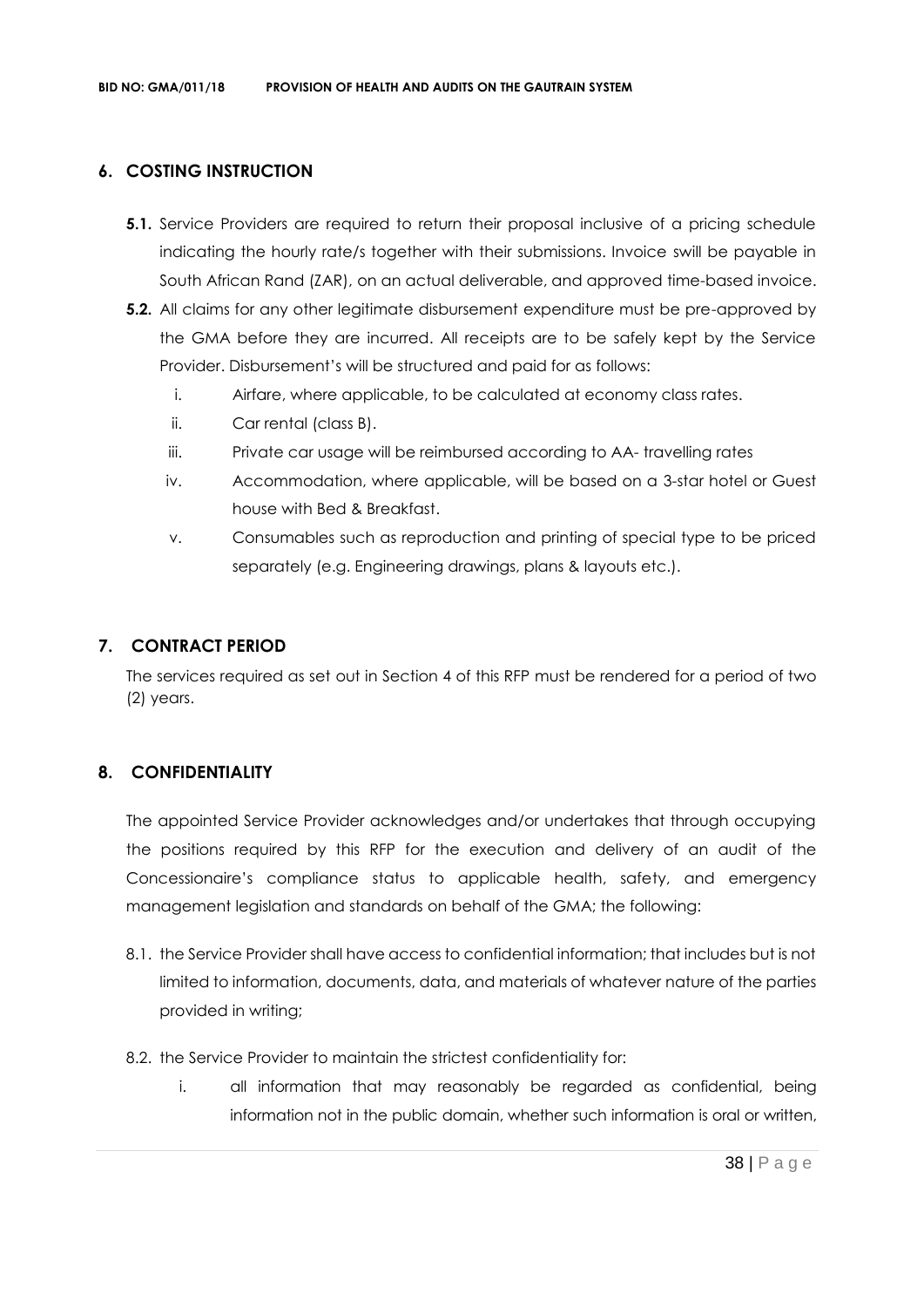recorded or stored by electronic, magnetic, electro-magnetic or other form or process, or otherwise in a machine readable form, translated from the original form, recompiled, made into a compilation, wholly or partially copied, modified, updated or otherwise altered, originated or obtained by, or coming into the possession, custody or knowledge of either party; or

ii. any information relating to either GMA's, present and future research, analysis, compilations and studies, development of any system, business or financial activity, product, services, market opportunities, existing and potential customers and clients, marketing or promotion of any products, product pricing, contractual arrangements, technical knowledge, strategic objectives and planning, data, plans, designs, drawings, software or hardware, know-how, methods, trade secrets, trademarks, techniques, functional and technical requirements and specifications, financial statements, budgets, costs and financial projections, accounting procedures or financial information, including know how and Trade Secrets relating to the operation of the Gautrain.

## **9. DECLARATION OF INTEREST**

- 9.1. The information referred to in Clause 8.1 of this RFP will place the appointed Service Provider in a position that may give it an unfair advantage in terms of the required services to be rendered as contemplated in this RFP.
- 9.2. Service Providers are requested to submit a declaration of any conflict of interest in terms of any other involvement in the Gautrain Rapid Rail Link Project; including conflict of interests that may arise from the discharge of responsibilities required by this RFP as well as those that may arise from the awarding of pending bids that may affect the discharge of their responsibilities in this RFP.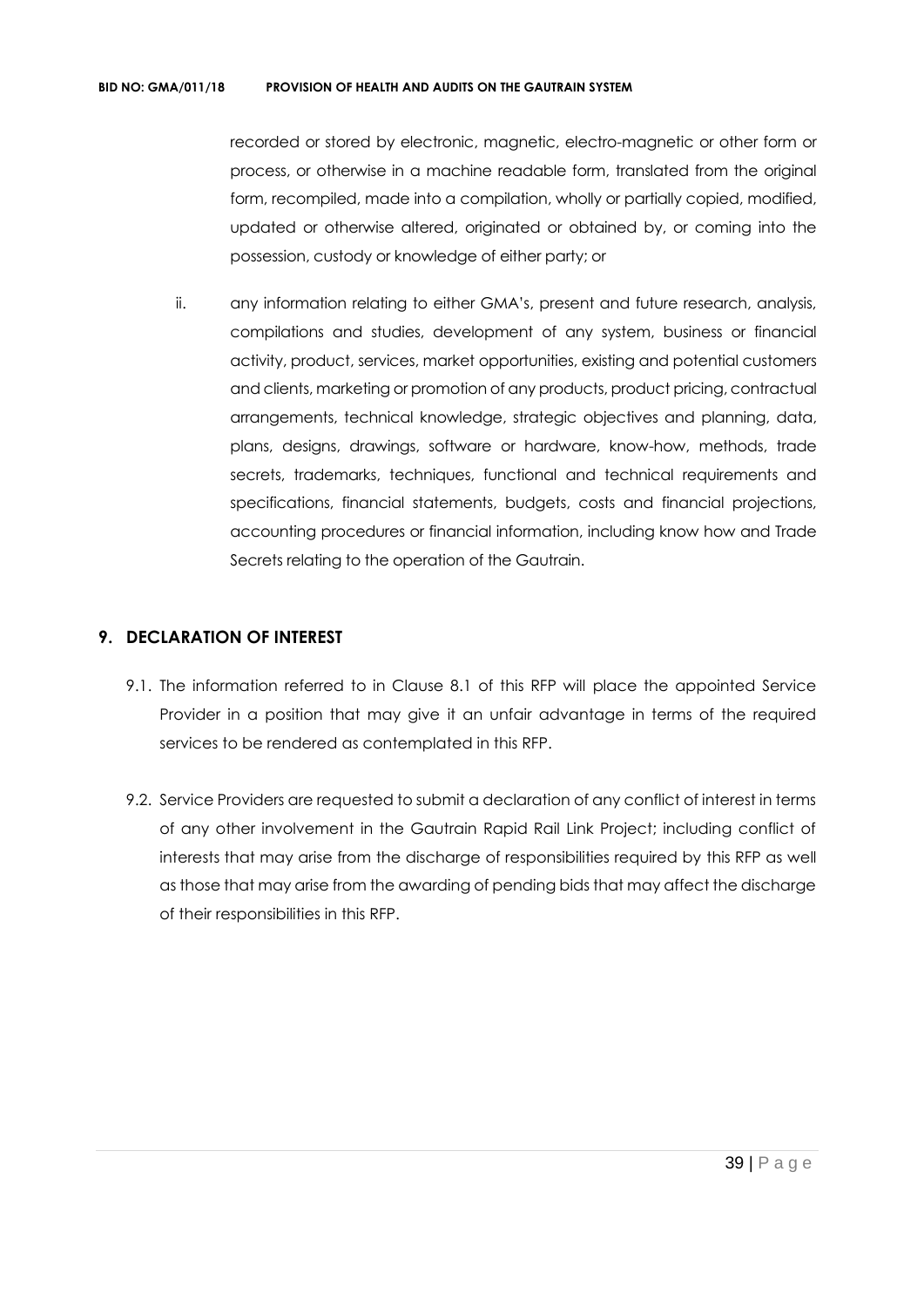# **RFP - PART C:**

# **BIDDERS DECLARATION**

All responses must be provided within the specified boxes, must comply with the word and page limits imposed and must respond to this RFP Part B in accordance with the Conditions of Tendering in this RFP Part A. All Annexures form part of the Bidders Response and must be completed in full and signed.

| <b>BIDDERS DECLARATION</b>             |                                                                                            |
|----------------------------------------|--------------------------------------------------------------------------------------------|
| that:                                  |                                                                                            |
| $\Box$                                 | I have read, understood and accept the conditions contained in this RFP.                   |
| $\Box$<br>the RFP is true and correct. | I have supplied all the required information, and all the information submitted as part of |
| <b>NAME OF THE BIDDER</b>              |                                                                                            |
| <b>IDENTITY NUMBER</b>                 |                                                                                            |
| <b>POSITION</b>                        |                                                                                            |
| <b>AUTHORISED SIGNATORY</b>            |                                                                                            |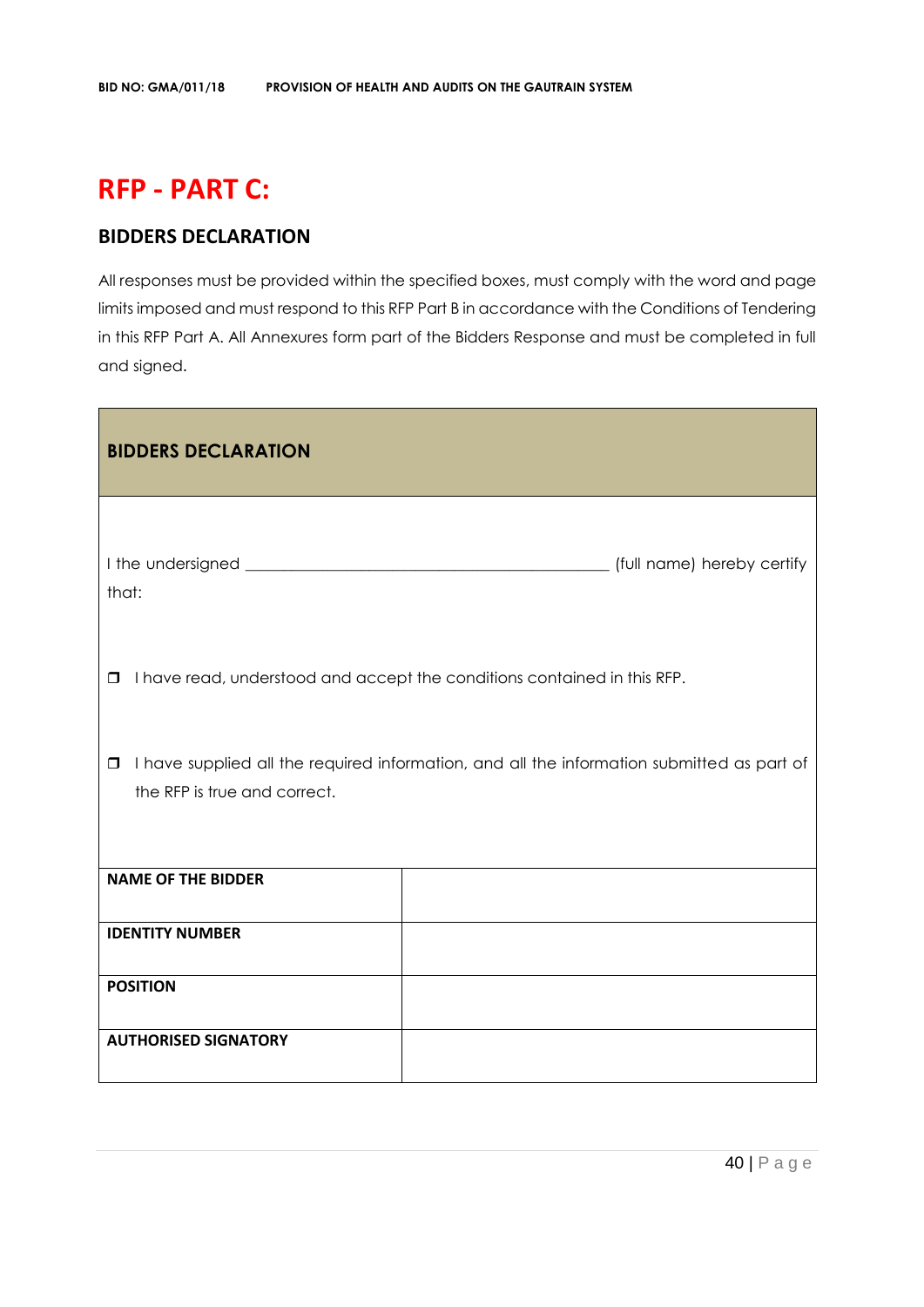| <b>BIDDERS RESPONSE</b>              |             |               |
|--------------------------------------|-------------|---------------|
| <b>FULL NAME</b>                     |             |               |
| <b>POSTAL ADDRESS</b>                |             |               |
| <b>PHYSICAL ADDRESS</b>              |             |               |
| <b>ENTITY REGISTRATION NUMBER</b>    |             |               |
| <b>VAT REGISTRATION NUMBER</b>       |             |               |
| <b>CONTACT PERSON'S FULL NAME</b>    |             |               |
| <b>TELEPHONE NUMBER 1</b>            | <b>CODE</b> | <b>NUMBER</b> |
| <b>TELEPHONE NUMBER 2</b>            | <b>CODE</b> | <b>NUMBER</b> |
| <b>FACSIMILE NUMBER</b>              | <b>CODE</b> | <b>NUMBER</b> |
| <b>CELLULAR PHONE NUMBER</b>         |             |               |
| <b>E-MAIL ADDRESS</b>                |             |               |
| <b>TAX CLEARANCE CERTIFICATE</b>     | <b>YES</b>  | <b>NO</b>     |
| REGISTERED ON NATIONAL TREASURY      | <b>YES</b>  | <b>NO</b>     |
| <b>CENTRALISED SUPPLIER DATABASE</b> |             |               |
| FULL NAME OF AUTHORISED SIGNATORY    |             |               |
| TITLE OF AUTHORISED SIGNATORY        |             |               |
| SIGNATURE OF AUTHORISED SIGNATORY    |             |               |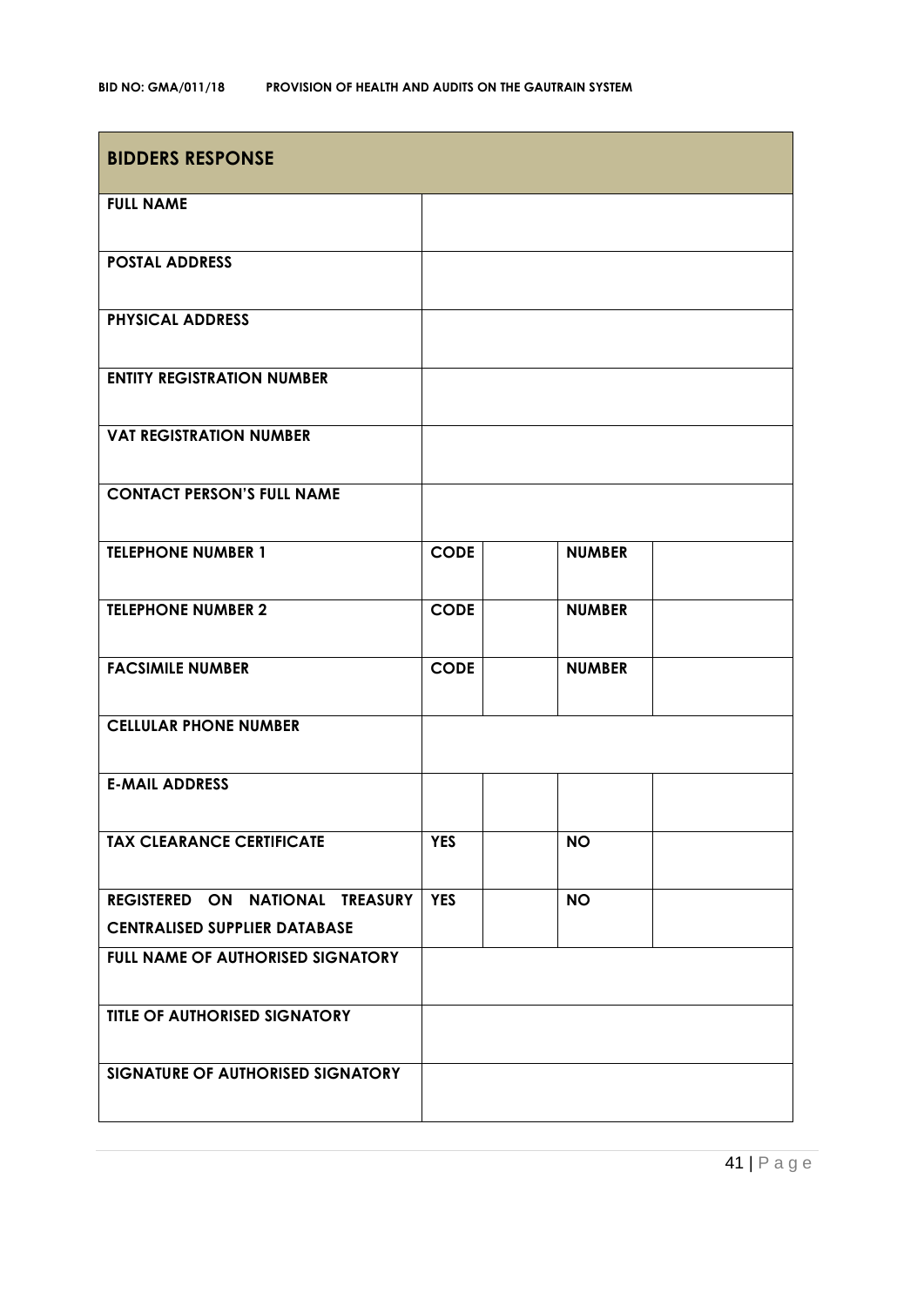| <b>DATE OF SIGNATURE</b>                                    |                               |
|-------------------------------------------------------------|-------------------------------|
| <b>ALTERNATIVE TENDER</b>                                   | Word limit - [500] words      |
| <b>Bidder</b><br>also<br>submits<br>Where<br>$\alpha$<br>an |                               |
| Alternative Tender, it must include any                     |                               |
| supplementary material, together with                       |                               |
| associated prices, which demonstrates in                    |                               |
| detail that such an alternative will fully                  |                               |
| achieve<br>and/ or exceed<br>all<br>the                     |                               |
| specifications or requirements together                     |                               |
| with references as to why the alternative                   |                               |
| proposal/s may be advantageous. This                        |                               |
| be cross-referenced to<br>should<br>the                     |                               |
| Specification.                                              |                               |
| <b>CONFLICT OF INTEREST</b>                                 |                               |
| details<br>Provide<br>of<br>interests,<br>any               | Complete as attached in SBD 4 |
|                                                             |                               |
| relationships or clients which may give                     |                               |
| rise to a conflict of interest and the area                 |                               |
| of expertise in which that conflict of                      |                               |
| interest may arise.                                         |                               |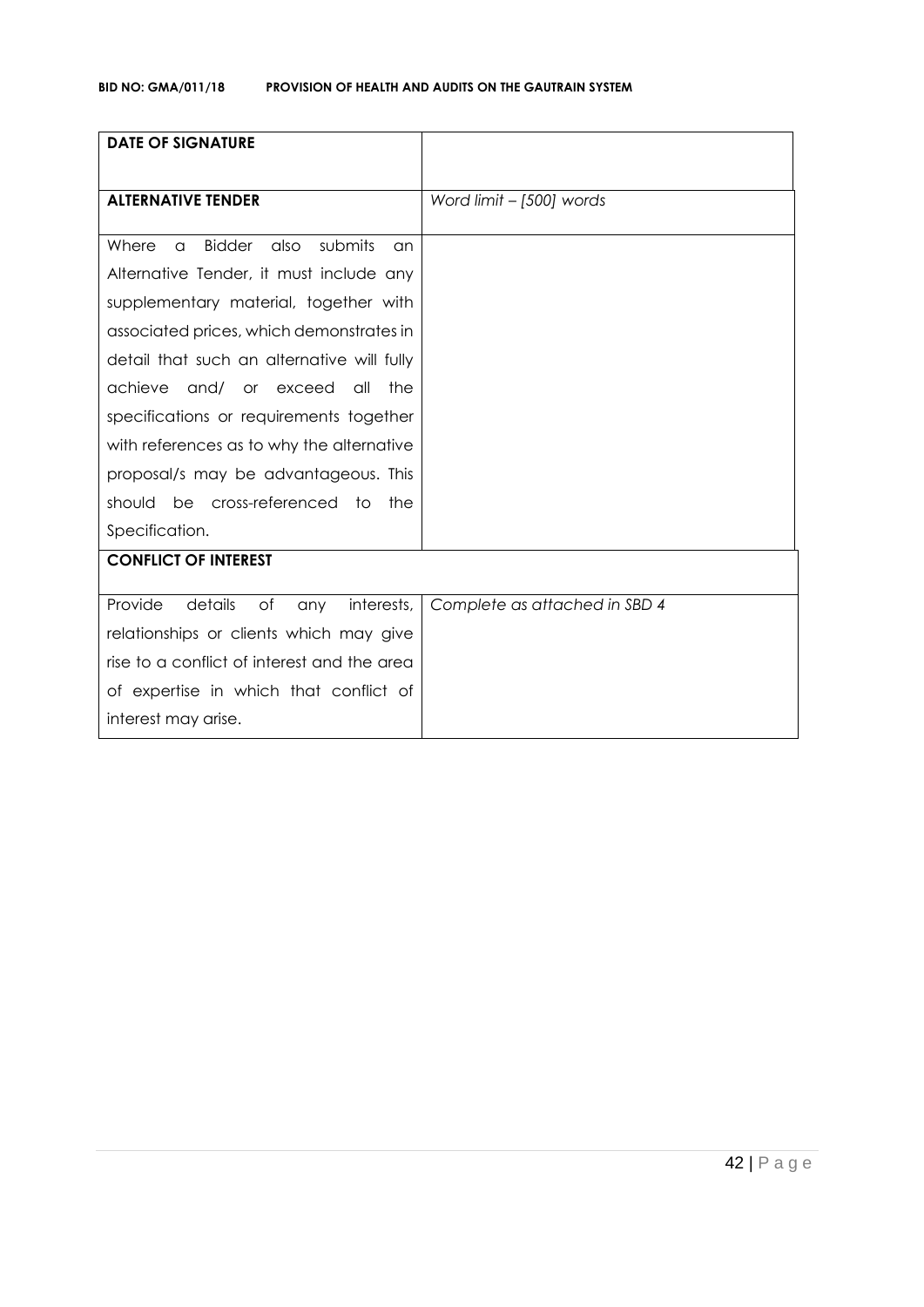# **Register on the Central Supplier Database for Government managed by National Treasury**

with effect from 1 April 2016 the Central Supplier Database (CSD) will serve as the single source of key supplier information for all spheres of government providing consolidated, accurate, upto-date, complete and verified supplier information to procuring organs of state.

The establishment of a CSD will result in one single database to serve as the source of all supplier information for all spheres of government. The purpose of centralising government's supplier database is to reduce duplication of effort and cost for both supplier and government while enabling electronic procurement processes.

Prospective suppliers interested in pursuing opportunities within the South African Government and those that are already registered on the GMA supplier database are encouraged to **selfregister** on the CSD. This self-registration application represents an expression of interest from the supplier to conduct business with the South African Government. Once submitted, your details will be assessed for inclusion on the CSD.

# **Access the CSD site on [www.csd.gov.za](http://www.csd.gov.za/)**

Contact National Treasury for further clarity on the process:

Email: [csd@treasury.gov.za](mailto:csd@treasury.gov.za)

Telephone: 012 315 5509

Bidders must submit with their proposals proof of registration on CSD. The proof of registration must indicate the following:

- CSD Supplier Number
- CSD Unique RRN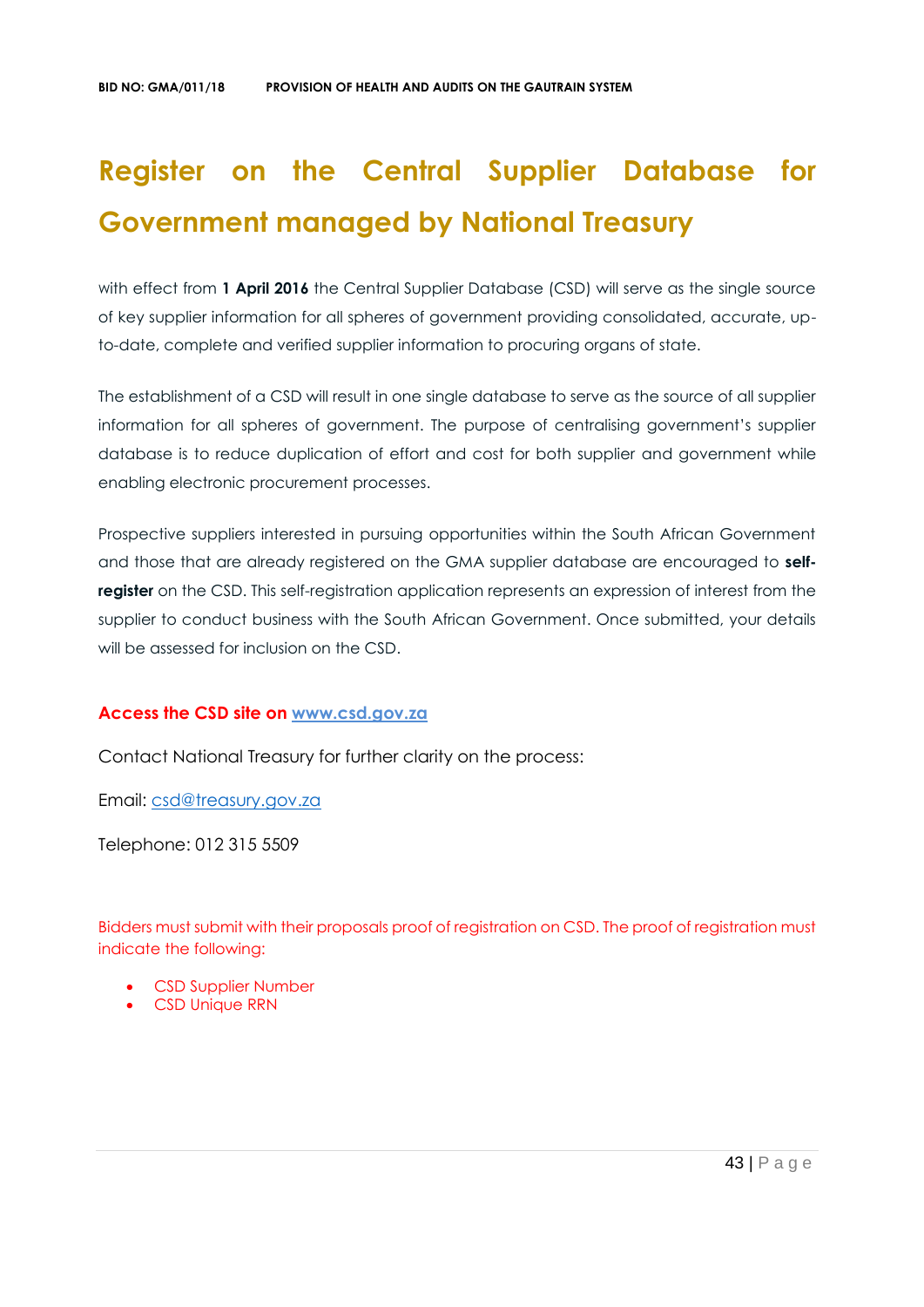# **SBD 1 (A)**

#### **INVITATION TO BID**

| <b>BID NUMBER:</b><br>GMA/011/18<br>15/03/2019<br><b>CLOSING TIME:</b><br>11:00AM<br><b>CLOSING DATE:</b><br>PROVISION OF A SERVICE PROVIDER TO CONDUCT AN AUDIT OF THE CONCESSIONAIRE'S COMPLIANCE STATUS TO<br><b>DESCRIPTION</b><br>APPLICABLE HEALTH, SAFETY, AND EMERGENCY MANAGEMENT LEGISLATION AND STANDARDS<br>BID RESPONSE DOCUMENTS MAY BE DEPOSITED IN THE BID BOX SITUATED AT (STREET ADDRESS)<br>Gautrain Management Agency, 44 Grand Central Boulevard, Grand Central Extension 1, Midrand<br>BIDDING PROCEDURE ENQUIRIES MAY BE DIRECTED TO<br><b>TECHNICAL ENQUIRIES MAY BE DIRECTED TO:</b><br><b>CONTACT PERSON</b><br><b>CONTACT PERSON</b><br><b>NKOSINATHI ZULU</b><br><b>NKOSINATHI ZULU</b><br><b>TELEPHONE NUMBER</b><br>011 086 3500<br><b>TELEPHONE NUMBER</b><br>011 086 3500<br><b>FACSIMILE NUMBER</b><br><b>FACSIMILE NUMBER</b><br>E-MAIL ADDRESS<br>tenderenquiries@gautrain.co.za<br><b>E-MAIL ADDRESS</b><br>tenderenquiries@gautrain.co.za<br><b>SUPPLIER INFORMATION</b><br><b>NAME OF BIDDER</b><br>POSTAL ADDRESS<br>STREET ADDRESS<br><b>TELEPHONE NUMBER</b><br><b>CODE</b><br><b>NUMBER</b><br>CELLPHONE NUMBER<br><b>CODE</b><br><b>NUMBER</b><br><b>FACSIMILE NUMBER</b><br>E-MAIL ADDRESS<br><b>REGISTRATION</b><br>VAT<br><b>NUMBER</b><br><b>TAX</b><br><b>CENTRAL</b><br><b>SUPPLIER</b><br><b>COMPLIANCE</b><br><b>SUPPLIER</b><br><b>COMPLIANCE</b><br>OR<br><b>STATUS</b><br>SYSTEM PIN:<br><b>DATABASE</b><br>No:<br><b>MAAA</b><br><b>B-BBEE STATUS LEVEL SWORN</b><br><b>TICK APPLICABLE BOXI</b><br><b>[TICK APPLICABLE BOX]</b><br><b>B-BBEE STATUS LEVEL</b><br><b>VERIFICATION</b><br><b>AFFIDAVIT</b><br><b>CERTIFICATE</b><br>$\Box$ Yes<br>$\Box$ Yes<br>$\Box$ No<br>$\Box$ No<br>[A B-BBEE STATUS LEVEL VERIFICATION CERTIFICATE/ SWORN AFFIDAVIT (FOR EMES & QSEs) MUST BE SUBMITTED IN ORDER TO QUALIFY<br><b>FOR PREFERENCE POINTS FOR B-BBEET</b><br><b>ARE</b><br><b>THE</b><br>YOU |  |  |
|---------------------------------------------------------------------------------------------------------------------------------------------------------------------------------------------------------------------------------------------------------------------------------------------------------------------------------------------------------------------------------------------------------------------------------------------------------------------------------------------------------------------------------------------------------------------------------------------------------------------------------------------------------------------------------------------------------------------------------------------------------------------------------------------------------------------------------------------------------------------------------------------------------------------------------------------------------------------------------------------------------------------------------------------------------------------------------------------------------------------------------------------------------------------------------------------------------------------------------------------------------------------------------------------------------------------------------------------------------------------------------------------------------------------------------------------------------------------------------------------------------------------------------------------------------------------------------------------------------------------------------------------------------------------------------------------------------------------------------------------------------------------------------------------------------------------------------------------------------------------------------------------------------------------------------------------------------|--|--|
|                                                                                                                                                                                                                                                                                                                                                                                                                                                                                                                                                                                                                                                                                                                                                                                                                                                                                                                                                                                                                                                                                                                                                                                                                                                                                                                                                                                                                                                                                                                                                                                                                                                                                                                                                                                                                                                                                                                                                         |  |  |
|                                                                                                                                                                                                                                                                                                                                                                                                                                                                                                                                                                                                                                                                                                                                                                                                                                                                                                                                                                                                                                                                                                                                                                                                                                                                                                                                                                                                                                                                                                                                                                                                                                                                                                                                                                                                                                                                                                                                                         |  |  |
|                                                                                                                                                                                                                                                                                                                                                                                                                                                                                                                                                                                                                                                                                                                                                                                                                                                                                                                                                                                                                                                                                                                                                                                                                                                                                                                                                                                                                                                                                                                                                                                                                                                                                                                                                                                                                                                                                                                                                         |  |  |
|                                                                                                                                                                                                                                                                                                                                                                                                                                                                                                                                                                                                                                                                                                                                                                                                                                                                                                                                                                                                                                                                                                                                                                                                                                                                                                                                                                                                                                                                                                                                                                                                                                                                                                                                                                                                                                                                                                                                                         |  |  |
|                                                                                                                                                                                                                                                                                                                                                                                                                                                                                                                                                                                                                                                                                                                                                                                                                                                                                                                                                                                                                                                                                                                                                                                                                                                                                                                                                                                                                                                                                                                                                                                                                                                                                                                                                                                                                                                                                                                                                         |  |  |
|                                                                                                                                                                                                                                                                                                                                                                                                                                                                                                                                                                                                                                                                                                                                                                                                                                                                                                                                                                                                                                                                                                                                                                                                                                                                                                                                                                                                                                                                                                                                                                                                                                                                                                                                                                                                                                                                                                                                                         |  |  |
|                                                                                                                                                                                                                                                                                                                                                                                                                                                                                                                                                                                                                                                                                                                                                                                                                                                                                                                                                                                                                                                                                                                                                                                                                                                                                                                                                                                                                                                                                                                                                                                                                                                                                                                                                                                                                                                                                                                                                         |  |  |
|                                                                                                                                                                                                                                                                                                                                                                                                                                                                                                                                                                                                                                                                                                                                                                                                                                                                                                                                                                                                                                                                                                                                                                                                                                                                                                                                                                                                                                                                                                                                                                                                                                                                                                                                                                                                                                                                                                                                                         |  |  |
|                                                                                                                                                                                                                                                                                                                                                                                                                                                                                                                                                                                                                                                                                                                                                                                                                                                                                                                                                                                                                                                                                                                                                                                                                                                                                                                                                                                                                                                                                                                                                                                                                                                                                                                                                                                                                                                                                                                                                         |  |  |
|                                                                                                                                                                                                                                                                                                                                                                                                                                                                                                                                                                                                                                                                                                                                                                                                                                                                                                                                                                                                                                                                                                                                                                                                                                                                                                                                                                                                                                                                                                                                                                                                                                                                                                                                                                                                                                                                                                                                                         |  |  |
|                                                                                                                                                                                                                                                                                                                                                                                                                                                                                                                                                                                                                                                                                                                                                                                                                                                                                                                                                                                                                                                                                                                                                                                                                                                                                                                                                                                                                                                                                                                                                                                                                                                                                                                                                                                                                                                                                                                                                         |  |  |
|                                                                                                                                                                                                                                                                                                                                                                                                                                                                                                                                                                                                                                                                                                                                                                                                                                                                                                                                                                                                                                                                                                                                                                                                                                                                                                                                                                                                                                                                                                                                                                                                                                                                                                                                                                                                                                                                                                                                                         |  |  |
|                                                                                                                                                                                                                                                                                                                                                                                                                                                                                                                                                                                                                                                                                                                                                                                                                                                                                                                                                                                                                                                                                                                                                                                                                                                                                                                                                                                                                                                                                                                                                                                                                                                                                                                                                                                                                                                                                                                                                         |  |  |
|                                                                                                                                                                                                                                                                                                                                                                                                                                                                                                                                                                                                                                                                                                                                                                                                                                                                                                                                                                                                                                                                                                                                                                                                                                                                                                                                                                                                                                                                                                                                                                                                                                                                                                                                                                                                                                                                                                                                                         |  |  |
|                                                                                                                                                                                                                                                                                                                                                                                                                                                                                                                                                                                                                                                                                                                                                                                                                                                                                                                                                                                                                                                                                                                                                                                                                                                                                                                                                                                                                                                                                                                                                                                                                                                                                                                                                                                                                                                                                                                                                         |  |  |
|                                                                                                                                                                                                                                                                                                                                                                                                                                                                                                                                                                                                                                                                                                                                                                                                                                                                                                                                                                                                                                                                                                                                                                                                                                                                                                                                                                                                                                                                                                                                                                                                                                                                                                                                                                                                                                                                                                                                                         |  |  |
|                                                                                                                                                                                                                                                                                                                                                                                                                                                                                                                                                                                                                                                                                                                                                                                                                                                                                                                                                                                                                                                                                                                                                                                                                                                                                                                                                                                                                                                                                                                                                                                                                                                                                                                                                                                                                                                                                                                                                         |  |  |
|                                                                                                                                                                                                                                                                                                                                                                                                                                                                                                                                                                                                                                                                                                                                                                                                                                                                                                                                                                                                                                                                                                                                                                                                                                                                                                                                                                                                                                                                                                                                                                                                                                                                                                                                                                                                                                                                                                                                                         |  |  |
|                                                                                                                                                                                                                                                                                                                                                                                                                                                                                                                                                                                                                                                                                                                                                                                                                                                                                                                                                                                                                                                                                                                                                                                                                                                                                                                                                                                                                                                                                                                                                                                                                                                                                                                                                                                                                                                                                                                                                         |  |  |
|                                                                                                                                                                                                                                                                                                                                                                                                                                                                                                                                                                                                                                                                                                                                                                                                                                                                                                                                                                                                                                                                                                                                                                                                                                                                                                                                                                                                                                                                                                                                                                                                                                                                                                                                                                                                                                                                                                                                                         |  |  |
|                                                                                                                                                                                                                                                                                                                                                                                                                                                                                                                                                                                                                                                                                                                                                                                                                                                                                                                                                                                                                                                                                                                                                                                                                                                                                                                                                                                                                                                                                                                                                                                                                                                                                                                                                                                                                                                                                                                                                         |  |  |
|                                                                                                                                                                                                                                                                                                                                                                                                                                                                                                                                                                                                                                                                                                                                                                                                                                                                                                                                                                                                                                                                                                                                                                                                                                                                                                                                                                                                                                                                                                                                                                                                                                                                                                                                                                                                                                                                                                                                                         |  |  |
|                                                                                                                                                                                                                                                                                                                                                                                                                                                                                                                                                                                                                                                                                                                                                                                                                                                                                                                                                                                                                                                                                                                                                                                                                                                                                                                                                                                                                                                                                                                                                                                                                                                                                                                                                                                                                                                                                                                                                         |  |  |
|                                                                                                                                                                                                                                                                                                                                                                                                                                                                                                                                                                                                                                                                                                                                                                                                                                                                                                                                                                                                                                                                                                                                                                                                                                                                                                                                                                                                                                                                                                                                                                                                                                                                                                                                                                                                                                                                                                                                                         |  |  |
|                                                                                                                                                                                                                                                                                                                                                                                                                                                                                                                                                                                                                                                                                                                                                                                                                                                                                                                                                                                                                                                                                                                                                                                                                                                                                                                                                                                                                                                                                                                                                                                                                                                                                                                                                                                                                                                                                                                                                         |  |  |
|                                                                                                                                                                                                                                                                                                                                                                                                                                                                                                                                                                                                                                                                                                                                                                                                                                                                                                                                                                                                                                                                                                                                                                                                                                                                                                                                                                                                                                                                                                                                                                                                                                                                                                                                                                                                                                                                                                                                                         |  |  |
| <b>ACCREDITED</b><br>ARE YOU A FOREIGN BASED                                                                                                                                                                                                                                                                                                                                                                                                                                                                                                                                                                                                                                                                                                                                                                                                                                                                                                                                                                                                                                                                                                                                                                                                                                                                                                                                                                                                                                                                                                                                                                                                                                                                                                                                                                                                                                                                                                            |  |  |
| $\square$ No<br>$\Box$ Yes<br><b>REPRESENTATIVE</b><br>- IN<br>SUPPLIER FOR THE GOODS<br>$\Box$ Yes<br>$\Box$ No<br>SOUTH AFRICA FOR                                                                                                                                                                                                                                                                                                                                                                                                                                                                                                                                                                                                                                                                                                                                                                                                                                                                                                                                                                                                                                                                                                                                                                                                                                                                                                                                                                                                                                                                                                                                                                                                                                                                                                                                                                                                                    |  |  |
| /SERVICES /WORKS OFFERED?<br>THE<br><b>GOODS</b><br><b>IF YES, ANSWER THE QUESTIONNAIRE</b>                                                                                                                                                                                                                                                                                                                                                                                                                                                                                                                                                                                                                                                                                                                                                                                                                                                                                                                                                                                                                                                                                                                                                                                                                                                                                                                                                                                                                                                                                                                                                                                                                                                                                                                                                                                                                                                             |  |  |
| /SERVICES<br>/WORKS<br>[IF YES ENCLOSE PROOF]<br><b>BELOWI</b><br><b>OFFERED?</b>                                                                                                                                                                                                                                                                                                                                                                                                                                                                                                                                                                                                                                                                                                                                                                                                                                                                                                                                                                                                                                                                                                                                                                                                                                                                                                                                                                                                                                                                                                                                                                                                                                                                                                                                                                                                                                                                       |  |  |
| <b>QUESTIONNAIRE TO BIDDING FOREIGN SUPPLIERS</b>                                                                                                                                                                                                                                                                                                                                                                                                                                                                                                                                                                                                                                                                                                                                                                                                                                                                                                                                                                                                                                                                                                                                                                                                                                                                                                                                                                                                                                                                                                                                                                                                                                                                                                                                                                                                                                                                                                       |  |  |
| $\Box$ YES $\Box$ NO<br>IS THE ENTITY A RESIDENT OF THE REPUBLIC OF SOUTH AFRICA (RSA)?                                                                                                                                                                                                                                                                                                                                                                                                                                                                                                                                                                                                                                                                                                                                                                                                                                                                                                                                                                                                                                                                                                                                                                                                                                                                                                                                                                                                                                                                                                                                                                                                                                                                                                                                                                                                                                                                 |  |  |
| $\Box$ YES $\Box$ NO<br>DOES THE ENTITY HAVE A BRANCH IN THE RSA?                                                                                                                                                                                                                                                                                                                                                                                                                                                                                                                                                                                                                                                                                                                                                                                                                                                                                                                                                                                                                                                                                                                                                                                                                                                                                                                                                                                                                                                                                                                                                                                                                                                                                                                                                                                                                                                                                       |  |  |
| $\Box$ YES $\Box$ NO<br>DOES THE ENTITY HAVE A PERMANENT ESTABLISHMENT IN THE RSA?                                                                                                                                                                                                                                                                                                                                                                                                                                                                                                                                                                                                                                                                                                                                                                                                                                                                                                                                                                                                                                                                                                                                                                                                                                                                                                                                                                                                                                                                                                                                                                                                                                                                                                                                                                                                                                                                      |  |  |
| $\Box$ YES $\Box$ NO<br>DOES THE ENTITY HAVE ANY SOURCE OF INCOME IN THE RSA?                                                                                                                                                                                                                                                                                                                                                                                                                                                                                                                                                                                                                                                                                                                                                                                                                                                                                                                                                                                                                                                                                                                                                                                                                                                                                                                                                                                                                                                                                                                                                                                                                                                                                                                                                                                                                                                                           |  |  |
| $\Box$ YES $\Box$ NO<br>IS THE ENTITY LIABLE IN THE RSA FOR ANY FORM OF TAXATION?                                                                                                                                                                                                                                                                                                                                                                                                                                                                                                                                                                                                                                                                                                                                                                                                                                                                                                                                                                                                                                                                                                                                                                                                                                                                                                                                                                                                                                                                                                                                                                                                                                                                                                                                                                                                                                                                       |  |  |
| IF THE ANSWER IS "NO" TO ALL OF THE ABOVE, THEN IT IS NOT A REQUIREMENT TO REGISTER FOR A TAX COMPLIANCE STATUS SYSTEM PIN<br>CODE FROM THE SOUTH AFRICAN REVENUE SERVICE (SARS) AND IF NOT REGISTER AS PER 2.3 BELOW.                                                                                                                                                                                                                                                                                                                                                                                                                                                                                                                                                                                                                                                                                                                                                                                                                                                                                                                                                                                                                                                                                                                                                                                                                                                                                                                                                                                                                                                                                                                                                                                                                                                                                                                                  |  |  |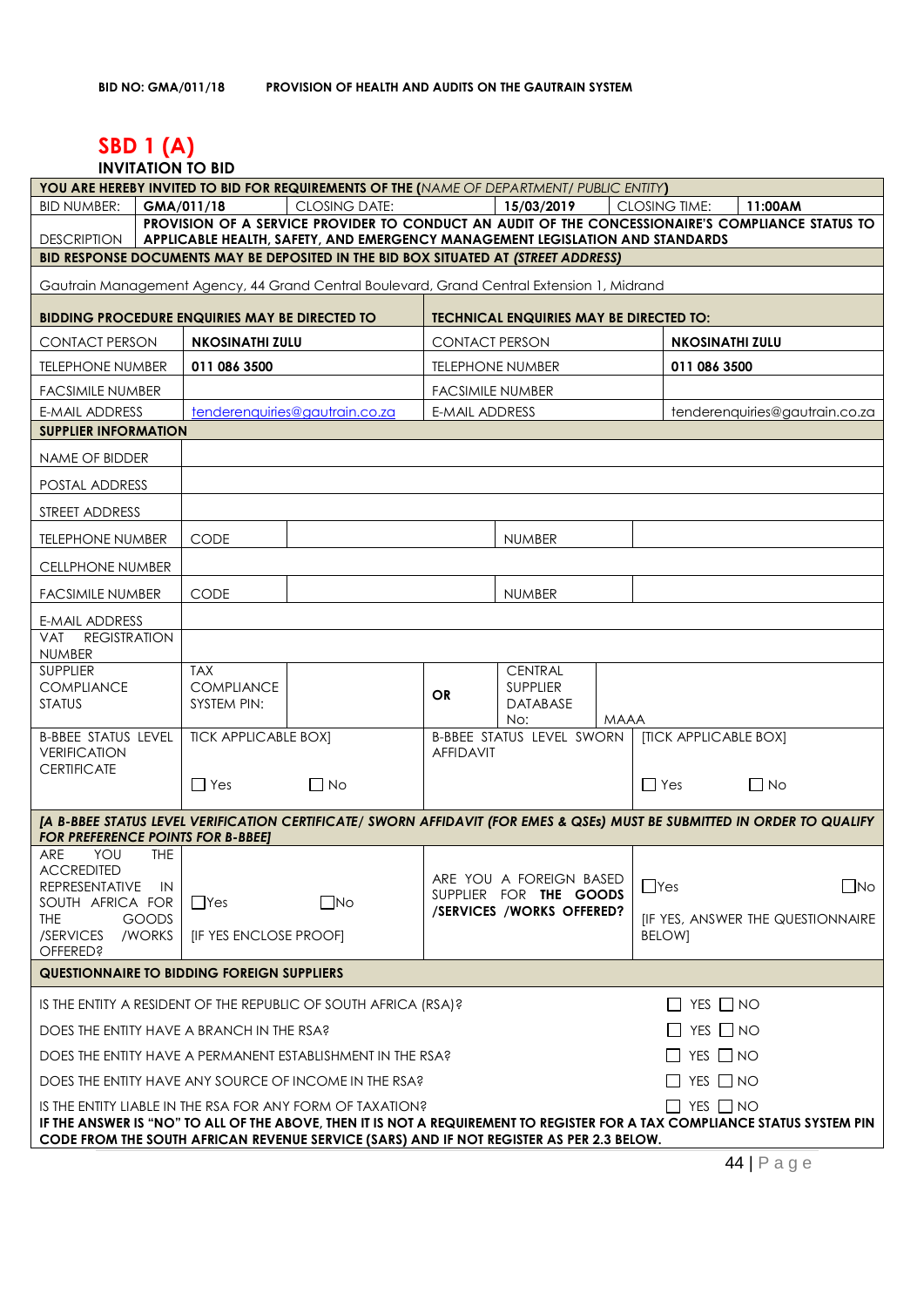# **SBD 1 (B)**

#### **TERMS AND CONDITIONS FOR BIDDING**

#### **1. BID SUBMISSION:**

- 1.1. BIDS MUST BE DELIVERED BY THE STIPULATED TIME TO THE CORRECT ADDRESS. LATE BIDS WILL NOT BE ACCEPTED FOR CONSIDERATION.
- 1.2. **ALL BIDS MUST BE SUBMITTED ON THE OFFICIAL FORMS PROVIDED–(NOT TO BE RE-TYPED) OR IN THE MANNER PRESCRIBED IN THE BID DOCUMENT.**
- 1.3. THIS BID IS SUBJECT TO THE PREFERENTIAL PROCUREMENT POLICY FRAMEWORK ACT, 2000 AND THE PREFERENTIAL PROCUREMENT REGULATIONS, 2017, THE GENERAL CONDITIONS OF CONTRACT (GCC) AND, IF APPLICABLE, ANY OTHER SPECIAL CONDITIONS OF CONTRACT.
- 1.4. **THE SUCCESSFUL BIDDER WILL BE REQUIRED TO FILL IN AND SIGN A WRITTEN CONTRACT.**

#### **2. TAX COMPLIANCE REQUIREMENTS**

- 2.1 BIDDERS MUST ENSURE COMPLIANCE WITH THEIR TAX OBLIGATIONS.
- 2.2 BIDDERS ARE REQUIRED TO SUBMIT THEIR UNIQUE PERSONAL IDENTIFICATION NUMBER (PIN) ISSUED BY SARS TO ENABLE THE ORGAN OF STATE TO VERIFY THE TAXPAYER'S PROFILE AND TAX STATUS.
- 2.3 APPLICATION FOR TAX COMPLIANCE STATUS (TCS) PIN MAY BE MADE VIA E-FILING THROUGH THE SARS WEBSITE [WWW.SARS.GOV.ZA.](http://www.sars.gov.za/)
- 2.4 BIDDERS MAY ALSO SUBMIT A PRINTED TCS CERTIFICATE TOGETHER WITH THE BID.
- 2.5 IN BIDS WHERE CONSORTIA / JOINT VENTURES / SUB-CONTRACTORS ARE INVOLVED; EACH PARTY MUST SUBMIT A SEPARATE TCS CERTIFICATE / PIN / CSD NUMBER.
- 2.6 WHERE NO TCS PIN IS AVAILABLE BUT THE BIDDER IS REGISTERED ON THE CENTRAL SUPPLIER DATABASE (CSD), A CSD NUMBER MUST BE PROVIDED.
- 2.7 NO BIDS WILL BE CONSIDERED FROM PERSONS IN THE SERVICE OF THE STATE, COMPANIES WITH DIRECTORS WHO ARE PERSONS IN THE SERVICE OF THE STATE, OR CLOSE CORPORATIONS WITH MEMBERS PERSONS IN THE SERVICE OF THE STATE."

**NB: FAILURE TO PROVIDE / OR COMPLY WITH ANY OF THE ABOVE PARTICULARS MAY RENDER THE BID INVALID**.

| SIGNATURE OF BIDDER:                                                                                       |  |
|------------------------------------------------------------------------------------------------------------|--|
| CAPACITY UNDER WHICH THIS BID IS SIGNED:<br>(Proof of authority must be submitted e.g. company resolution) |  |
| DATE:                                                                                                      |  |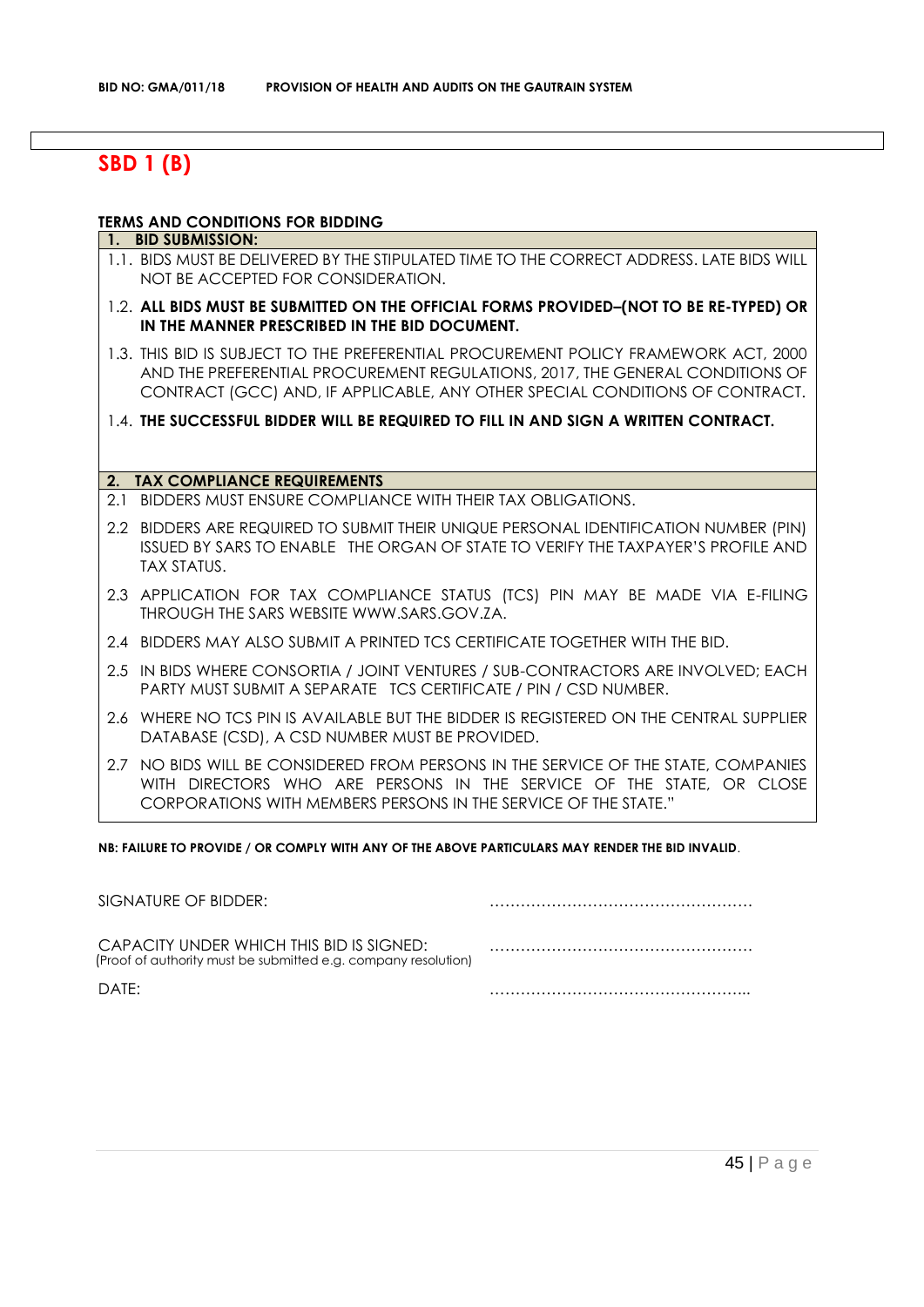# **SBD 3.1**

# **PRICING SCHEDULE**

Name of Bidder: ………………………………………………………….. Ref Number: GMA/011/18

Closing Time: 11H00 AM Closing Date 15 March 2019

**OFFER TO BE VALID FOR 90 DAYS FROM THE CLOSING DATE OF BID.**

Bidders are required to submit a separate detailed price proposal.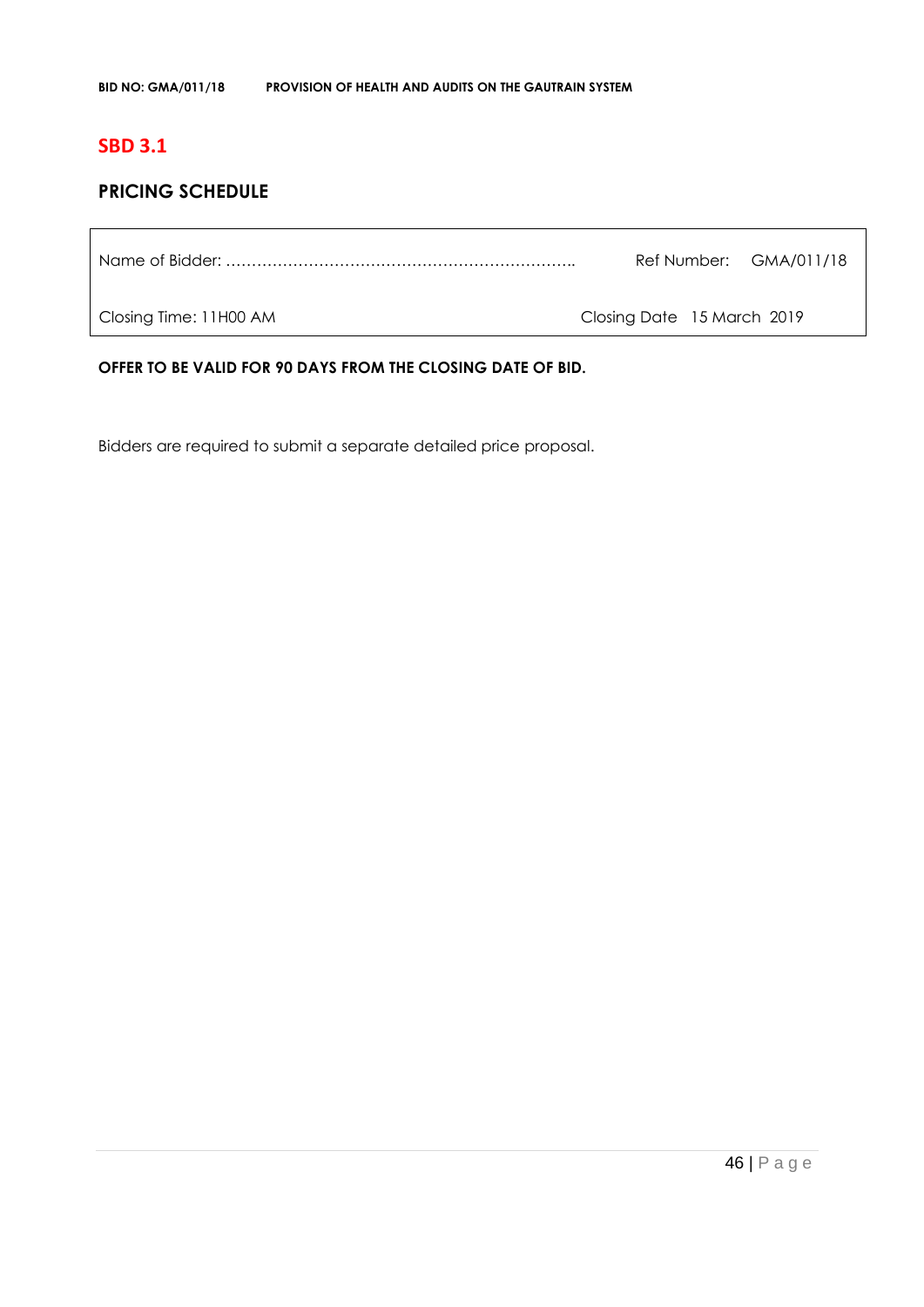# **SBD 3.2 PRICING DECLARATION**

Dear Sir/Madam

After having carefully read through and examined this RFP Reference Number GMA/011/18 in its entirety together with all the provisions contained in each section of the RFP document,

We hereby offer to conduct an audit of the Concessionaire's compliance status to applicable health, safety, and emergency management legislation and standards as detailed in the Terms of Reference (TOR) section of the REQUEST FOR PROPOSAL document:

| IN AMOUNT: R | (including VAT) |
|--------------|-----------------|
|              |                 |
| IN WORDS: R  | (including VAT) |

We confirm that this price covers all costs associated with conducting an audit of the Concessionaire's compliance status to applicable health, safety, and emergency management legislation and standards as per the requirements in the TOR.

We confirm that GMA will incur no additional costs whatsoever over and above this amount.

We undertake to hold this offer open for acceptance for a period of 90 (ninety) days from the date of submission of offers. We further undertake that upon final acceptance of our offer, we will commence with the provision of service when required to do so by the Client.

Moreover, we agree that until formal Contract Documents have been prepared and executed, this Form of Tender, together with a written acceptance from the Client shall constitute a binding agreement between us, governed by the terms and conditions set out in this REQUEST FOR PROPOSAL.

We understand that you are not bound to accept the lowest or any offer and that we must bear all costs which we have incurred in connection with preparing and submitting this tender.

We hereby undertake for the period during which this tender remains open for acceptance not to divulge to any persons, other than the persons to which the tender is submitted, any information relating to the submission of this tender or the details therein except where such is necessary for the submission of this tender.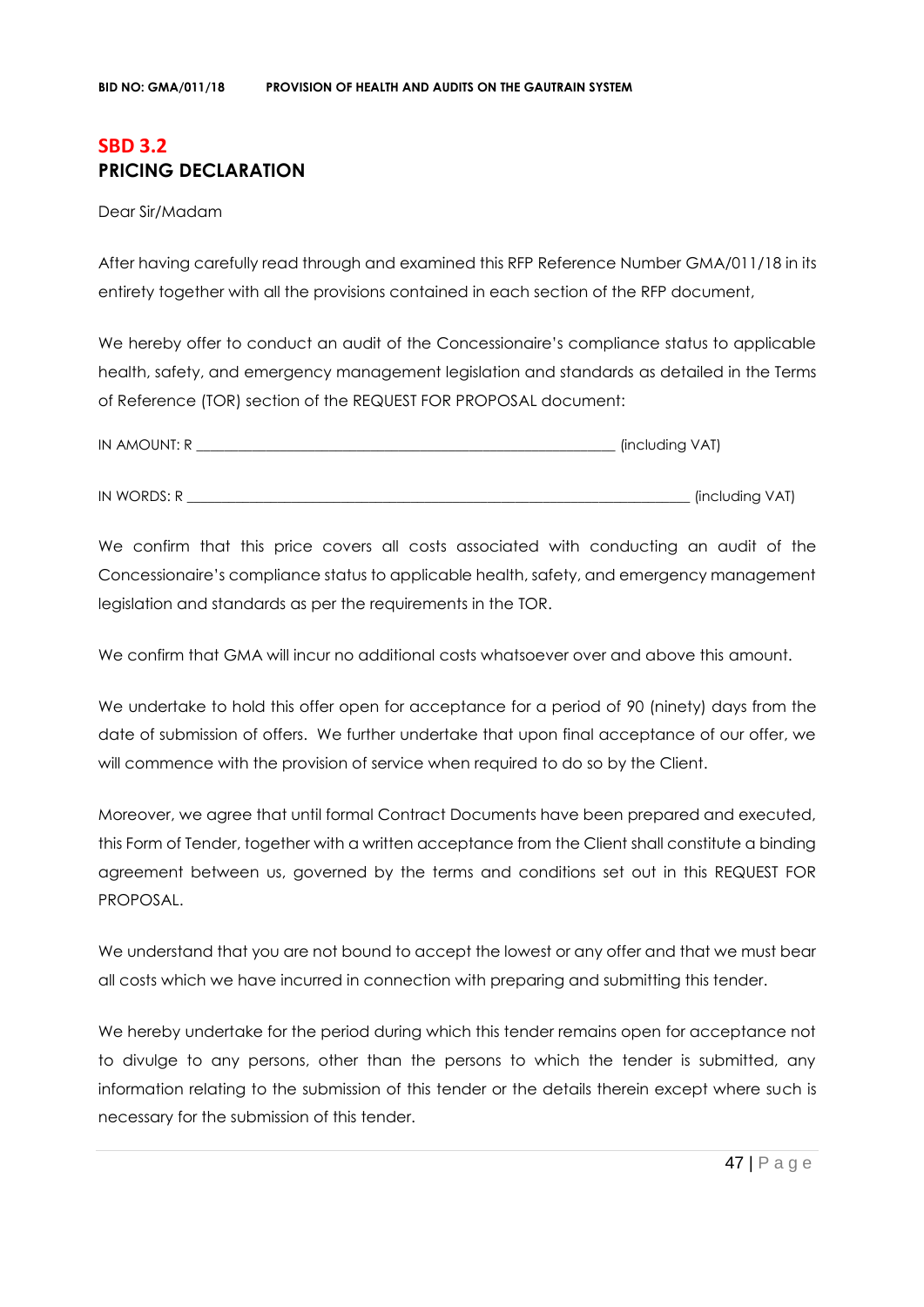| <b>PRICE DECLARATION</b><br>(MANDATORY INFORMATION)                    |                                                                                            |
|------------------------------------------------------------------------|--------------------------------------------------------------------------------------------|
| certify that:                                                          | (full name) hereby                                                                         |
| □<br>above Section of this RFP.                                        | I have read, understood and unconditionally accept that the conditions contained in        |
| $\Box$<br>the Pricing Section of this RFP is true and correct.         | I have supplied all the required information, and all the information submitted as part of |
| <b>NAME OF BIDDER</b>                                                  |                                                                                            |
| <b>IDENTITY NUMBER</b>                                                 |                                                                                            |
| <b>POSITION</b>                                                        |                                                                                            |
| <b>SIGNATURE</b><br><b>AUTHORISED</b><br><b>OF</b><br><b>SIGNATORY</b> |                                                                                            |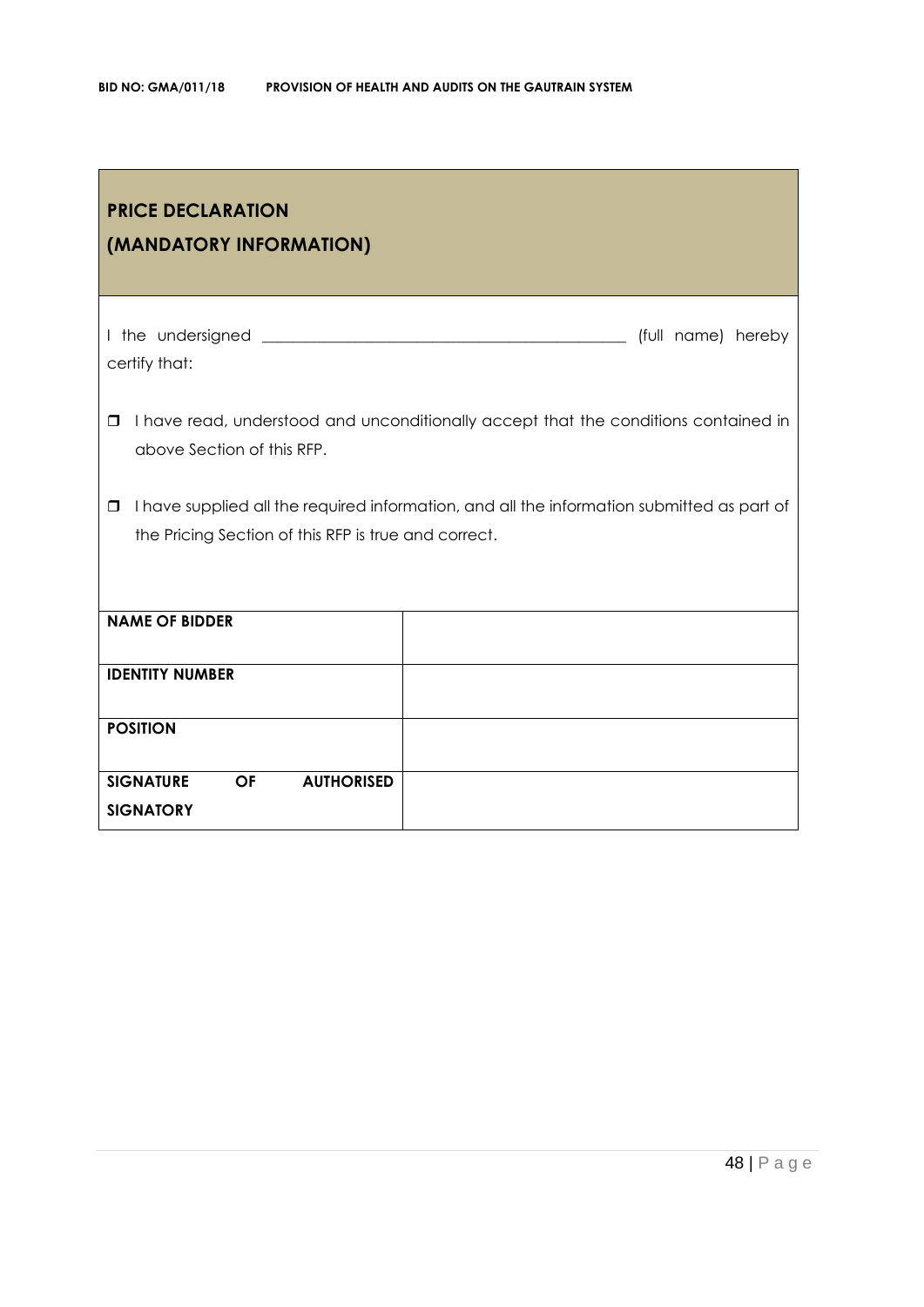# **SBD 4 DECLARATION OF INTEREST**

1. Any legal person, including persons employed by the state<sup>1</sup>, or persons having a kinship with persons employed by the state, including a blood relationship, may make an offer or offers in terms of this invitation to bid (includes an advertised competitive bid, a limited bid, a proposal or written price quotation). In view of possible allegations of favoritism, should the resulting bid, or part thereof, be awarded to persons employed by the state, or to persons connected with or related to them, it is required that the bidder or his/her authorised representative declare his/her position in relation to the evaluating/adjudicating authority where-

- the bidder is employed by the state; and/or

- the legal person on whose behalf the bidding document is signed, has a relationship with persons/a person who are/is involved in the evaluation and or adjudication of the bid(s), or where it is known that such a relationship exists between the person or persons for or on whose behalf, the declarant acts and persons who are involved with the evaluation and or adjudication of the bid.

# 2. **In order to give effect to the above, the following questionnaire must be completed and submitted with the bid.**

| 2.1 | Full      | Name | Ωf | bidder                                                                     | <b>or</b> | his | <b>or</b> | her | representative:                                                                      |
|-----|-----------|------|----|----------------------------------------------------------------------------|-----------|-----|-----------|-----|--------------------------------------------------------------------------------------|
|     |           |      |    |                                                                            |           |     |           |     |                                                                                      |
|     |           |      |    |                                                                            |           |     |           |     |                                                                                      |
| 2.2 |           |      |    |                                                                            |           |     |           |     |                                                                                      |
| 2.3 |           |      |    | Position occupied in the Company (director, trustee, shareholder, member): |           |     |           |     |                                                                                      |
|     |           |      |    |                                                                            |           |     |           |     |                                                                                      |
| 2.4 |           |      |    |                                                                            |           |     |           |     | Registration number of company, enterprise, close corporation, partnership agreement |
|     | or trust: |      |    |                                                                            |           |     |           |     |                                                                                      |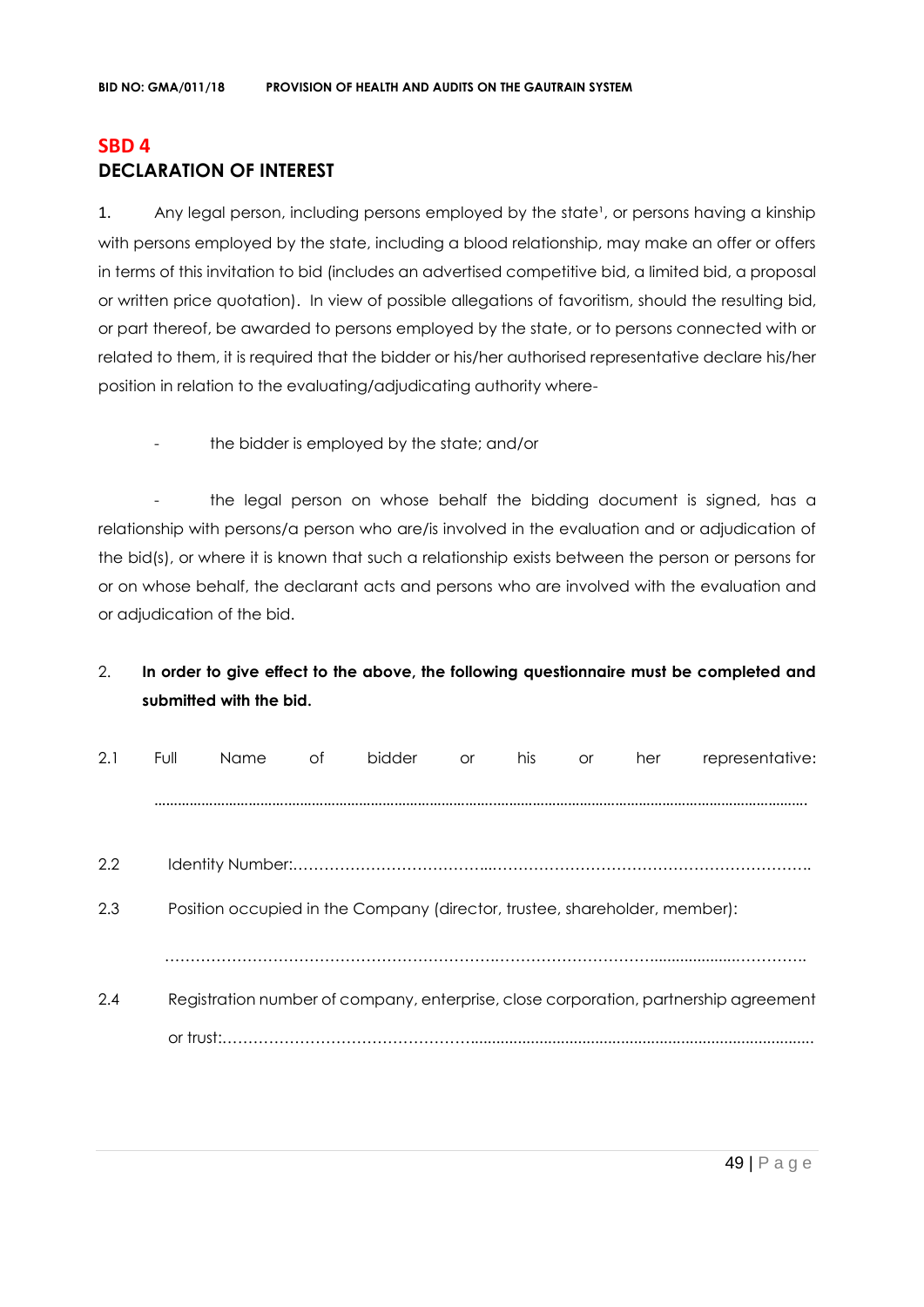#### **BID NO: GMA/011/18 PROVISION OF HEALTH AND AUDITS ON THE GAUTRAIN SYSTEM**

# 2.5 Tax Reference Number: ……………………………………..………………………………………

2.6 VAT Registration Number: ………………………………………………………...……..................

2.6.1 The names of all directors / trustees / shareholders / members, their individual identity numbers, tax reference numbers and, if applicable, employee / PERSAL numbers must be indicated in paragraph 3 below.

2.7 Are you or any person connected with the bidder **YES/NO** Are you or any person connected with the bidder presently employed by the state?

**YES/NO**

2.7.1 If so, furnish the following particulars:

Name of person / director / trustee / shareholder/ member ....………………………………………….

Name of state institution at which you or the person connected to the bidder is employed:

……………….…………………………………………………………………………………………………….….. Position occupied in the state institution:…………………………………….………………………………..

Any other particulars:

……………………………………………………………………………….…………………………………………

………………………………………………………………………………………..………………………………..

……………………………………………………………………………………………...…………………...……..

2.7.2 If you are presently employed by the state, did you obtain the appropriate authority to undertake remunerative work outside employment in the public sector? **YES/NO**

2.7.1.1 If yes, did you attach proof of such authority to the bid document? **YES/NO**

(Note: Failure to submit proof of such authority, where applicable, may result in the disqualification of the bid.

2.7.1.2 If no, furnish reasons for non-submission of such proof: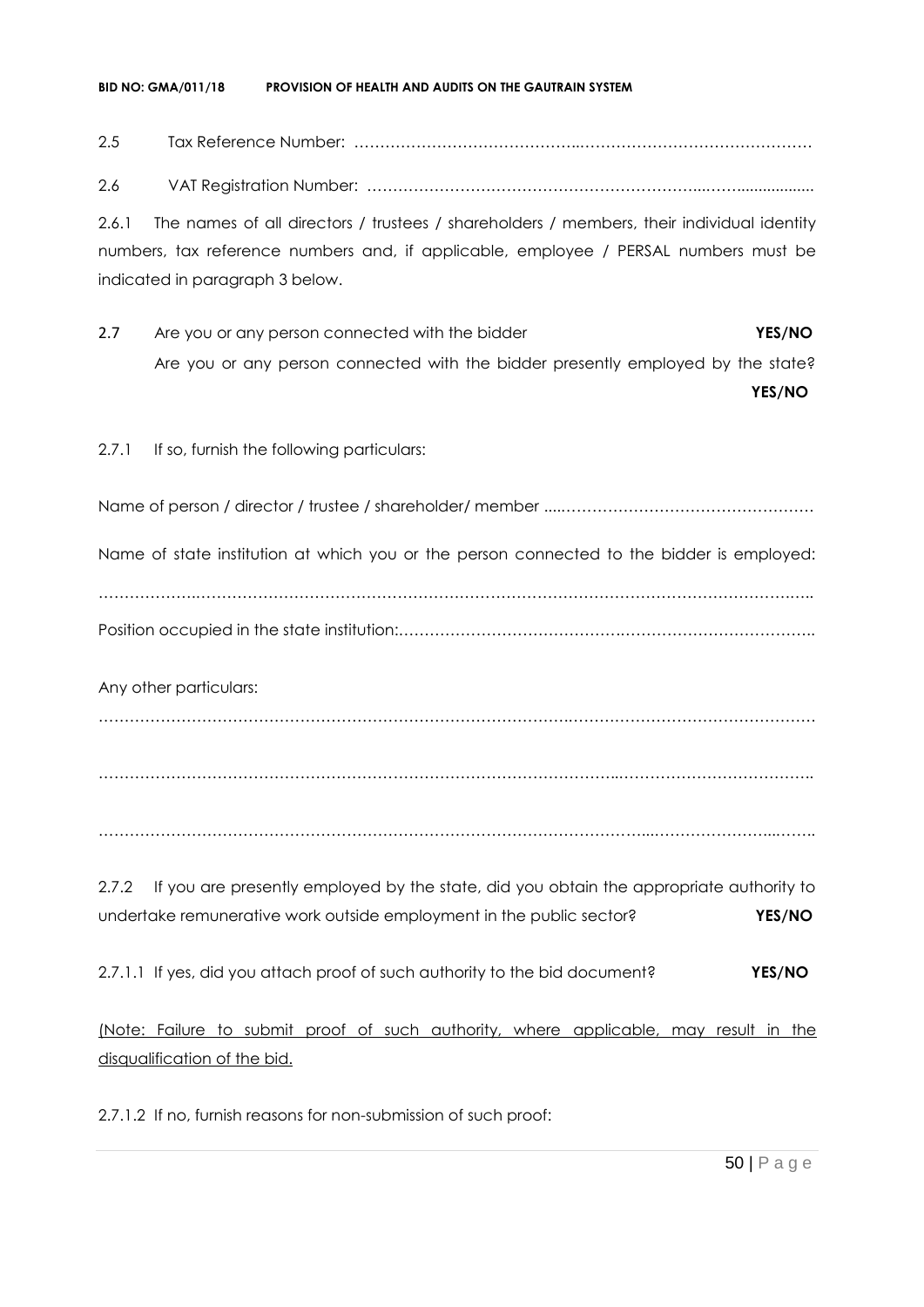……………………………………………………………………………………………….………………………… ……………………………………………………………………………………………….………………………… ……………………………………………………………………………………………….…………………………

2.8 Did you or your spouse, or any of the company's directors / trustees / shareholders / members or their spouses conduct business with the state in the previous 12 months **YES/NO**

2.8.1 If so, furnish particulars: ……………………………………………………………………………………………….………………………… ……………………………………………………………………………………………….………………………… ……………………………………………………………………………………………….…………………………

2.9 Do you, or any person connected with the bidder, have **YES/NO** any relationship (family, friend, other) with a person employed by the state and who may be involved with the evaluation and or adjudication of this bid?

2.9.1 If so, furnish particulars. ……………………………………………………………………………………………….………………………… ……………………………………………………………………………………………….………………………… ……………………………………………………………………………………………….…………………………

2.10 Are you, or any person connected with the bidder, aware of any relationship (family, friend, other) between any other bidder and any person employed by the state who may be involved with the evaluation and or adjudication of this bid? **YES/NO**

2.10.1 If so, furnish particulars**.** ……………………………………………………………………………………………….………………………… ……………………………………………………………………………………………….………………………… ……………………………………………………………………………………………….…………………………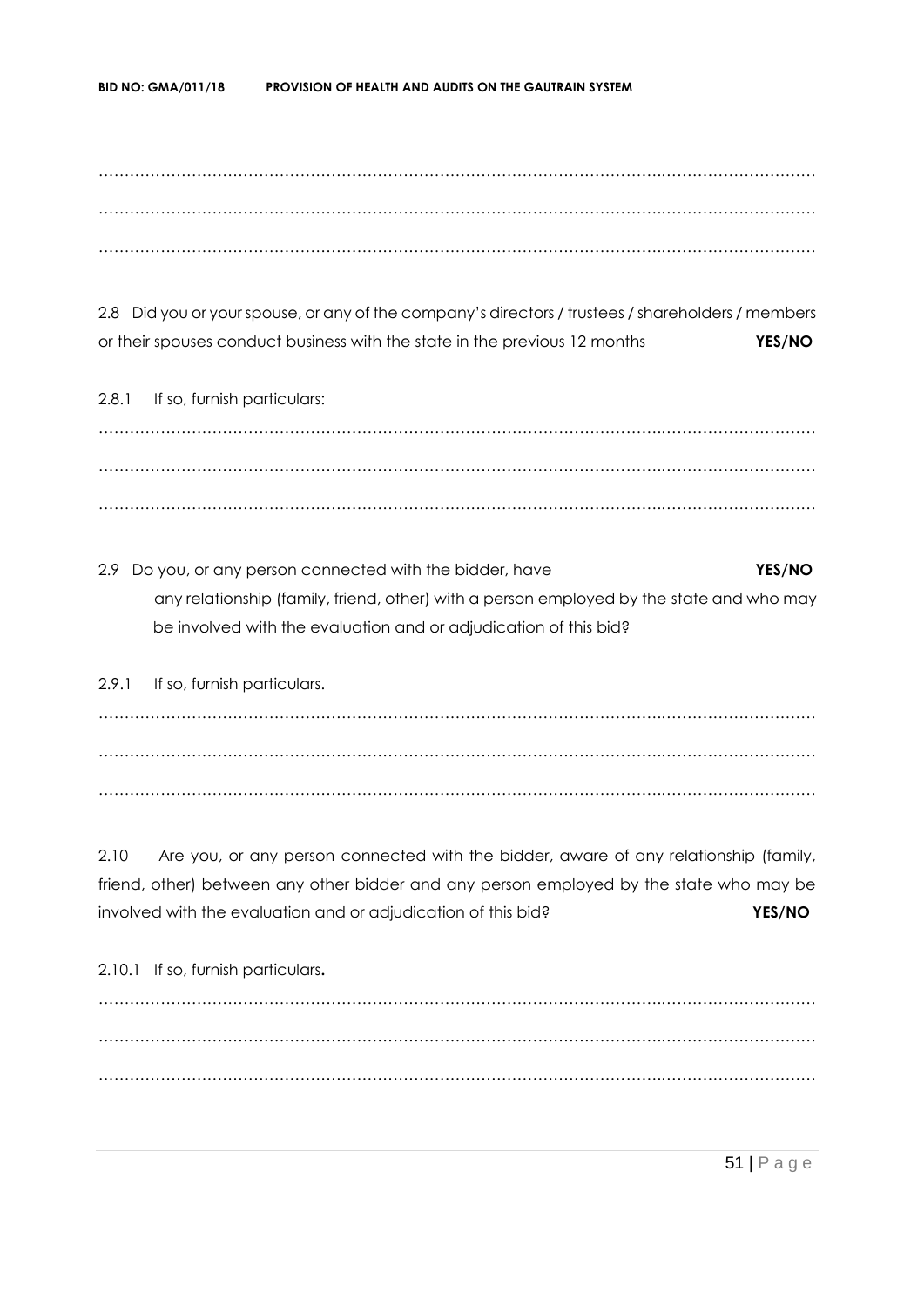2.11 Do you or any of the directors / trustees / shareholders / members **YES/NO** of the company have any interest in any other related companies whether or not they are bidding for this contract?

2.11.1 If so, furnish particulars: ……………………………………………………………………………………………….………………………… ……………………………………………………………………………………………….………………………… ……………………………………………………………………………………………….…………………………

## **3 Full details of director /trustees/members/shareholders.**

| <b>Full Name</b> | <b>Identity Number</b> | Personal Income Tax<br><b>Reference Number</b> | <b>State</b><br><b>Number</b><br><b>Number</b> | <b>Employee</b><br><b>PERSAL</b><br>$\sqrt{ }$ |
|------------------|------------------------|------------------------------------------------|------------------------------------------------|------------------------------------------------|
|                  |                        |                                                |                                                |                                                |
|                  |                        |                                                |                                                |                                                |
|                  |                        |                                                |                                                |                                                |
|                  |                        |                                                |                                                |                                                |
|                  |                        |                                                |                                                |                                                |
|                  |                        |                                                |                                                |                                                |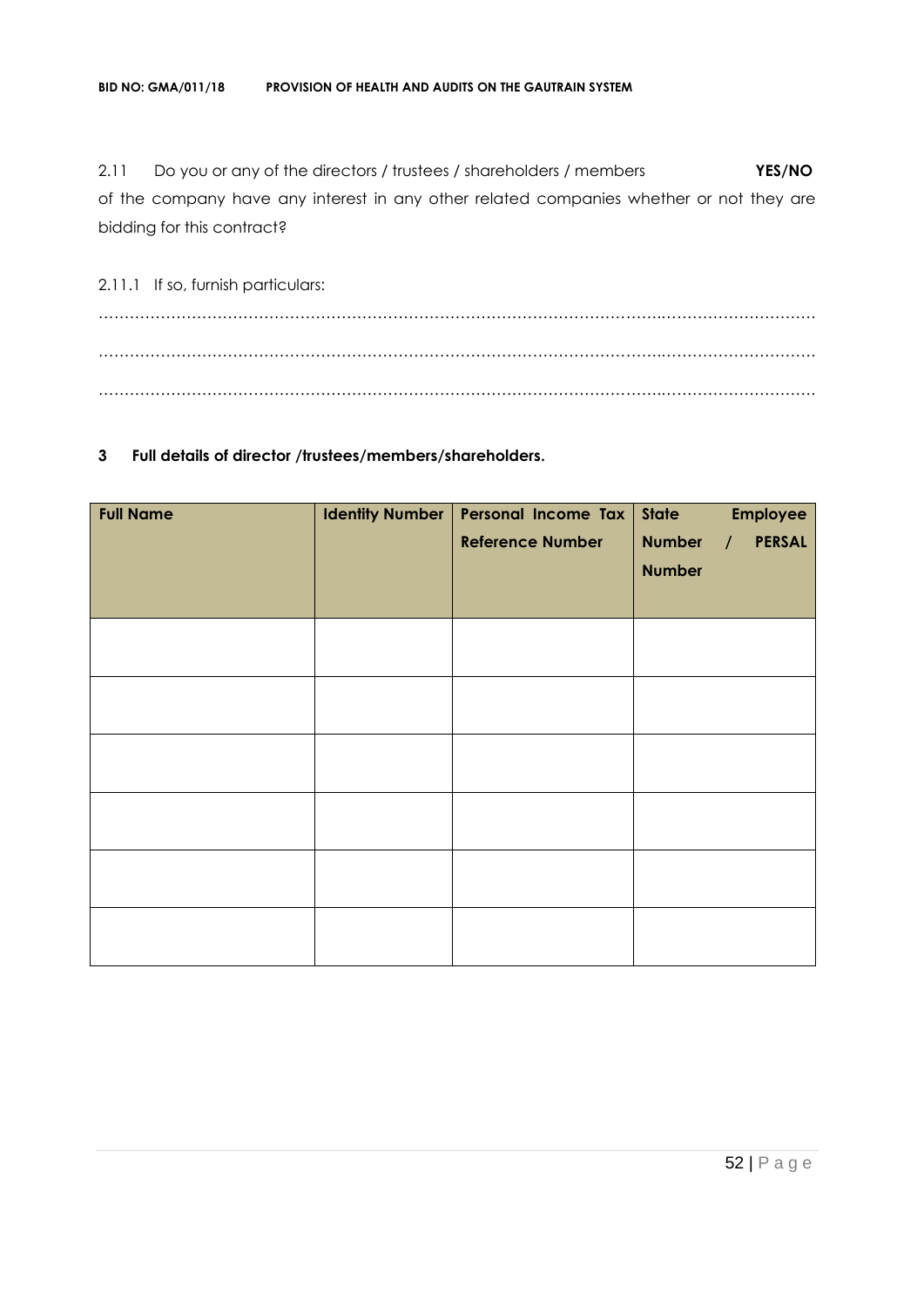| <b>DECLARATION</b>                                              |                                                                                |
|-----------------------------------------------------------------|--------------------------------------------------------------------------------|
|                                                                 |                                                                                |
| CORRECT.                                                        | <b>I CERTIFY THAT THE INFORMATION FURNISHED IN PARAGRAPHS 2 AND 3 ABOVE IS</b> |
| $\Box$<br>DECLARATION PROVE TO BE FALSE.                        | I ACCEPT THAT THE STATE MAY REJECT THE BID OR ACT AGAINST ME SHOULD THIS       |
| <b>NAME OF BIDDER</b>                                           |                                                                                |
| <b>IDENTITY NUMBER</b>                                          |                                                                                |
| <b>POSITION</b>                                                 |                                                                                |
| <b>SIGNATURE</b><br><b>AUTHORISED</b><br>OF<br><b>SIGNATORY</b> |                                                                                |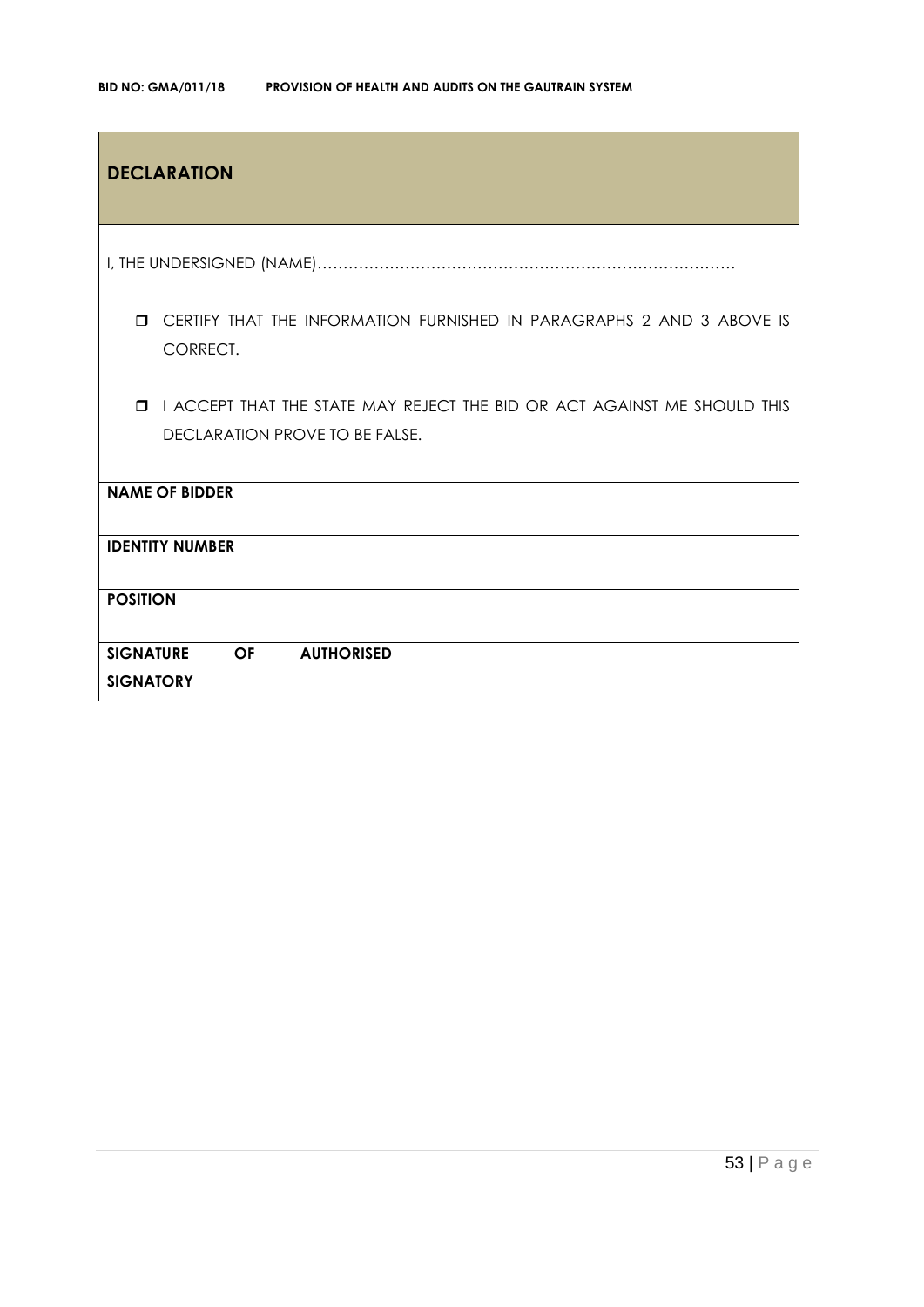# **SBD 6.1**

# **PREFERENCE POINTS CLAIM FORM IN TERMS OF THE PREFERENTIAL PROCUREMENT REGULATIONS 2017**

This preference form must form part of all bids invited. It contains general information and serves as a claim form for preference points for Broad-Based Black Economic Empowerment (B-BBEE) Status Level of Contribution

# **NB: BEFORE COMPLETING THIS FORM, BIDDERS MUST STUDY THE GENERAL CONDITIONS, DEFINITIONS AND DIRECTIVES APPLICABLE IN RESPECT OF B-BBEE, AS PRESCRIBED IN THE PREFERENTIAL PROCUREMENT REGULATIONS, 2017.**

#### **1. GENERAL CONDITIONS**

- 1.1 The following preference point systems are applicable to all bids:
	- the 80/20 system for requirements with a Rand value of up to R50 000 000 (all applicable taxes included); and
	- the 90/10 system for requirements with a Rand value above R50 000 000 (all applicable taxes included).

1.2

- a) The value of this bid is estimated to not exceed R50 000 000 (all applicable taxes included) and therefore the 80/20 preference point system shall be applicable; or
- 1.3 Points for this bid shall be awarded for:
	- (a) Price; and
	- (b) B-BBEE Status Level of Contributor.
- 1.4 The maximum points for this bid are allocated as follows:

|                                                   | <b>POINTS</b> |
|---------------------------------------------------|---------------|
| <b>PRICE</b>                                      | <b>80</b>     |
| <b>B-BBEE STATUS LEVEL OF CONTRIBUTOR</b>         | 20            |
| Total points for Price and B-BBEE must not exceed | 100           |

1.5 Failure on the part of a bidder to submit proof of B-BBEE Status level of contributor together with the bid, will be interpreted to mean that preference points for B-BBEE status level of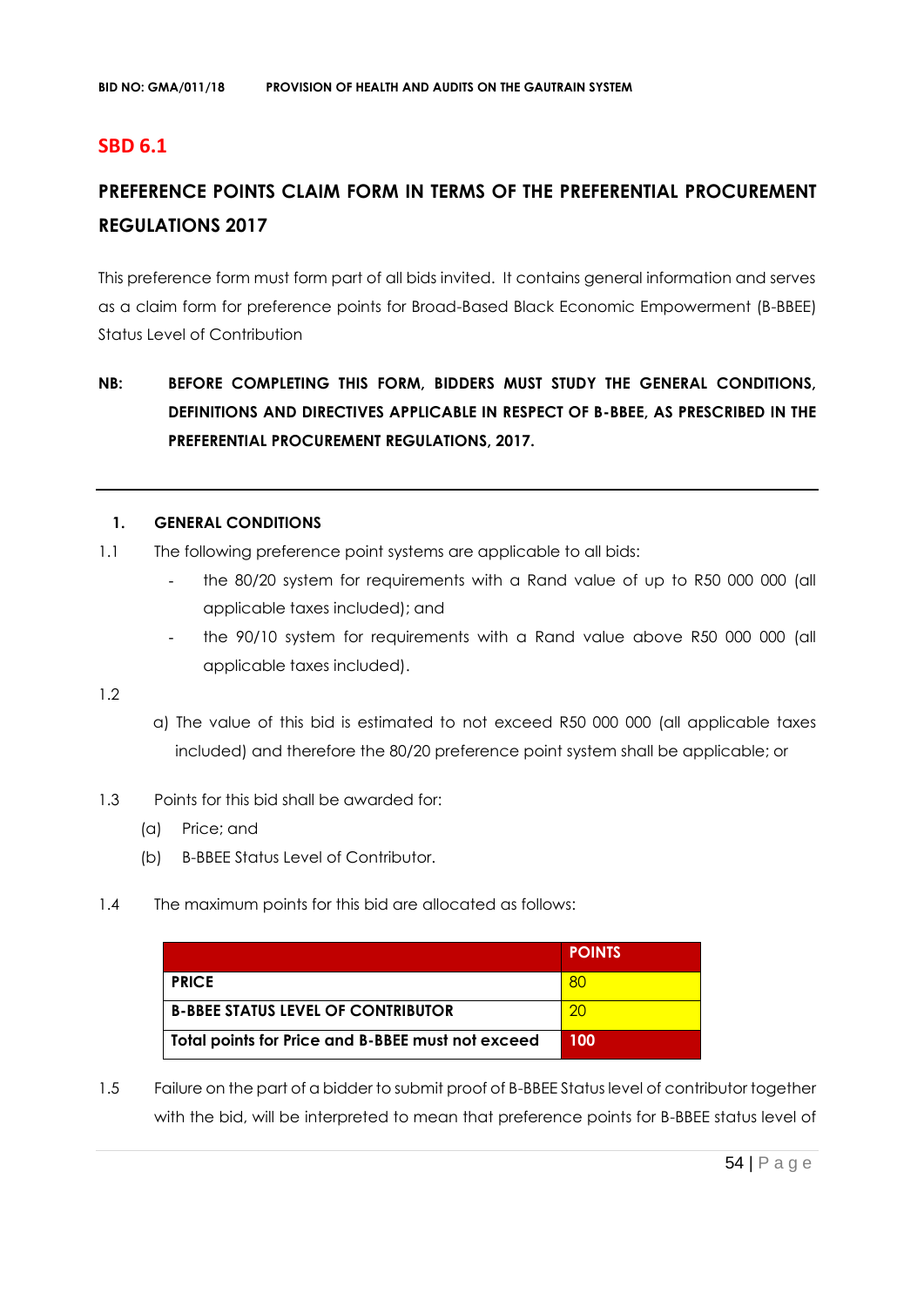contribution are not claimed.

1.6 The purchaser reserves the right to require of a bidder, either before a bid is adjudicated or at any time subsequently, to substantiate any claim in regard to preferences, in any manner required by the purchaser.

## **2. DEFINITIONS**

- (a) **"B-BBEE"** means broad-based black economic empowerment as defined in section 1 of the Broad-Based Black Economic Empowerment Act;
- (b) "**B-BBEE status level of contributor"** means the B-BBEE status of an entity in terms of a code of good practice on black economic empowerment, issued in terms of section 9(1) of the Broad-Based Black Economic Empowerment Act;
- (c) **"bid"** means a written offer in a prescribed or stipulated form in response to an invitation by an organ of state for the provision of goods or services, through price quotations, advertised competitive bidding processes or proposals;
- (d) **"Broad-Based Black Economic Empowerment Act"** means the Broad-Based Black Economic Empowerment Act, 2003 (Act No. 53 of 2003);
- **(e) "EME"** means an Exempted Micro Enterprise in terms of a code of good practice on black economic empowerment issued in terms of section 9 (1) of the Broad-Based Black Economic Empowerment Act;
- (f) **"functionality"** means the ability of a tenderer to provide goods or services in accordance with specifications as set out in the tender documents.
- (g) **"prices"** includes all applicable taxes less all unconditional discounts;
- (h) **"proof of B-BBEE status level of contributor"** means:
	- **1)** B-BBEE Status level certificate issued by an authorized body or person;
	- **2)** A sworn affidavit as prescribed by the B-BBEE Codes of Good Practice;
	- **3)** Any other requirement prescribed in terms of the B-BBEE Act;
- (i) **"QSE"** means a qualifying small business enterprise in terms of a code of good practice on black economic empowerment issued in terms of section 9 (1) of the Broad-Based Black Economic Empowerment Act;
	- *(j)* **"rand value"** means the total estimated value of a contract in Rand, calculated at the time of bid invitation, and includes all applicable taxes;

# **3. POINTS AWARDED FOR PRICE**

## **3.1 THE 80/20 PREFERENCE POINT SYSTEMS**

A maximum of 80 points is allocated for price on the following basis:

 **80/20**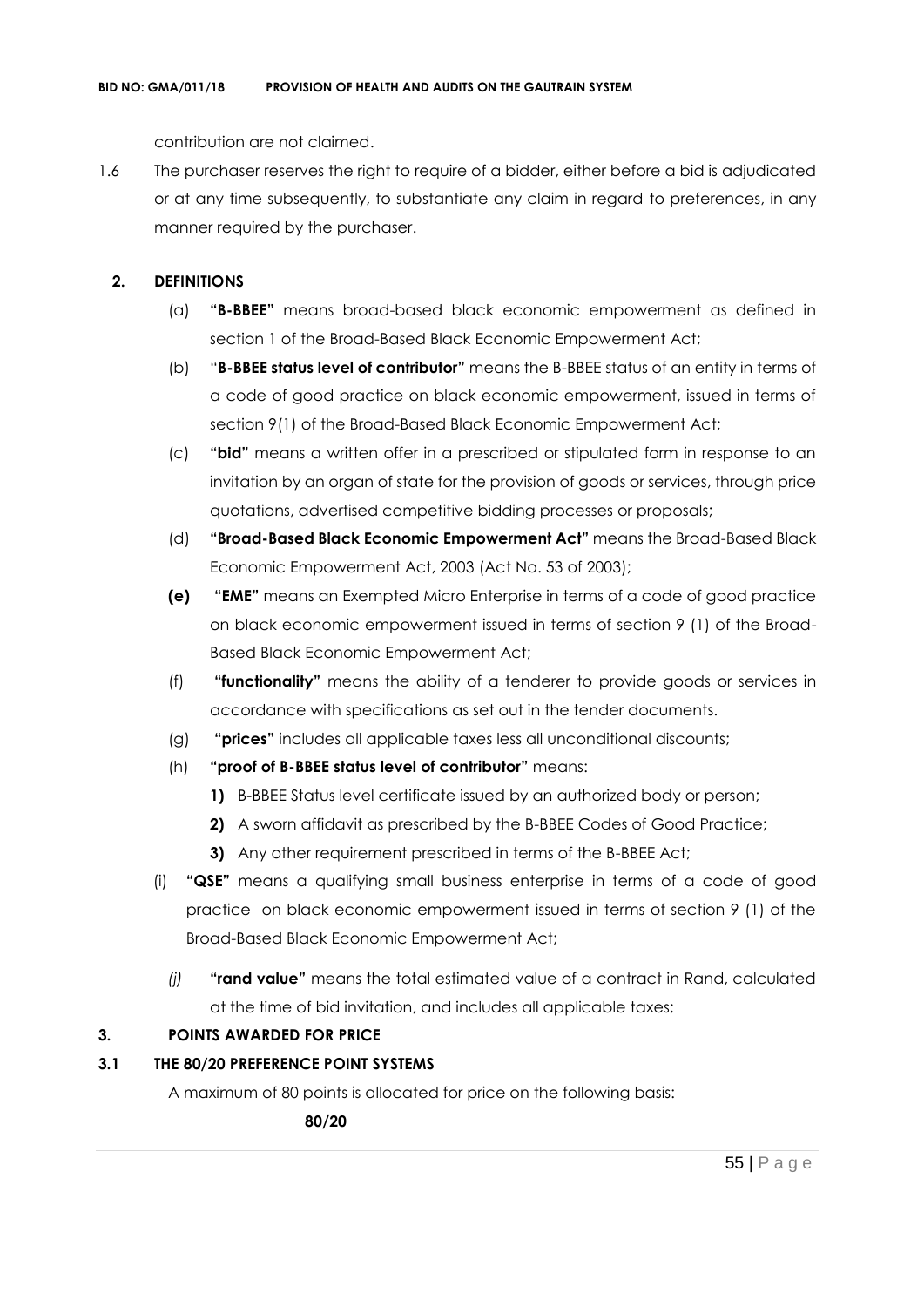$$
Ps = 80 \left( 1 - \frac{Pt - P \min}{P \min} \right)
$$

Where

Ps = Points scored for price of bid under consideration

Pt = Price of bid under consideration

Pmin = Price of lowest acceptable bid

## **4. POINTS AWARDED FOR B-BBEE STATUS LEVEL OF CONTRIBUTOR**

4.1 In terms of Regulation 6 (2) and 7 (2) of the Preferential Procurement Regulations, preference points must be awarded to a bidder for attaining the B-BBEE status level of contribution in accordance with the table below:

| <b>B-BBEE Status Level</b><br>$o$ f<br>Contributor | <b>Number of points</b><br>(80/20 system) |
|----------------------------------------------------|-------------------------------------------|
|                                                    | 20                                        |
| $\overline{2}$                                     | 18                                        |
| $\mathfrak{S}$                                     | 14                                        |
| 4                                                  | 12                                        |
| 5                                                  | 8                                         |
| 6                                                  | 6                                         |
| 7                                                  | 4                                         |
| 8                                                  | 2                                         |
| Non-compliant<br>contributor                       | 0                                         |

## **5. BID DECLARATION**

5.1 Bidders who claim points in respect of B-BBEE Status Level of Contribution must complete the following:

## **6. B-BBEE STATUS LEVEL OF CONTRIBUTOR CLAIMED IN TERMS OF PARAGRAPHS 1.4 AND 4.1**

6.1 B-BBEE Status Level of Contributor: = ………(maximum of 20 points) (Points claimed in respect of paragraph 7.1 must be in accordance with the table reflected in paragraph 4.1 and must be substantiated by relevant proof of B-BBEE status level of contributor.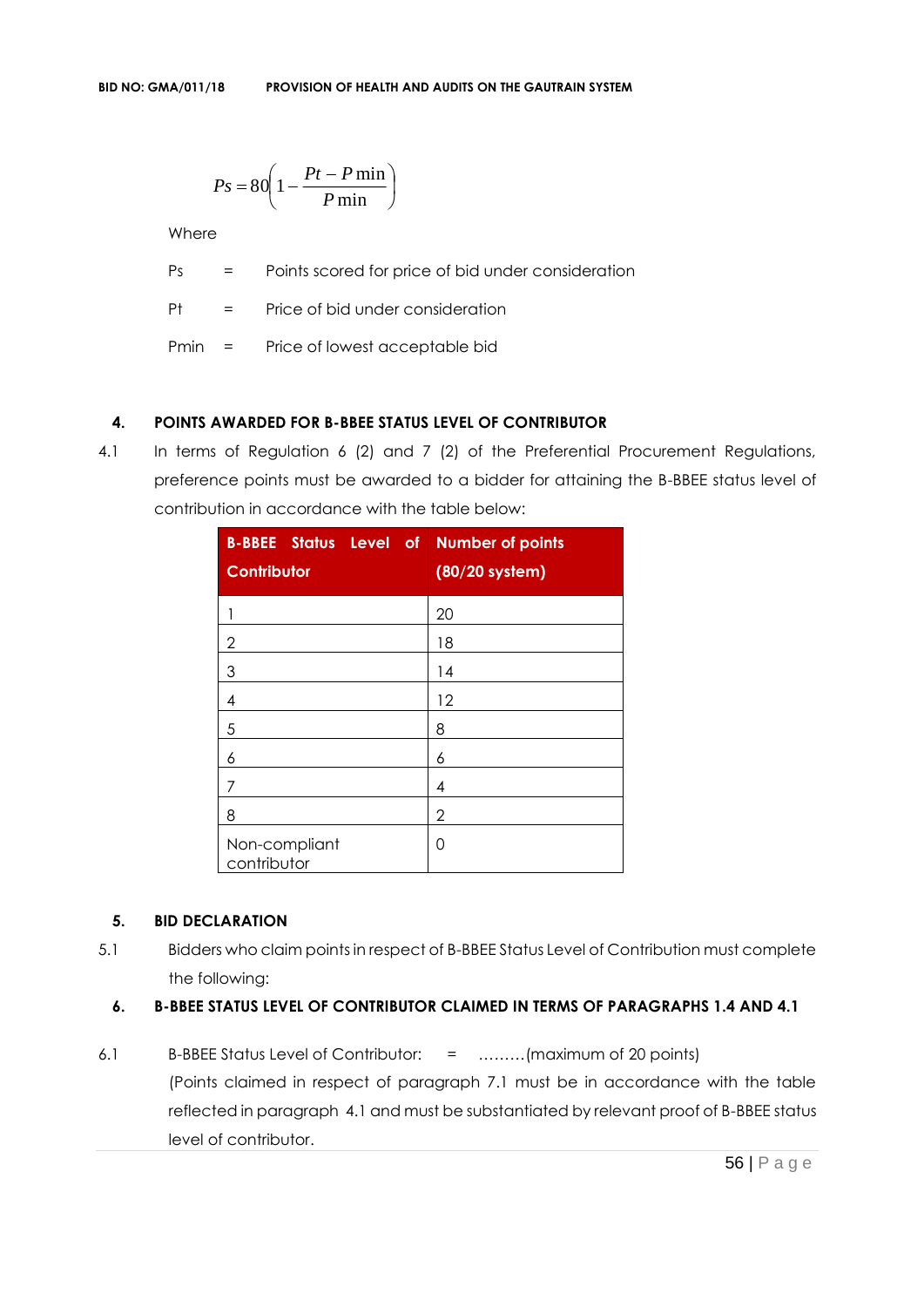## **7. SUB-CONTRACTING**

7.1 Will any portion of the contract be sub-contracted?

## (*Tick applicable box*)



- 7.1.1 If yes, indicate:
	- i) What percentage of the contract will be subcontracted............…………….…………%
	- ii) The name of the sub-contractor…………………………………………………………..
	- iii) The B-BBEE status level of the sub-contractor......................................……………..
	- iv) Whether the sub-contractor is an EME or QSE

#### *(Tick applicable box*)



v) Specify, by ticking the appropriate box, if subcontracting with an enterprise in terms of Preferential Procurement Regulations,2017:

| Designated Group: An EME or QSE which is at last 51% owned by:    | <b>EME</b> | QSE |
|-------------------------------------------------------------------|------------|-----|
|                                                                   | $\sqrt{ }$ | V   |
| <b>Black people</b>                                               |            |     |
| Black people who are youth                                        |            |     |
| Black people who are women                                        |            |     |
| <b>Black people with disabilities</b>                             |            |     |
| Black people living in rural or underdeveloped areas or townships |            |     |
| Cooperative owned by black people                                 |            |     |
| Black people who are military veterans                            |            |     |
| <b>OR</b>                                                         |            |     |
| Any EME                                                           |            |     |
| Any QSE                                                           |            |     |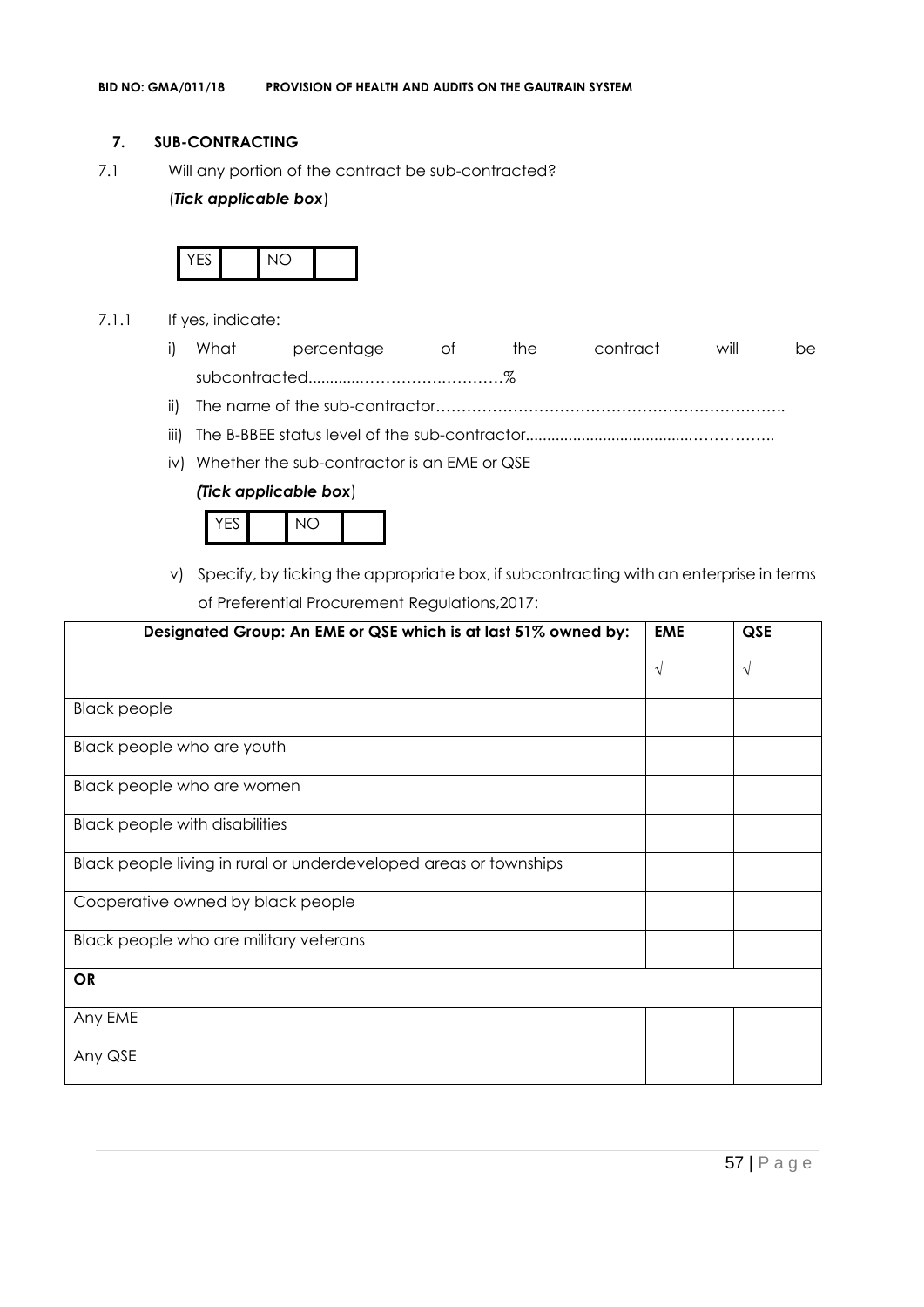## 8. **DECLARATION WITH REGARD TO COMPANY/FIRM**

- 8.1 Name of company/firm:…………………………………………………………………………….
- 8.2 VAT registration number:……………………………………….…………………………………
- 8.3 Company registration number:…………….……………………….…………………………….

## 8.4 TYPE OF COMPANY/ FIRM

- □ Partnership/Joint Venture / Consortium
- □ One person business/sole propriety
- D Close corporation
- D Company
- (Pty) Limited

[TICK APPLICABLE BOX]

# 8.5 DESCRIBE PRINCIPAL BUSINESS ACTIVITIES

…………………………………………………………………………………………………………… …………………………………………………………………………………………………………… ……………………………………………………………………………………………………………

……………………………………………………………………………………………………………

## 8.6 COMPANY CLASSIFICATION

- D Manufacturer
- **D** Supplier
- D Professional service provider
- □ Other service providers, e.g. transporter, etc.

[*TICK APPLICABLE BOX*]

- 8.7 Total number of years the company/firm has been in business:……………………………
- 8.8 I/we, the undersigned, who is / are duly authorised to do so on behalf of the company/firm, certify that the points claimed, based on the B-BBE status level of contributor indicated in paragraphs 1.4 and 6.1 of the foregoing certificate, qualifies the company/ firm for the preference(s) shown and I / we acknowledge that:
	- i) The information furnished is true and correct;
	- ii) The preference points claimed are in accordance with the General Conditions as indicated in paragraph 1 of this form;
	- iii) In the event of a contract being awarded as a result of points claimed as shown in paragraphs 1.4 and 6.1, the contractor may be required to furnish documentary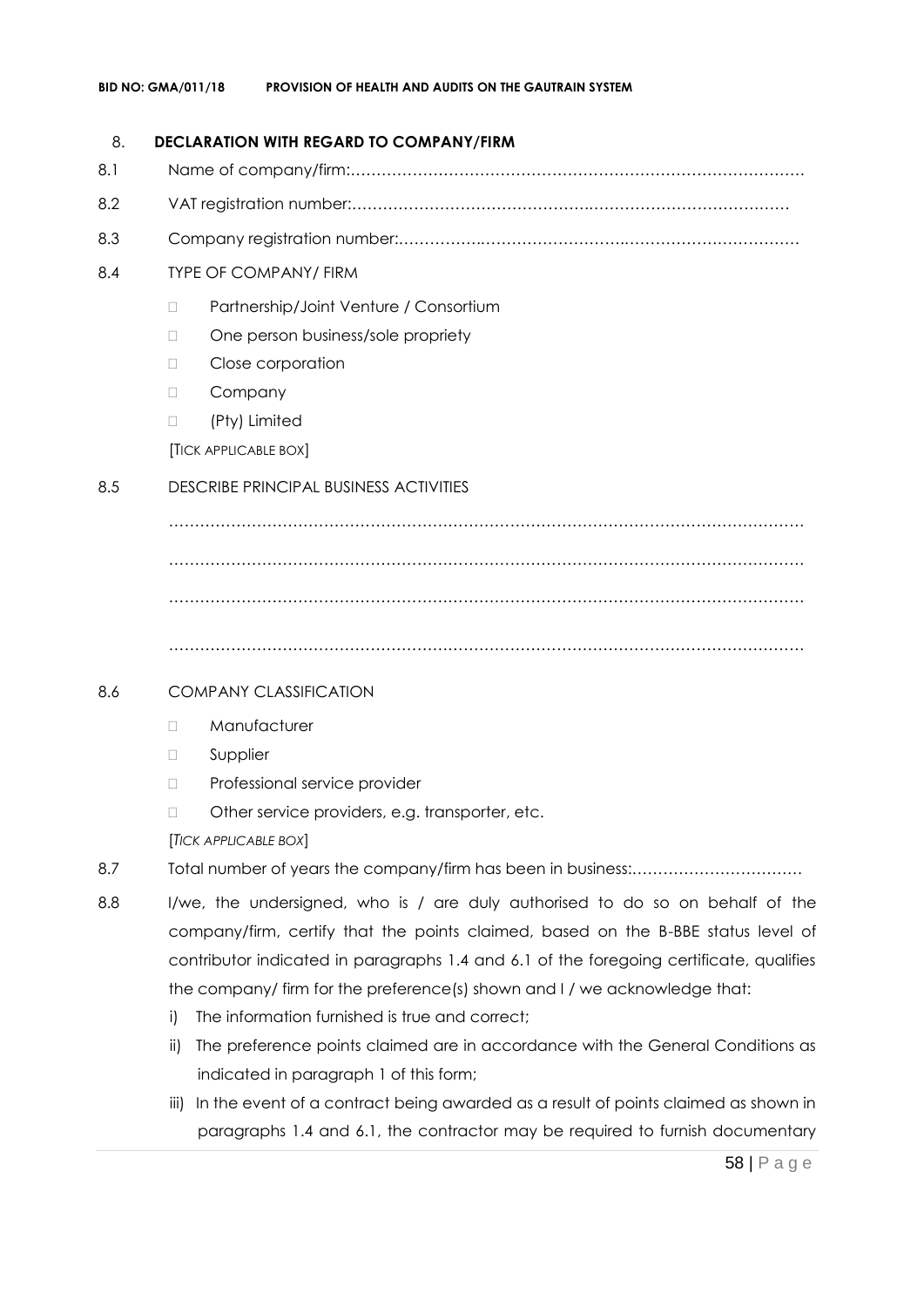proof to the satisfaction of the purchaser that the claims are correct;

- iv) If the B-BBEE status level of contributor has been claimed or obtained on a fraudulent basis or any of the conditions of contract have not been fulfilled, the purchaser may, in addition to any other remedy it may have –
	- (a) disqualify the person from the bidding process;
	- (b) recover costs, losses or damages it has incurred or suffered as a result of that person's conduct;
	- (c) cancel the contract and claim any damages which it has suffered as a result of having to make less favourable arrangements due to such cancellation;
	- (d) recommend that the bidder or contractor, its shareholders and directors, or only the shareholders and directors who acted on a fraudulent basis, be restricted by the National Treasury from obtaining business from any organ of state for a period not exceeding 10 years, after the *audi alteram partem* (hear the other side) rule has been applied; and
	- (e) forward the matter for criminal prosecution.

| <b>WITNESSES</b>                         |  |
|------------------------------------------|--|
| <b>NAME OF BIDDER</b>                    |  |
| <b>IDENTITY NUMBER</b>                   |  |
| <b>POSITION</b>                          |  |
| <b>AUTHORISED SIGNATORIES OF BIDDERS</b> |  |
| <b>WITNESS 1</b>                         |  |
| <b>WITNESS 2</b>                         |  |
| <b>DATE</b>                              |  |
| <b>ADDRESS</b>                           |  |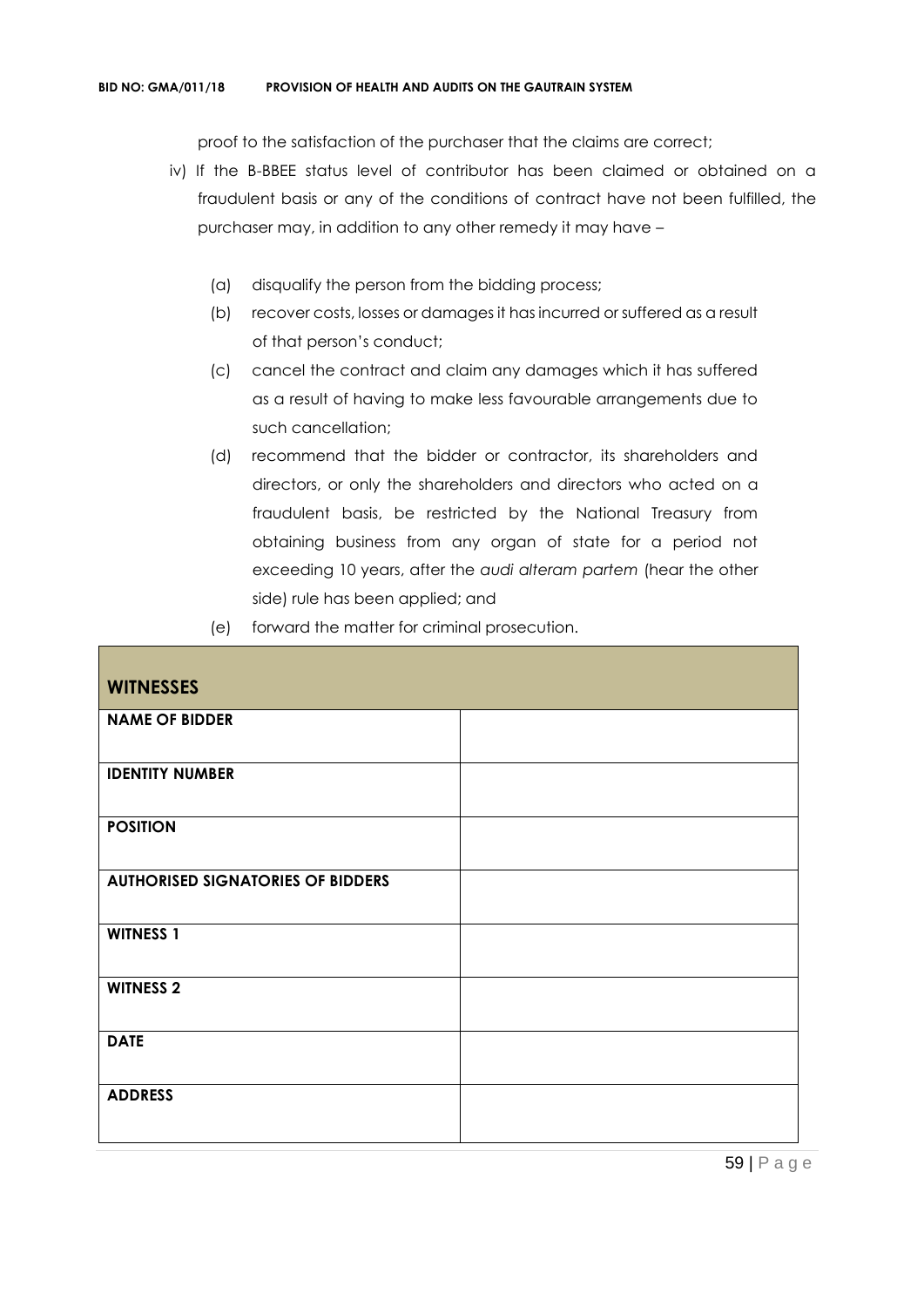# **SBD 8**

# **DECLARATION OF BIDDERS PAST SUPPLY CHAIN MANAGEMENT PRACTICES**

- 1 This declaration is used by GMA in ensuring that when goods and services are being procured, all reasonable steps are taken to combat the abuse of the supply chain management system.
- 2 The bid of any bidder may be disregarded if that bidder, or any of its directors have
	- a. abused the institution's supply chain management system;
	- b. committed fraud or any other improper conduct in relation to such system; or
	- c. failed to perform on any previous contract.

# **3 In order to give effect to the above, the following questionnaire must be completed and submitted with the bid.**

| NO.   | <b>QUESTION</b>                                                                     | <b>YES</b> | <b>NO</b> |
|-------|-------------------------------------------------------------------------------------|------------|-----------|
| 4.1   | Is the bidder or any of its directors listed on the National Treasury's Database of | Yes        | <b>No</b> |
|       | Restricted Suppliers as companies or persons prohibited from doing business with    |            |           |
|       | the public sector?                                                                  |            |           |
|       | (Companies or persons who are listed on this Database were informed in writing      |            |           |
|       | of this restriction by the Accounting Officer/Authority of the institution that     |            |           |
|       | imposed the restriction after the audi alteram partem rule was applied).            |            |           |
|       | The Database of Restricted Suppliers now resides on the National Treasury's         |            |           |
|       | website (www.treasury.gov.za) and can be accessed by clicking on its link at the    |            |           |
|       | bottom of the home page.                                                            |            |           |
| 4.1.1 | If so, furnish particulars:                                                         |            |           |
|       |                                                                                     |            |           |
|       |                                                                                     |            |           |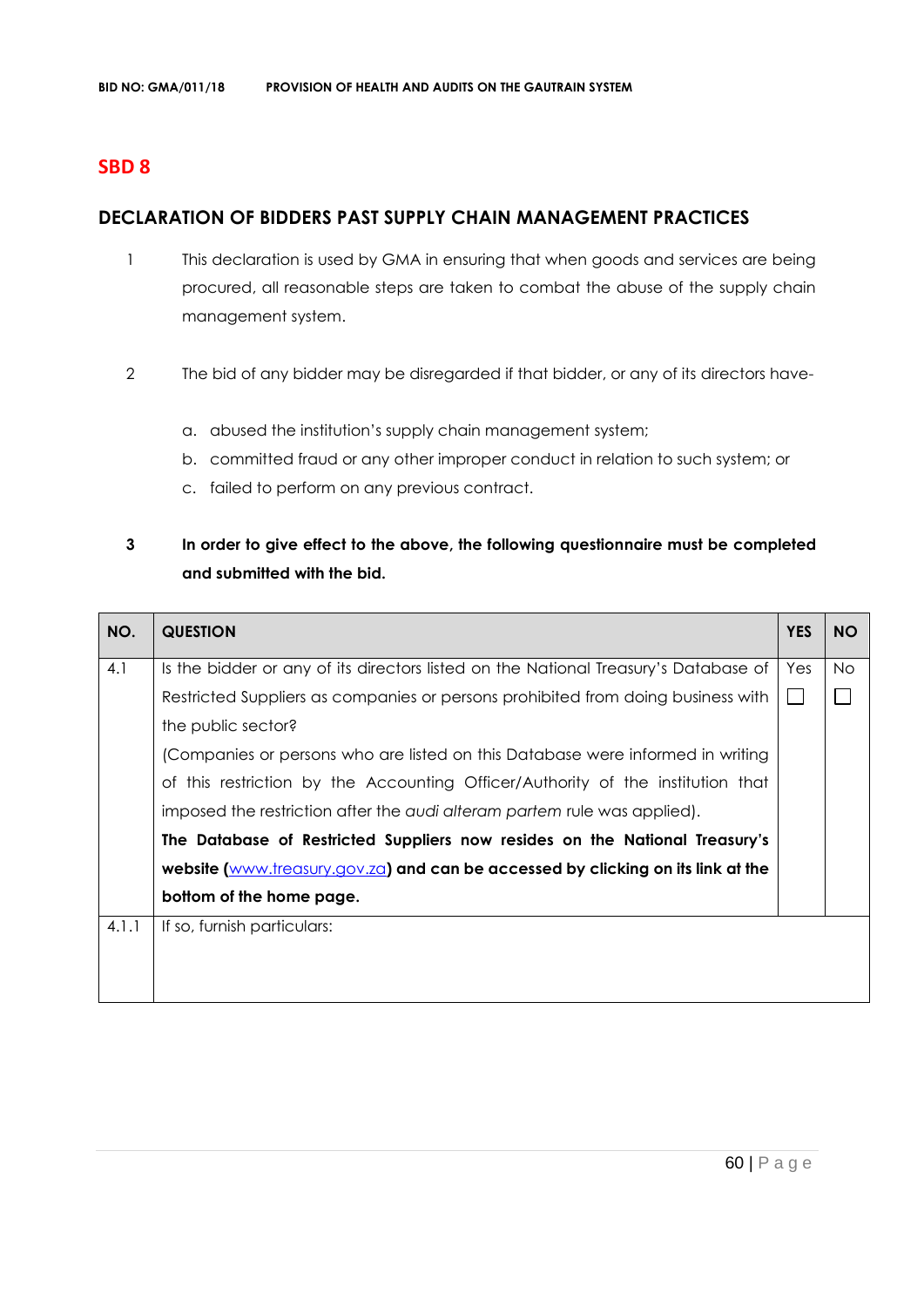| 4.2   | Is the bidder or any of its directors listed on the Register for Tender Defaulters in<br>terms of section 29 of the Prevention and Combating of Corrupt Activities Act (No<br>12 of 2005)?<br>The Register for Tender Defaulters can be accessed on the National Treasury's<br>website (www.treasury.gov.za) by clicking on its link at the bottom of the home<br>page. |  |
|-------|-------------------------------------------------------------------------------------------------------------------------------------------------------------------------------------------------------------------------------------------------------------------------------------------------------------------------------------------------------------------------|--|
| 4.2.1 | If so, furnish particulars:                                                                                                                                                                                                                                                                                                                                             |  |
| 4.3   | Was the bidder or any of its directors convicted by a court of law (including a                                                                                                                                                                                                                                                                                         |  |
|       | court outside of the Republic of South Africa) for fraud or corruption during the                                                                                                                                                                                                                                                                                       |  |
|       | past five years?                                                                                                                                                                                                                                                                                                                                                        |  |
| 4.3.1 | If so, furnish particulars:                                                                                                                                                                                                                                                                                                                                             |  |
| 4.4   | Was any contract between the bidder and any organ of state terminated during                                                                                                                                                                                                                                                                                            |  |
|       | the past five years on account of failure to perform on or comply with the                                                                                                                                                                                                                                                                                              |  |
|       | contract?                                                                                                                                                                                                                                                                                                                                                               |  |
| 4.4.1 | If so, furnish particulars:                                                                                                                                                                                                                                                                                                                                             |  |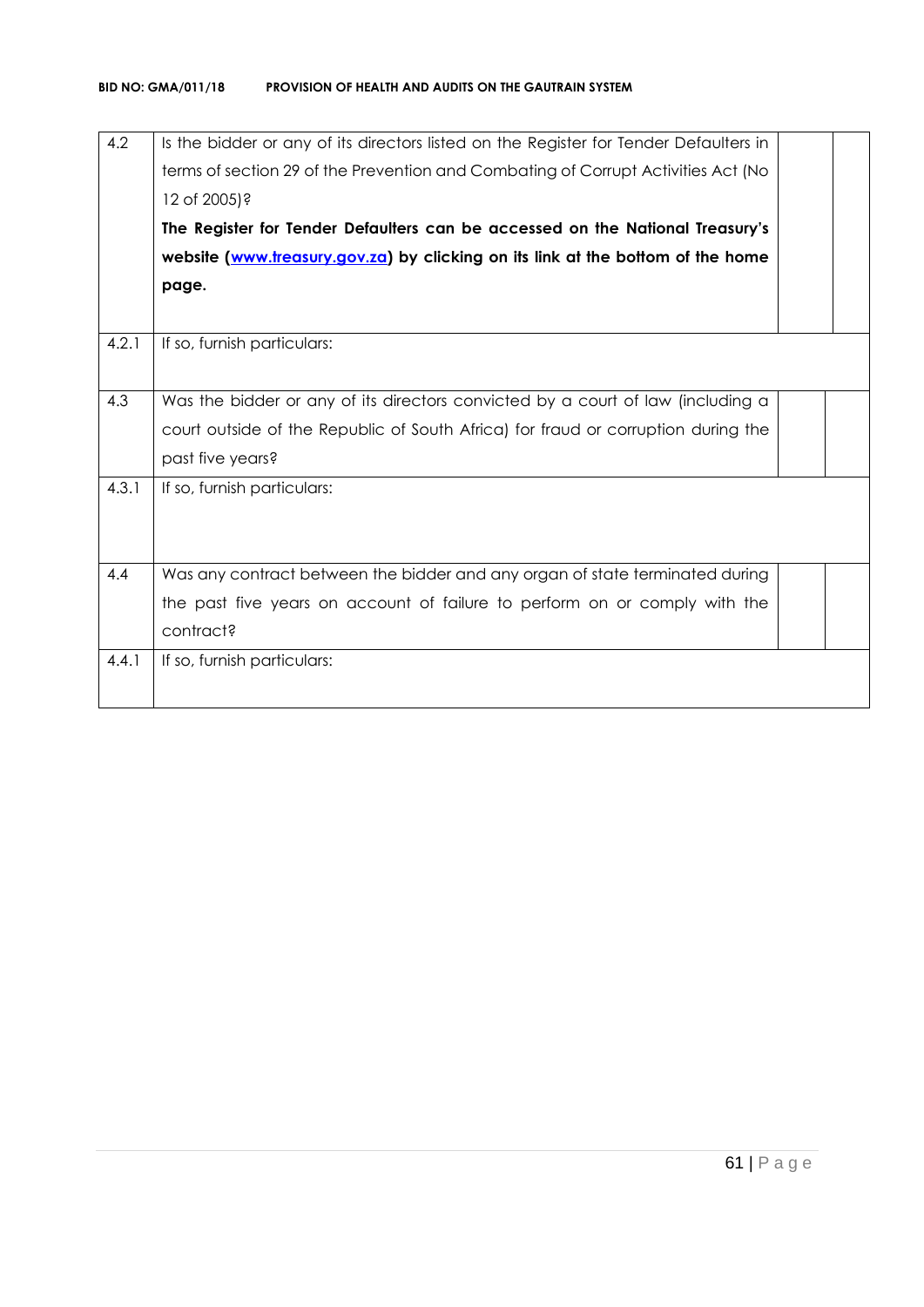# **CERTIFICATION**

I, THE UNDERSIGNED (FULL NAME)……………………………………………………………

**CERTIFY THAT THE INFORMATION FURNISHED ON THIS DECLARATION FORM IS TRUE AND CORRECT.** 

**I I ACCEPT THAT, IN ADDITION TO CANCELLATION OF A CONTRACT, ACTION MAY BE TAKEN AGAINST** ME SHOULD THIS DECLARATION PROVE TO BE FALSE.

| <b>NAME OF THE BIDDER</b>   |  |
|-----------------------------|--|
| <b>POSITION</b>             |  |
| <b>AUTHORISED SIGNATORY</b> |  |
| <b>DATE</b>                 |  |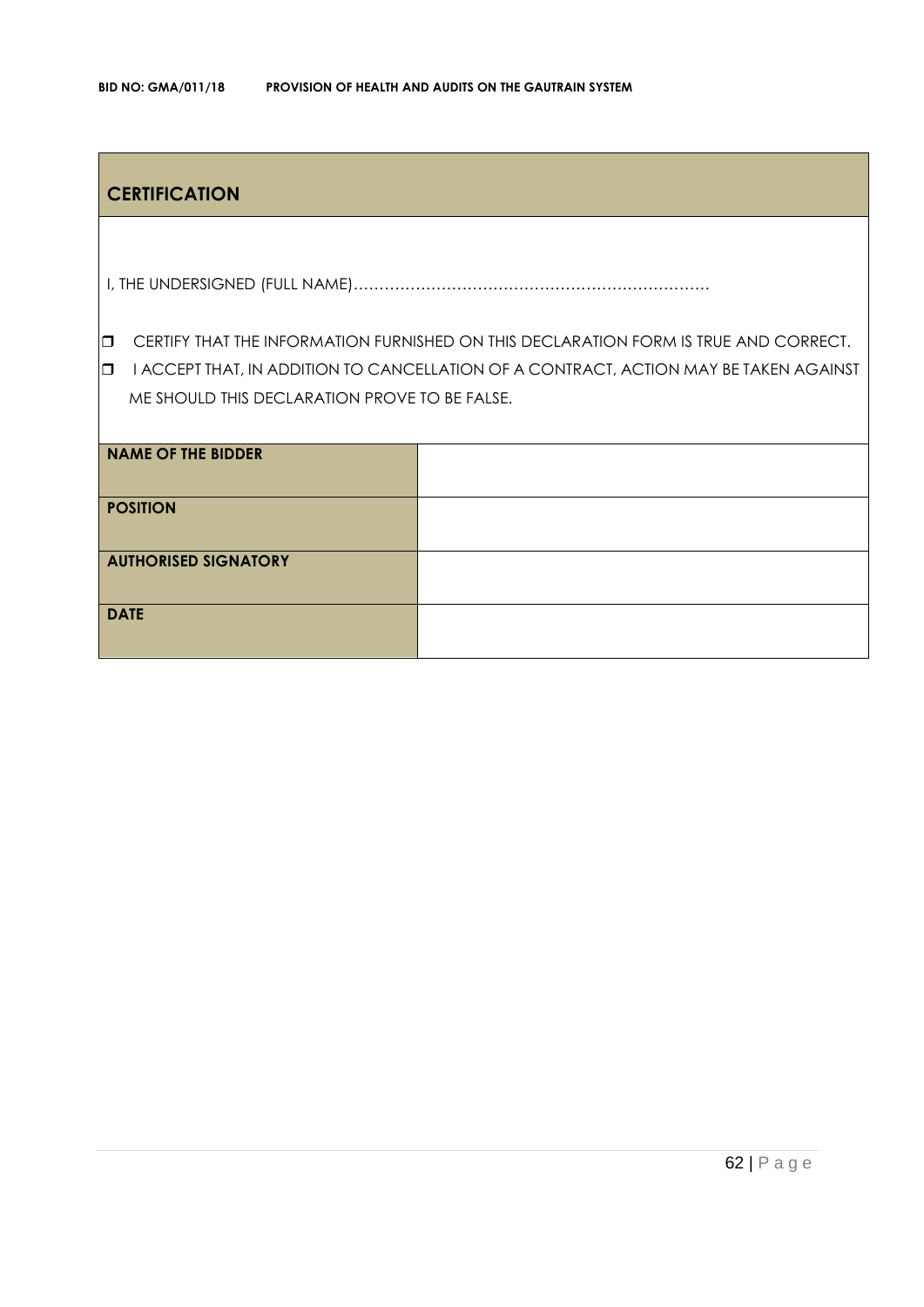# **SBD 9**

# **CERTIFICATE OF INDEPENDENT BID DETERMINATION**

- 1. This Standard Bidding Document must form part of all bids<sup>1</sup> invited.
- 2. Section 4 (1) (b) (iii) of the Competition Act No. 89 of 1998, as amended, prohibits an agreement between, or concerted practice by, firms, or a decision by an association of firms, if it is between parties in a horizontal relationship and if it involves collusive bidding (or bid rigging).² Collusive bidding is a *per se* prohibition meaning that it cannot be justified under any grounds.
- 3. Treasury Regulation 16A9 prescribes that accounting officers and accounting authorities must take all reasonable steps to prevent abuse of the supply chain management system and authorizes accounting officers and accounting authorities to:
	- a. disregard the bid of any bidder if that bidder or any of its directors have abused the institution's supply chain management system and or committed fraud or any other improper conduct in relation to such system.
	- b. cancel a contract awarded to a supplier of goods and services if the supplier committed any corrupt or fraudulent act during the bidding process or the execution of that contract.
- 4. This SBD serves as a certificate of declaration that would be used by institutions to ensure that, when bids are considered, reasonable steps are taken to prevent any form of bidrigging.
- 5. In order to give effect to the above, the attached Certificate of Bid Determination (Annexure G) must be completed and submitted with the bid:

<sup>1</sup> Includes price quotations, advertised competitive bids, limited bids and proposals.

<sup>2</sup> Bid rigging (or collusive bidding) occurs when businesses, that would otherwise be expected to compete, secretly conspire to raise prices or lower the quality of goods and / or services for GMA which wish to acquire goods and / or services through a bidding process. Bid rigging is, therefore, an agreement between competitors not to compete.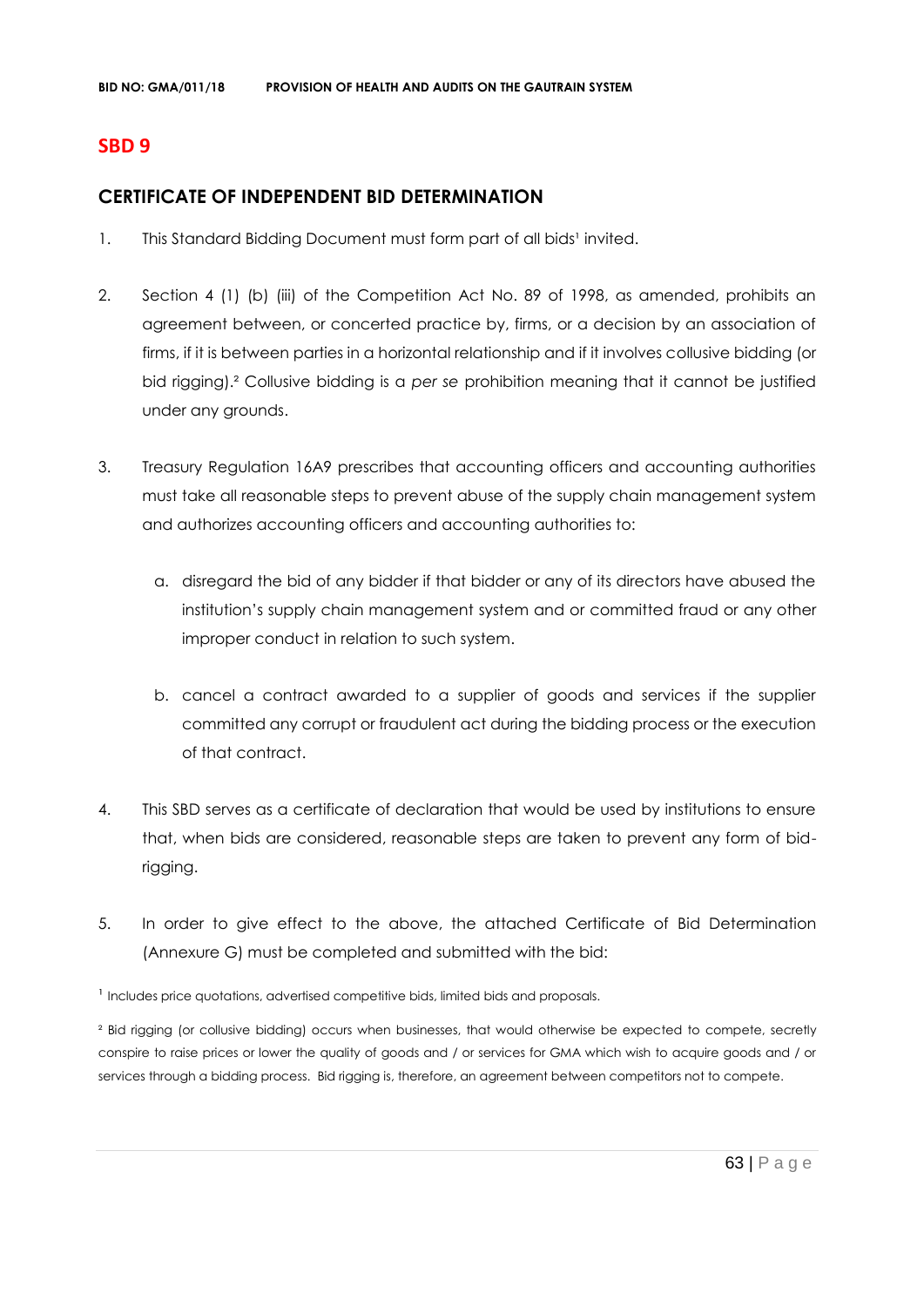#### **BID NO: GMA/011/18 PROVISION OF HEALTH AND AUDITS ON THE GAUTRAIN SYSTEM**

<sup>3</sup> Joint venture or Consortium means an association of persons for the purpose of combining their expertise, property, capital, efforts, skill and knowledge in an activity for the execution of a contract.

I, the undersigned, in submitting the accompanying bid: \_\_\_\_\_\_\_\_\_\_\_\_\_\_\_\_\_\_\_\_\_\_\_\_\_\_\_\_\_\_\_\_\_\_\_\_\_\_\_\_\_\_\_\_\_\_\_\_\_\_\_\_\_\_\_\_\_\_\_\_ (Bid Number and Description) In response to the invitation for the bid made by: \_\_\_\_\_\_\_\_\_\_\_\_\_\_\_\_\_\_\_\_\_\_\_\_\_\_\_\_\_\_\_\_\_\_\_\_\_\_\_\_\_\_\_\_\_\_\_\_\_\_\_\_\_\_\_\_\_\_\_\_\_\_\_\_\_\_\_\_\_ (Name of Institution)

do hereby make the following statements that I certify to be true and complete in every respect:

I certify, on behalf of: the state of the state of the state of the state of the state of the state of the state of the state of the state of the state of the state of the state of the state of the state of the state of th (Name of Bidder)

- 1. I have read and I understand the contents of this Certificate;
- 2. I understand that the accompanying bid will be disqualified if this Certificate is found not to be true and complete in every respect;
- 3. I am authorised by the bidder to sign this Certificate, and to submit the accompanying bid, on behalf of the bidder;
- 4. Each person whose signature appears on the accompanying bid has been authorised by the bidder to determine the terms of, and to sign the bid, on behalf of the bidder;
- 5. For the purposes of this Certificate and the accompanying bid, I understand that the word "competitor" shall include any individual or organisation, other than the bidder, whether or not affiliated with the bidder, who:
	- (a) has been requested to submit a bid in response to this bid invitation;
	- (b) could potentially submit a bid in response to this bid invitation, based on their qualifications, abilities or experience; and
	- (c) provides the same goods and services as the bidder and/or is in the same line of business as the bidder.
- 6. The bidder has arrived at the accompanying bid independently from, and without consultation, communication, agreement or arrangement with any competitor. However communication between partners in a joint venture or consortium<sup>3</sup> will not be construed as collusive bidding.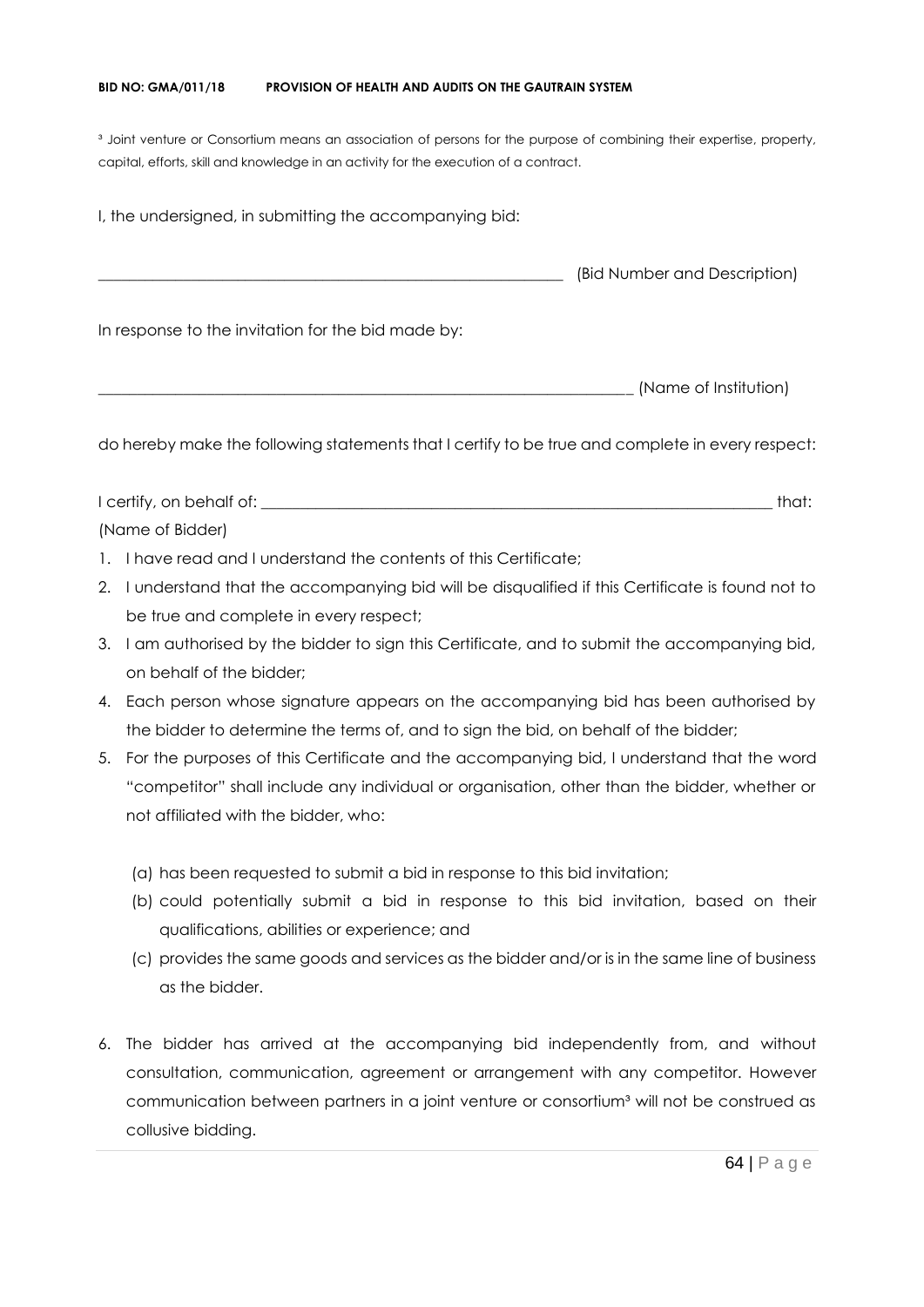- 7. In particular, without limiting the generality of paragraphs 6 above, there has been no consultation, communication, agreement or arrangement with any competitor regarding:
	- (a) prices;
	- (b) geographical area where product or service will be rendered (market allocation);
- (c) methods, factors or formulas used to calculate prices;
- (d) the intention or decision to submit or not to submit, a bid;
- (e) the submission of a bid which does not meet the specifications and conditions of the bid; or
- (f) bidding with the intention not to win the bid.
- 8. In addition, there have been no consultations, communications, agreements or arrangements with any competitor regarding the quality, quantity, specifications and conditions or delivery particulars of the products or services to which this bid invitation relates.
- 9. The terms of the accompanying bid have not been, and will not be, disclosed by the bidder, directly or indirectly, to any competitor, prior to the date and time of the official bid opening or of the awarding of the contract.
- 10. I am aware that, in addition and without prejudice to any other remedy provided to combat any restrictive practices related to bids and contracts, bids that are suspicious will be reported to the Competition Commission for investigation and possible imposition of administrative penalties in terms of section 59 of the Competition Act No 89 of 1998 and or may be reported to the National Prosecuting Authority (NPA) for criminal investigation and or may be restricted from conducting business with the public sector for a period not exceeding ten (10) years in terms of the Prevention and Combating of Corrupt Activities Act No 12 of 2005 or any other applicable legislation.

| <b>NAME OF BIDDER</b>       |  |
|-----------------------------|--|
| <b>POSITION</b>             |  |
| <b>AUTHORISED SIGNATORY</b> |  |
| <b>DATE</b>                 |  |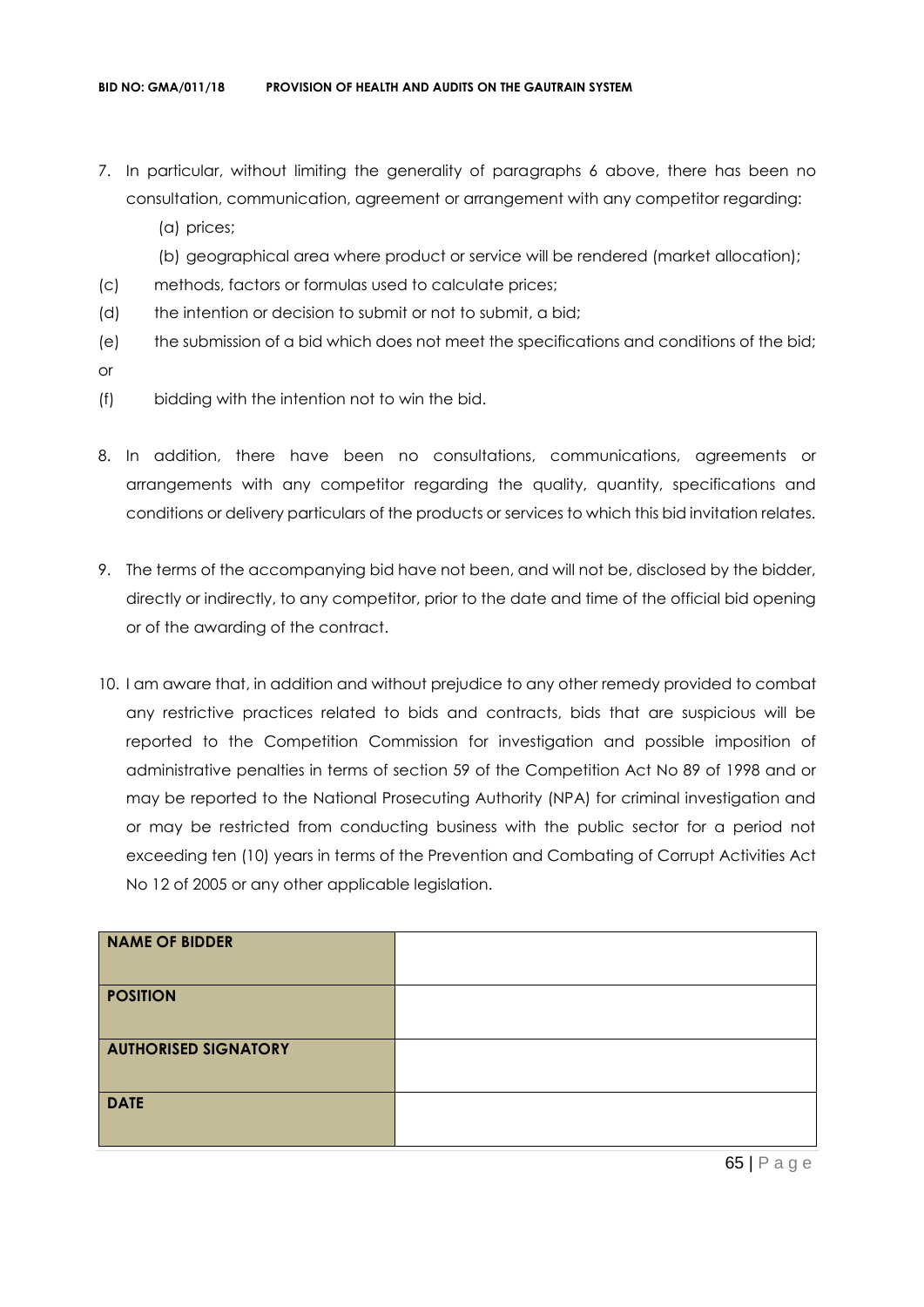# **SHE SAFETY, HEALTH AND ENVIRONMENT**

# **REQUEST FOR INFORMATION**

# **1. SAFETY, HEALTH AND ENVIRONMENT**

| 1.1  | Do you have a Safety, Health and Environment<br>(SHE) policy statement?                                                                 | YES/NO<br>Please provide a copy of the policy<br>statement                                        |
|------|-----------------------------------------------------------------------------------------------------------------------------------------|---------------------------------------------------------------------------------------------------|
| 1.2  | Is your SHE programme aligned or certified to<br>comply with the OHSAS 18001and ISO 14001<br>standards?                                 | YES/NO<br>Please provide details                                                                  |
| 1.3  | Would you be prepared to have your SHE<br>standards audited or modified according to<br>requirements?                                   | YES/NO<br>Please give reasons if applicable                                                       |
| 1.5  | How do you record and classify injuries<br>sustained during operations?                                                                 | Please provide details                                                                            |
| 1.6  | How do you record and classify incidents both<br>safety and environmentally related?                                                    | Please provide details                                                                            |
| 1.9  | Does your company have any Health and<br>Safety agreements with any major unions?                                                       | Please provide details                                                                            |
| 1.10 | Is your company in good standing with a<br>Workman's Compensation Authority                                                             | Please provide a copy of the Letter<br>of Good Standing which includes<br>the registration number |
| 1.12 | Does your company employ a SHE/Q Manager<br>and who does he/she report to?                                                              | YES/NO<br>Please provide details of experience<br>and qualifications of this individual           |
| 1.13 | What ongoing training is conducted with regard<br>to SHE?                                                                               | Please provide details                                                                            |
| 1.14 | Does your company have an active Safety<br>Committee?                                                                                   | Please provide details                                                                            |
| 1.15 | How does your company communicate<br>issues/targets to the employees regarding SHE?                                                     | Please provide details                                                                            |
| 1.16 | medical<br>Does<br>company<br>have<br>your<br>a<br>surveillance programme in place?                                                     | YES/NO<br>Please provide details,                                                                 |
| 1.17 | Have the management duties in terms of the<br>OHSA been assigned by written appointment to<br>specific individuals within your company? | YES/NO<br>details<br>Please<br>provide<br>Оf<br>appointments in place.                            |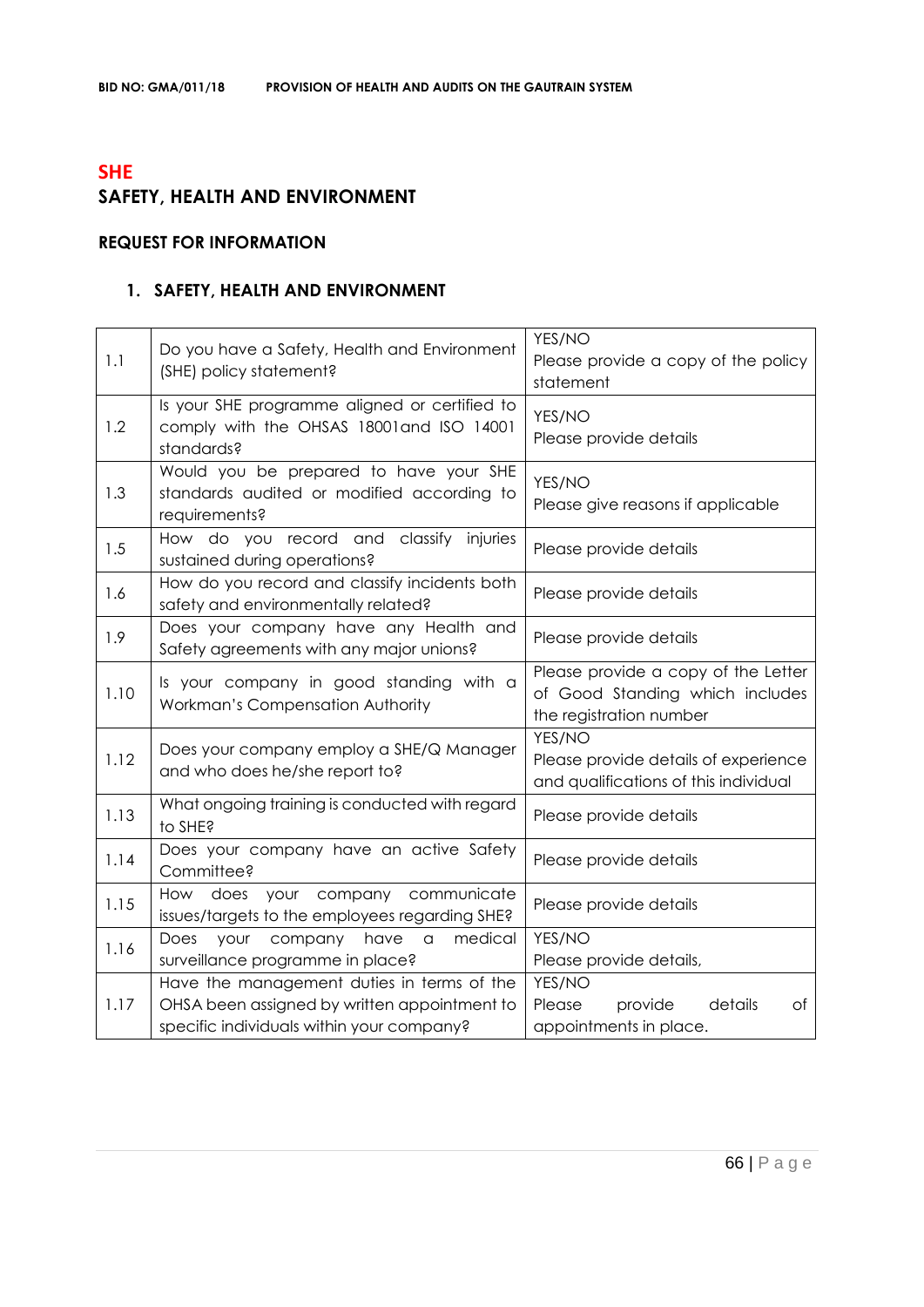# **2. TECHNICAL AND QUALITY ASSURANCE STANDARDS**

| 2.1  | Do you have a quality policy statement and<br>Quality manual?                                                                             | YES/NO<br>Please provide a copy of the policy<br>statement                                                                                                  |
|------|-------------------------------------------------------------------------------------------------------------------------------------------|-------------------------------------------------------------------------------------------------------------------------------------------------------------|
| 2.2  | Is your Quality Management aligned or certified<br>to comply with the ISO 9001:2008?                                                      | YES/NO<br>Please provide details                                                                                                                            |
| 2.3  | Would you be prepared to have your Quality<br>Management system audited or modified<br>according to requirements?                         | YES/NO<br>Please give reasons if applicable                                                                                                                 |
| 2.5  | How do you record and classify incidents and<br>non-conformances related to quality?                                                      | Please provide details                                                                                                                                      |
| 2.6  | Does your company employ a Quality Manager<br>and who does he/she report to?                                                              | YES/NO<br>Please provide details of experience<br>and qualifications of this individual                                                                     |
| 2.7  | What ongoing training is conducted with regard<br>to Quality?                                                                             | Please provide details                                                                                                                                      |
| 2.10 | Are you prepared to allow personnel to access<br>premises to perform a<br>technical<br>your<br>assessment of your capabilities?           | YES/NO                                                                                                                                                      |
| 2.11 | How many different inspection agencies have<br>visited your premises in the last 12 months                                                | Please provide details                                                                                                                                      |
| 2.12 | Do you have dedicated quality management<br>resources and transparent processes to ensure<br>quality in procured materials and equipment? | YES/NO<br>provide<br>list<br>Please<br>Оf<br>the<br>a<br>dedicated<br>resources<br>and<br>a<br>description<br>of<br>the<br>quality<br>management processes. |

| NAME OF BIDDER              |  |
|-----------------------------|--|
| <b>POSITION</b>             |  |
| <b>AUTHORISED SIGNATORY</b> |  |
| <b>DATE</b>                 |  |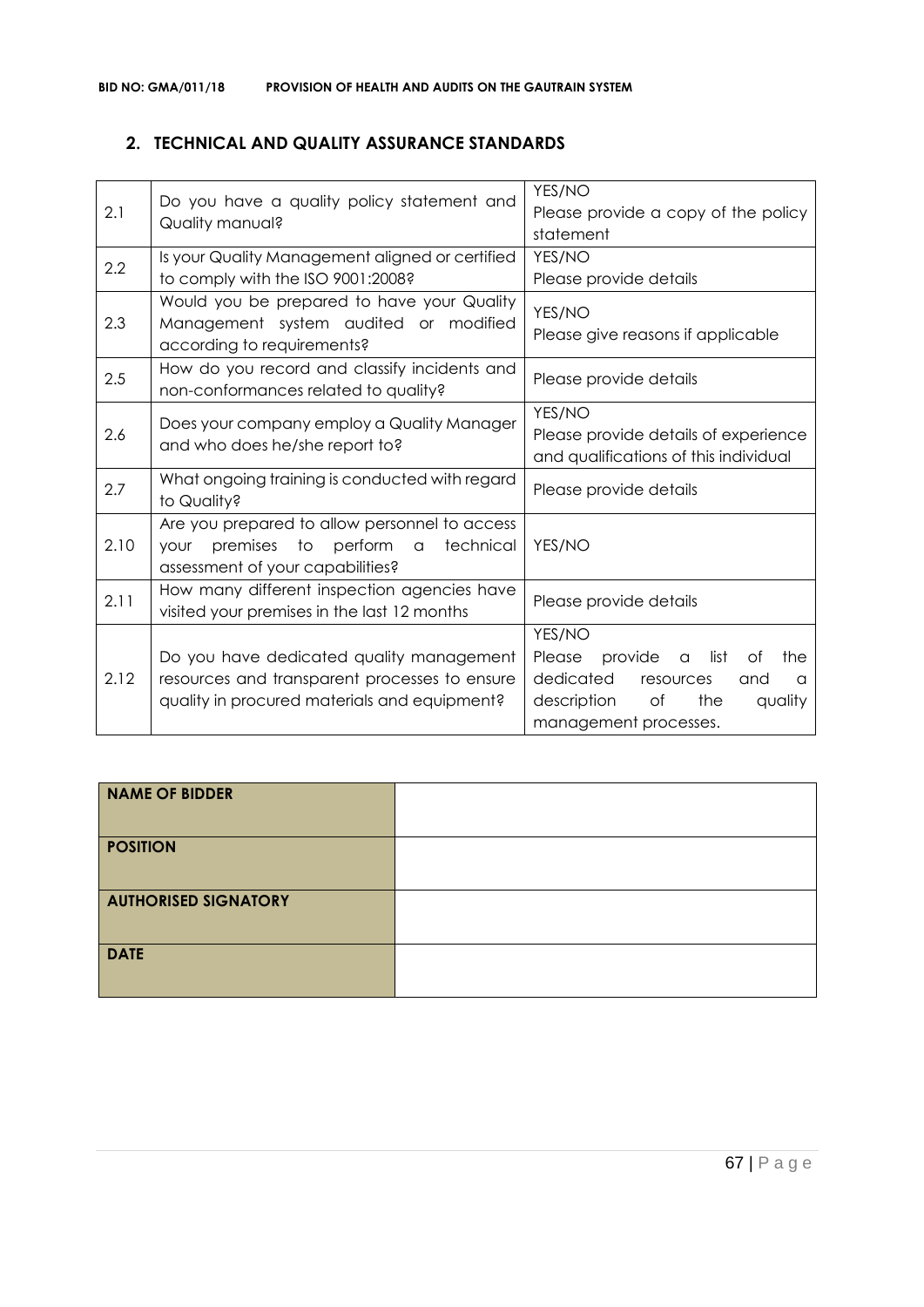# **RFP - PART D**

# **SUPPLIER CODE OF CONDUCT**

# **1. ABBREVIATIONS, TERMINOLOGIES AND DEFINITIONS**

| <b>ABBREVIATIONS</b>               | <b>DEFINITIONS</b>                                                                                                                                                                                                                     |
|------------------------------------|----------------------------------------------------------------------------------------------------------------------------------------------------------------------------------------------------------------------------------------|
| <b>B-BBEE</b>                      | Broad-Based Black Economic Empowerment Act No 53 of<br>2003 as amended                                                                                                                                                                 |
| CEO                                | Chief Executive Officer                                                                                                                                                                                                                |
| <b>CFO</b>                         | <b>Chief Financial Officer</b>                                                                                                                                                                                                         |
| <b>GMA</b>                         | Gautrain Management Agency                                                                                                                                                                                                             |
| <b>MANCO</b>                       | <b>GMA Management Committee</b>                                                                                                                                                                                                        |
| <b>PFMA</b>                        | Public Finance Management Act No. 1 of 1999 as amended                                                                                                                                                                                 |
| <b>PPPFA</b>                       | Preferential Procurement Policy Framework Act No. 5 of 2000                                                                                                                                                                            |
| <b>SCM</b>                         | Supply Chain Management                                                                                                                                                                                                                |
| <b>TERMINOLOGIES</b>               | <b>DEFINITIONS</b>                                                                                                                                                                                                                     |
| <b>Brand Identity</b>              | Means the outward expression of a brand (which is the<br>Gautrain)<br>which<br>includes<br>trademark,<br>its<br>name,<br>communication and visual appearance.                                                                          |
| <b>Five Pillars of Procurement</b> | Means the holding foundation of a procurement system which<br>are - fair, equitable, transparent, competitive and cost<br>effective as mentioned in the Constitution of the Republic of<br>South Africa, Act 108 of 1996, Section 217. |
| <b>Purchase Order</b>              | Means a legally binding document between a GMA and a<br>Supplier, detailing the items/services that GMA agrees to<br>purchase at a certain price point. It also outlines the delivery<br>date and terms of payment.                    |
| Suppliers                          | GMA suppliers and service providers, and their employees,<br>agents, and subcontractors, including prospective suppliers                                                                                                               |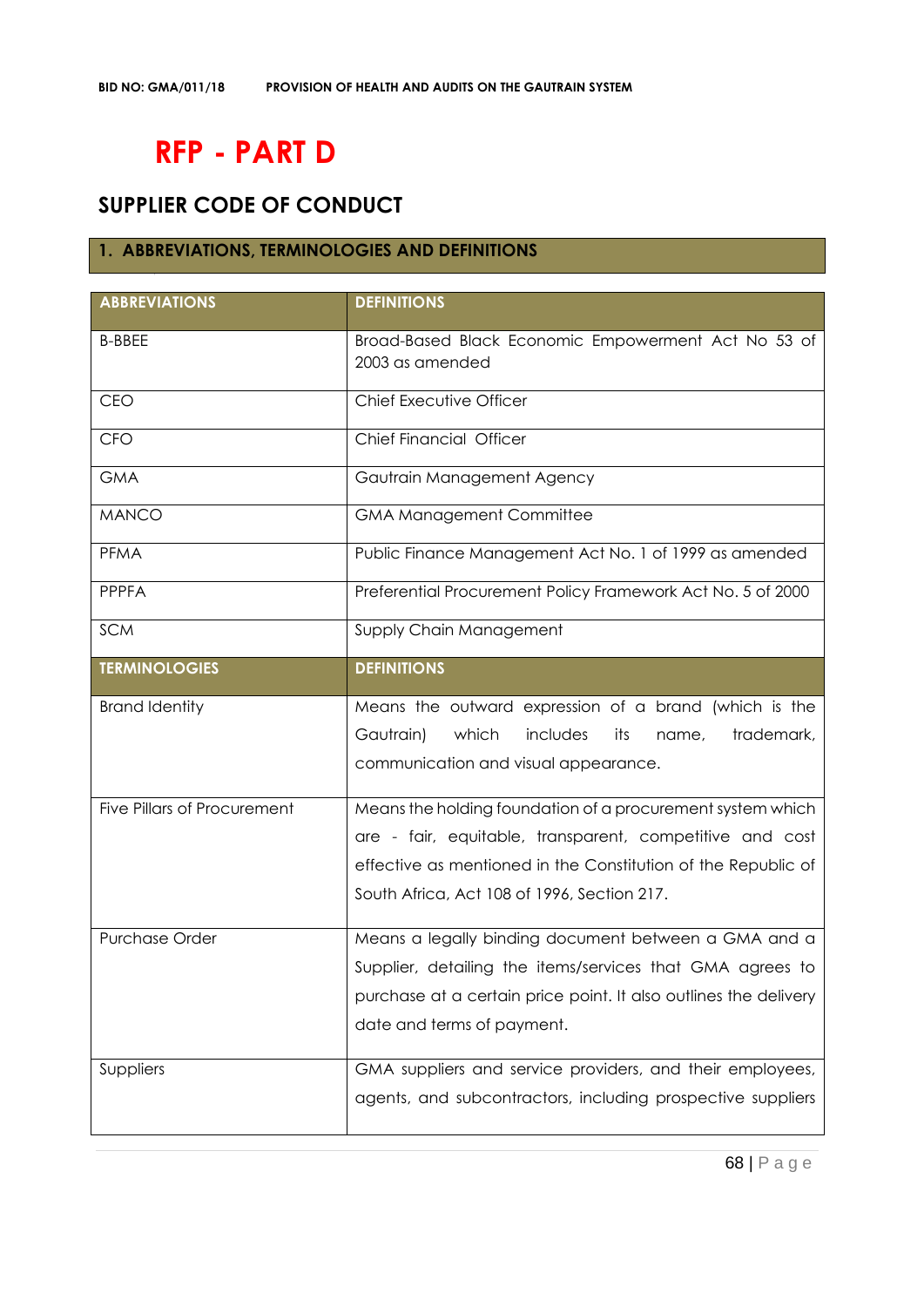|                 | and service providers, as well as their employees, agents, and |
|-----------------|----------------------------------------------------------------|
|                 | subcontractors. (Collectively referred to as "Suppliers").     |
| Visual Elements | Means the logo and framework or architecture which             |
|                 | specifies how it is used.                                      |
|                 |                                                                |

## **2. PURPOSE OF SUPPLIER CODE OF CONDUCT**

The purpose of this code of conduct is to define behaviors and actions which GMA suppliers must commit to abide by during SCM processes, and, where applicable, the discharge of their contractual obligations towards the GMA.

## **3. APPLICABILITY/SCOPE**

This code of conduct is applicable to all GMA Suppliers.

#### **4. PREAMBLE**

Whereas the GMA is committed to SCM processes that are fair, equitable, transparent, competitive, and cost effective, and to receiving value for money from all its Suppliers; the GMA desires to outline standards to which its Suppliers are required to adhere to. The GMA further expects its Suppliers to replicate these standards further down their supply chains.

#### **5. INTRODUCTION**

The GMA aims to conducts its business in a manner that is fair, equitable, transparent, competitive and cost effective (five pillars) as underpinned by Section 217 of Constitution of the Republic of South Africa, and it core values. The five pillars are not only a prescription of standards of behavior, ethics and accountability but are a statement of GMA's commitment to a procurement system which would enable the emergence of sustainable small, medium and micro business and sustainable environment, consequently adding to the common wealth of GMA and its stakeholders.

This Code of Conduct captures the principles that the GMA expects its Suppliers to uphold. It contains globally aligned standards and guidance in each of the following areas: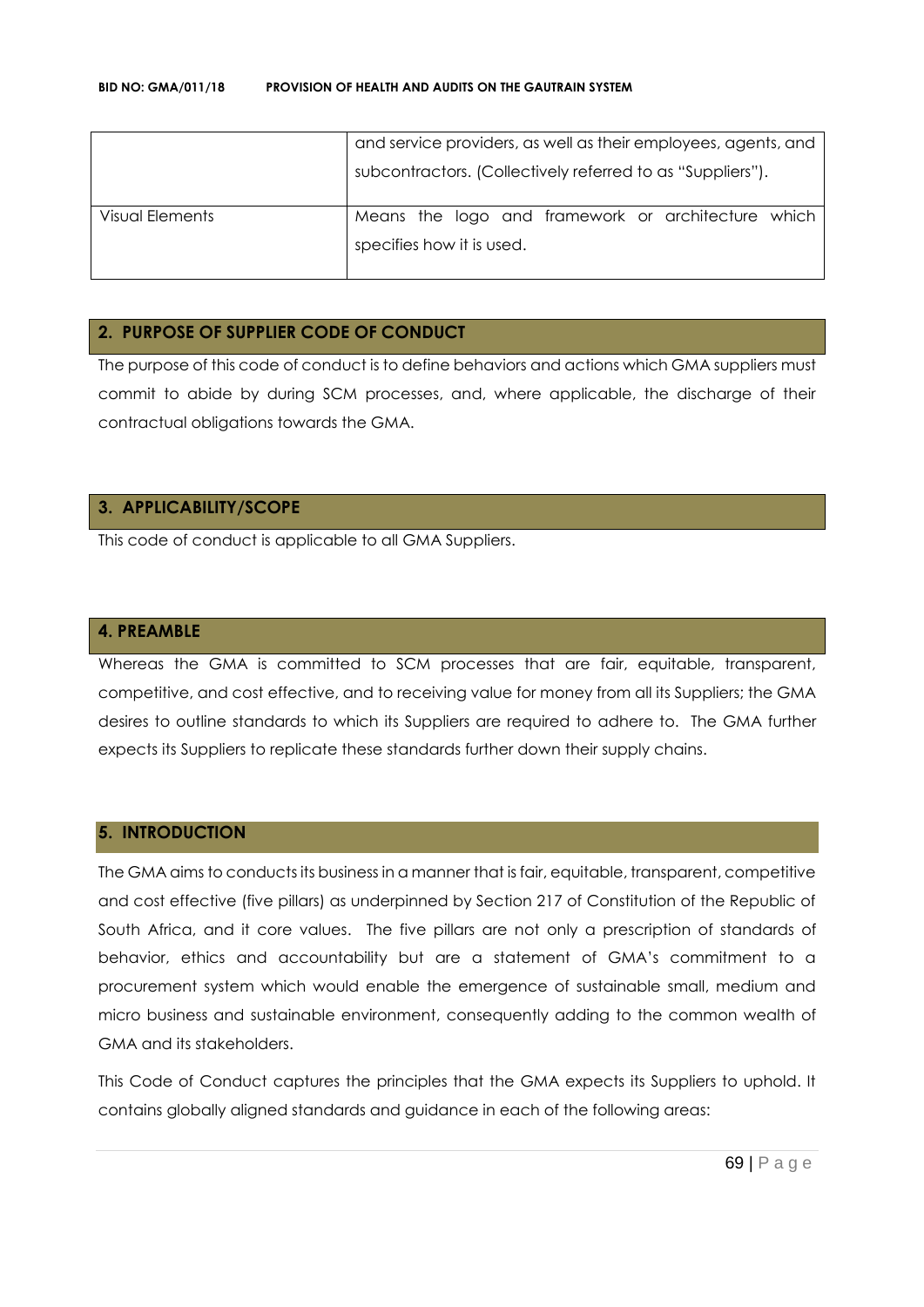- **Ethics**
- **Labour**
- Safety, Health, Environment and Quality; and
- Management Systems

## **6. ETHICS**

Suppliers are expected to conduct their business in an ethical manner and act with integrity. Where unethical practice comes to light, a Supplier commits to taking appropriate action to report and remedy it. Ethical requirements include the following aspects without limitation:

#### **6.1. Business Integrity**

Suppliers are expected not to practice or tolerate any form of corruption, extortion, embezzlement, dishonesty, or unethical conduct of any kind. Consequently, Suppliers commit not offer or accept bribes or any other incentives that may nullify the Five Pillars of Procurement. A Supplier is expected not to donate, on behalf of the GMA, the GMA's employees/ agents/ board members, or offer or accept any gratification that may appear to be aimed at influencing a decision of the GMA or the GMA's current and potential business partners in the Supplier's favour. Suppliers are, furthermore, required to comply with all legal requirements applicable to them.

## **6.2. Conflict of Interest**

Suppliers must avoid potential or actual conflict of interest. Suppliers must not deal directly with any GMA employee whose spouse, domestic partner, or other family member or relative holds a significant financial interest in the Supplier. In the event of a Supplier becoming aware of the potential breach of the foregoing principle, during the course of negotiating the Supplier agreement or performing the Supplier's contractual obligations, the Supplier shall declare the conflict of interest to the GMA's management.,

## **6.3. Fair Competition**

Suppliers shall not engage in collusive bidding, price fixing, price discrimination, or other unfair trade practices not in line with fair competition and in accordance with all applicable anti-competition laws that govern the jurisdiction in which it conducts business.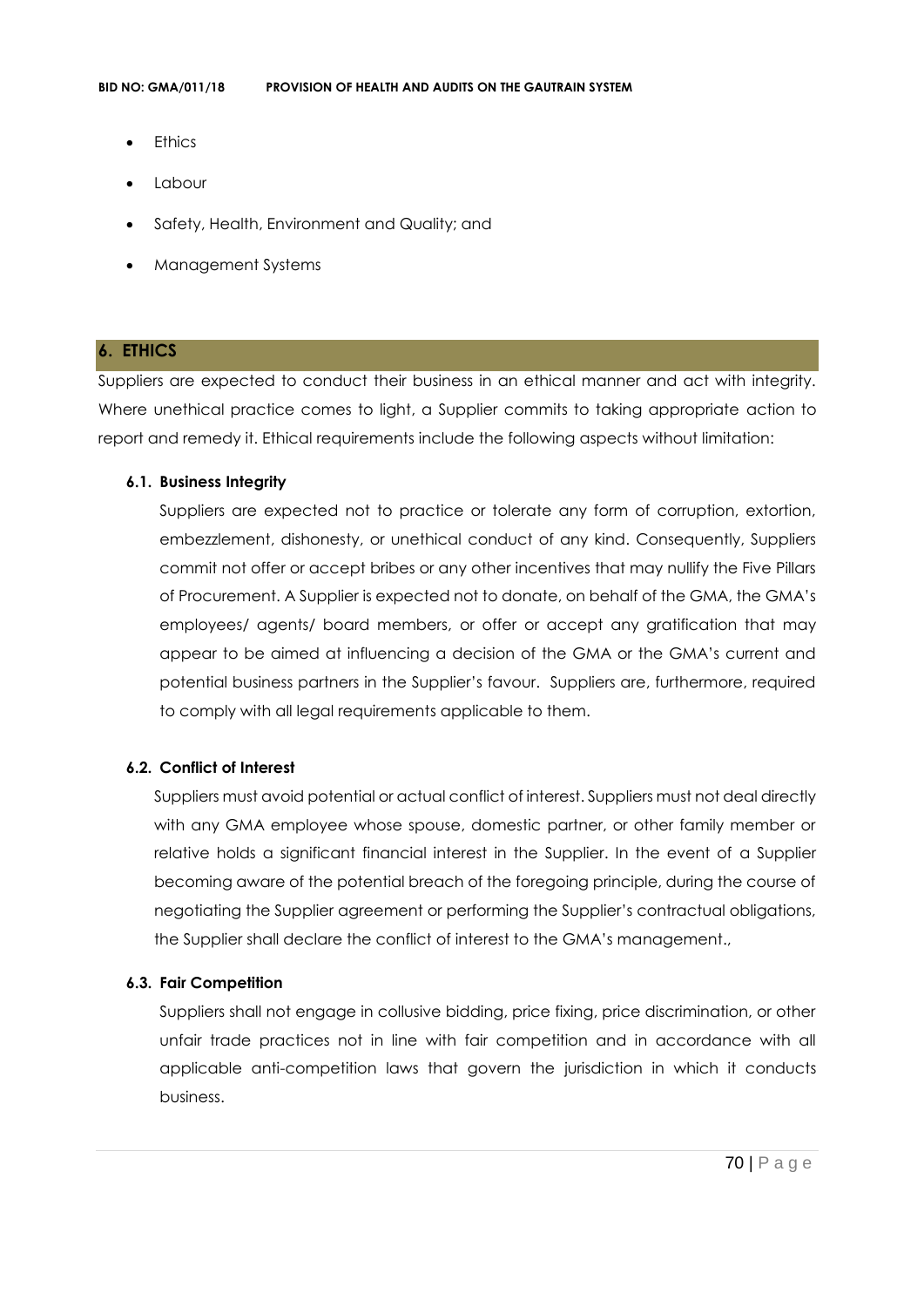#### **6.4. Privacy and Intellectual Property**

Suppliers must safeguard and maintain confidential and proprietary information or trade secrets of the GMA, and use such information only for the authorised purpose. Suppliers shall, to the foregoing end, implement measures aimed at restricting access to the GMA's confidential and proprietary information to persons requiring such access for the purpose of discharging the Supplier's obligations towards the GMA.

## **6.5. Reputation Management**

Suppliers must acknowledge the importance and relevance of the Gautrain Brand Identity (the Brand) and visual identity. Suppliers shall, to the foregoing end, follow relevant GMA policies, procedures, directions and guidelines to ensure that the Brand and corporate visual elements is reflected positively and appropriately in order to maintain a good reputation of the GMA.

## **7. LABOUR AND HUMAN RIGHTS**

Suppliers are expected to give effect to the human rights of their employees and treat them with dignity and respect. This includes the following aspects without limitation:

#### **7.1. Diversity and Inclusion**

The GMA encourages Suppliers to provide an inclusive and supportive working environment and to exercise diversity when it comes to their employees as well as their decisions to select subcontractors. Suppliers are expected to act lawfully in this regard.

## **7.2. Child Labour Avoidance**

The GMA does not subscribe to child labour. Suppliers must, therefore, comply with all minimum working age laws or regulations and not use child labour. Suppliers cannot employ anyone under the legal minimum working age for employment. The GMA only supports the development of legitimate workplace apprenticeship programs, for the educational benefit of young people, and will not do business with those who abuse such systems. Workers under the legal working age cannot perform hazardous work and may be restricted from night work, with consideration given to educational needs.

#### **7.3. Freedom of Association**

Suppliers must comply with all applicable laws that pertain to freedom of association and collective bargaining and will not discriminate on the basis of affiliation or non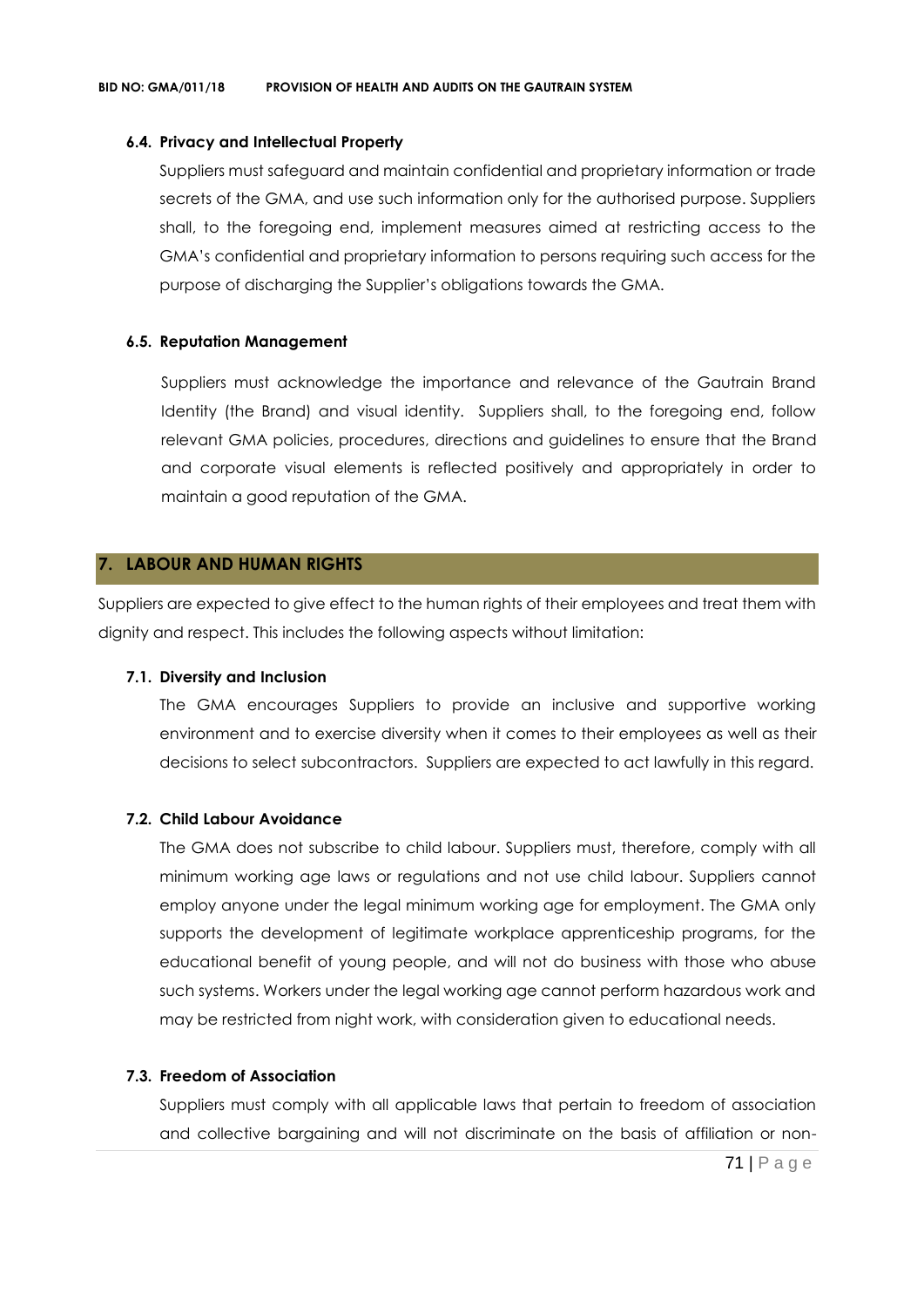affiliation. Suppliers will respect employees' rights to seek representation and will not disadvantage employees who act as workers' representatives.

#### **7.4. Abuse/Harassment/Disciplinary Action**

While the GMA recognizes and respects cultural differences, Suppliers are required to provide their employees a workplace free of harsh and inhumane treatment, without any sexual harassment, sexual abuse, corporal punishment or torture, mental or physical coercion or verbal abuse of employees or threat of any such treatment. Suppliers must treat all employees with respect and dignity and comply with applicable legislation on disciplinary practices.

#### **7.5. Fair and Equal Treatment**

Suppliers' terms and conditions of employment, including hiring, training, working conditions, compensation, benefits, promotions, discipline, termination or retirement are based on the individual's qualifications, performance, skills and experience.

#### **7.6. Forced Labour**

Suppliers will employ all employees on a voluntary basis and do not use any prison, slave, bonded, forced labour or engage in any other forms of slavery or human trafficking.

## **7.7. Working Hours**

Suppliers commit to complying with all applicable laws regarding regular working hours, rest periods and overtime hours. Suppliers will not force employees to work overtime and employees will not be punished, penalised or dismissed for refusing to work overtime.

#### **7.8. Compensation and Benefits**

Suppliers will fairly compensate all employees by providing wages and benefits in accordance with all applicable laws.

## **8. SAFETY, HEALTH, ENVIRONMENT AND QUALITY**

72 | P a g e Suppliers are expected to provide a safe and healthy working environment and, if applicable, safe and healthy company living quarters, and to operate in an environmentally responsible and efficient manner. Suppliers will comply with all applicable laws and regulations pertaining to health, safety, environment and quality in the workplace. GMA recognizes its social responsibility to protect the environment and expects its Suppliers to share its commitment by responding to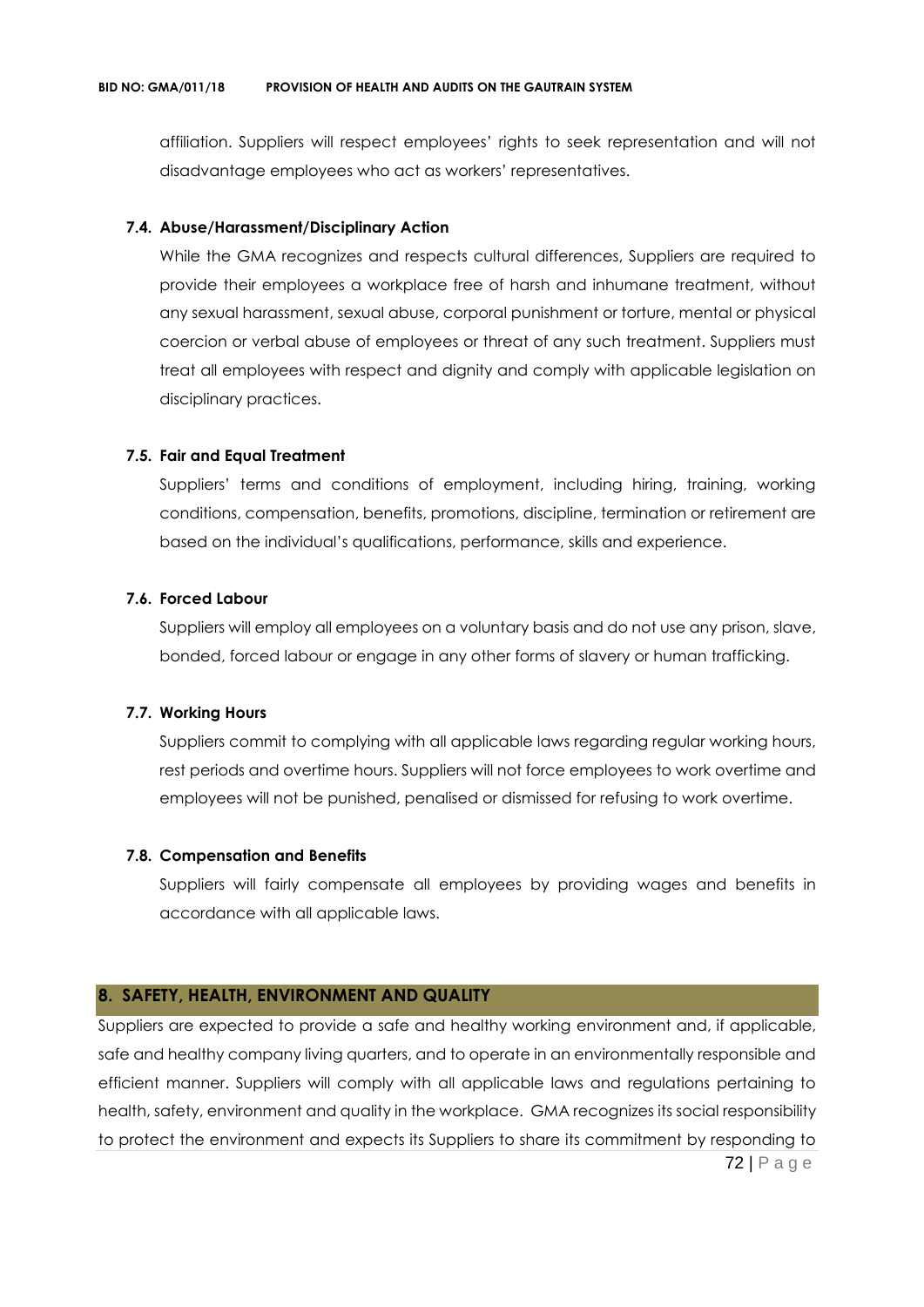challenges posed by climate changes and working toward protecting the environment. Suppliers commit to continuously strive to improve performance in all these areas by integrating sound safety, health and quality management practices into all aspects of business without limitation:

## **8.1. Occupational Health and Safety**

Suppliers will protect their employees from any chemical, biological and physical hazards and physically demanding tasks in the workplace as well as from risks associated with any infrastructure used by their employees. Suppliers will provide appropriate controls, safe working procedures and preventative maintenance and necessary technical protective measures to mitigate health and safety risks in the workplace.

### **8.2. Product Safety**

Suppliers will make available material safety data sheets containing all necessary safetyrelevant information for all hazardous substances and will be provided to GMA and other parties in case of legitimate need.

#### **8.3. Resource Conservation and Climate Protection/Waste and Emissions**

Suppliers will minimise or eliminate negative impact on the environment and climate at their source or by practices such as the modification of production, maintenance and facility processes, material substitution, conservation, recycling, material reutilisation, use of climate-friendly products, processes to reduce power consumption and greenhouse gas emissions. Suppliers will have systems in place to ensure safe handling, movement, storage, recycling, reuse and management of waste, air emissions and wastewater discharges. Suppliers will have systems in place to prevent or mitigate accidental spills and releases into the environment.

#### **8.4. Quality Requirements**

Suppliers will meet generally recognised or contractually agreed quality requirements in order to provide goods and services that consistently meet GMA's needs, perform as warranted and are safe for their intended use.

## **9. MANAGEMENT SYSTEMS**

Suppliers are encouraged to fulfil the expectations set forth in this Supplier Code of Conduct by implementing management systems to facilitate compliance with all applicable laws and to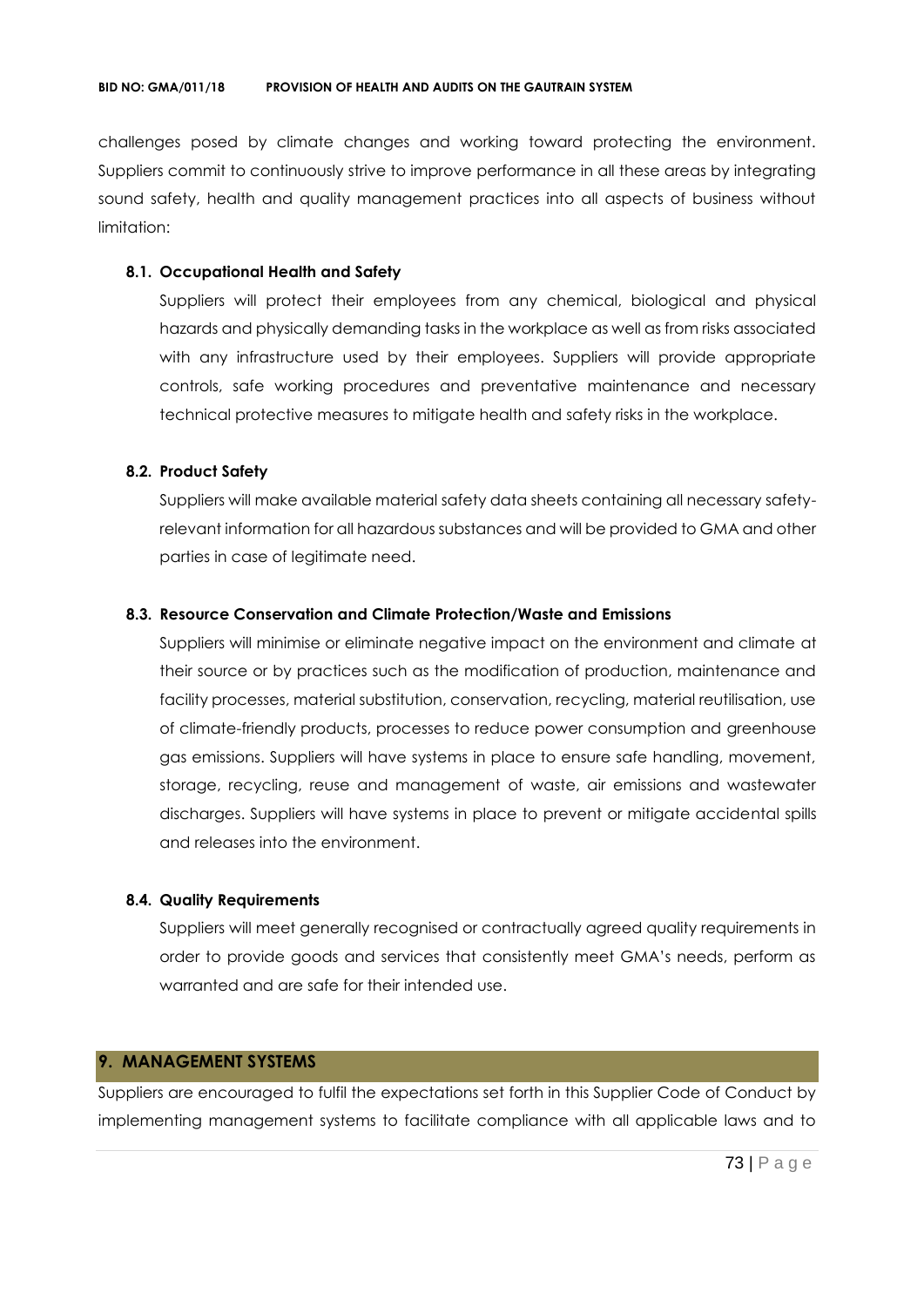#### **BID NO: GMA/011/18 PROVISION OF HEALTH AND AUDITS ON THE GAUTRAIN SYSTEM**

promote continuous improvement and sustainability performance. Suppliers must communicate the principles set forth in this Supplier Code of Conduct to their employees and supply chains, and are expected to take disciplinary action against any of its employee or business partner, involved in discharging the Supplier's obligations towards the GMA, who acts contrary to the letter or spirit of this Code of Conduct.

Suppliers are expected to self-monitor and demonstrate their compliance with this Code of Conduct. Where non-compliance is detected, the GMA may, at its sole discretion:

- immediately remove from GMA premises, a Supplier who behaves in a manner that is inconsistent with this Code of Conduct or any GMA policy; or
- suspend any Purchase Order from the Supplier until satisfactory corrective action is implemented;
- terminate its relationship with the Supplier;
- facilitate the listing of the Supplier in the National Treasury Register of Restricted Suppliers or its equivalent; and/or
- report the Supplier to appropriate authorities or associations.

Suppliers are responsible for prompt reporting of actual or suspected fraud, corruption, theft, financial misconduct, dishonesty, or unethical conduct, relating to SCM processes in which they are involved, or the discharge of their contractual obligations towards the GMA, to the GMA's management, or the GMA's Fraud Hotline.

| <b>Responsibility</b>        | <b>Designation</b>               | <b>Level</b><br><b>Responsibility</b><br>of .<br><b>Accountability</b>                                    |
|------------------------------|----------------------------------|-----------------------------------------------------------------------------------------------------------|
| <b>Accounting Officer</b>    | Chief Executive Officer<br>(CEO) | The Chief Executive Officer is<br>responsible for articulating the<br>core values for the GMA.            |
| <b>Responsible Authority</b> | Chief Financial Officer<br>(CFO) | Responsible for communicating<br>$\bullet$<br>this code to the Suppliers and<br>providing guidance on the |

# **10. ROLES AND RESPONSIBILITIES**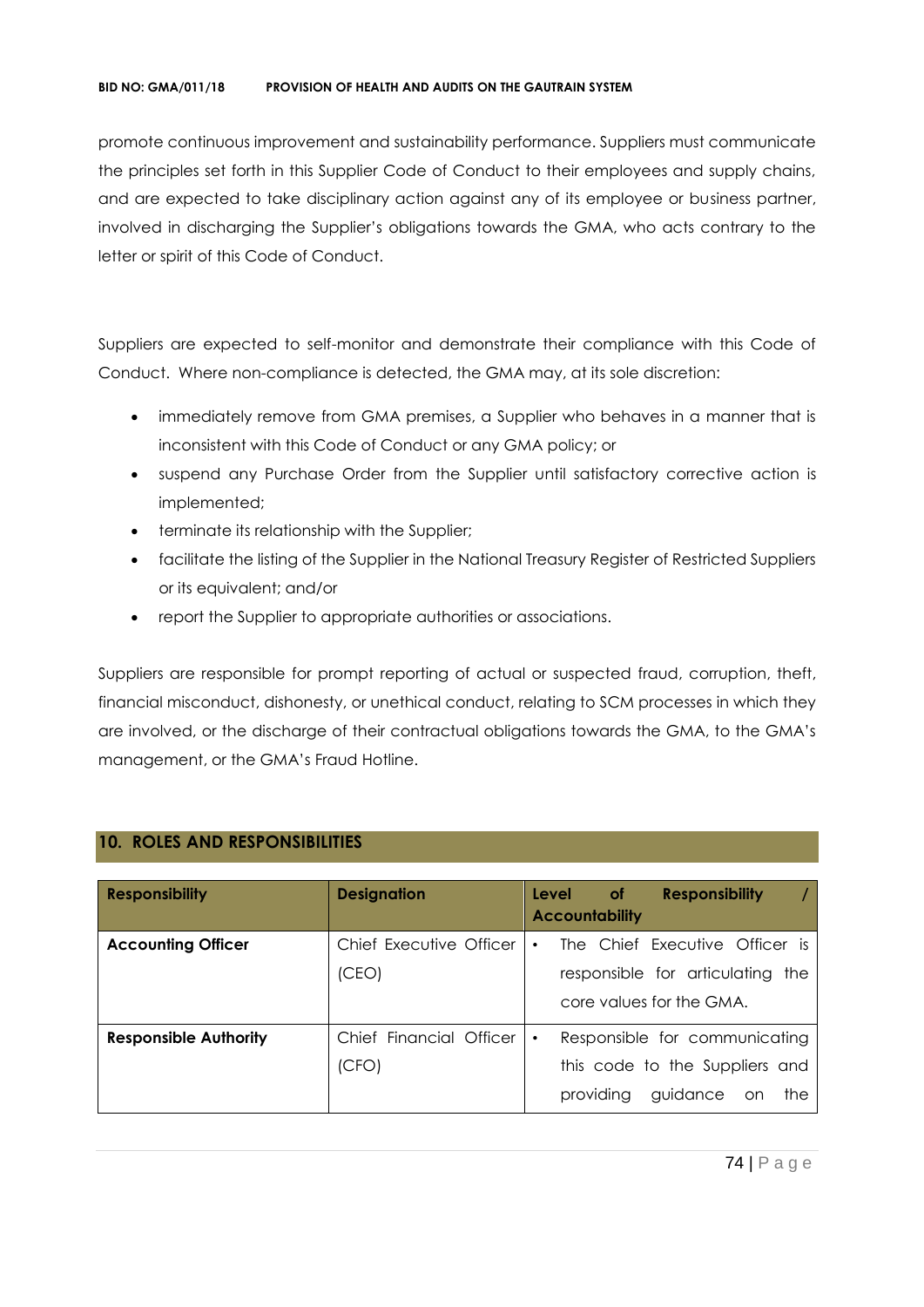|                                                        |                                                 | management of exceptions to<br>this code.<br>Responsible for implementing<br>$\bullet$<br>suitable systems to support the<br>implementation of this code of<br>conduct.                                                                                                     |
|--------------------------------------------------------|-------------------------------------------------|-----------------------------------------------------------------------------------------------------------------------------------------------------------------------------------------------------------------------------------------------------------------------------|
| <b>Executing Authorities</b>                           | All<br><b>GMA</b><br>employees<br>and Suppliers | Responsible for upholding and<br>$\bullet$<br>putting into action this code of<br>conduct.<br>Responsible<br>for<br>ensuring<br>$\bullet$<br>compliance and reporting non-<br>compliance to this code of<br>conduct.                                                        |
| Administrative/Revisions/A<br>mendments Responsibility | Executive<br>Manager:<br><b>SCM</b>             | Responsible for the annual review<br>$\bullet$<br>of the code and/or amending of<br>the code as necessary.                                                                                                                                                                  |
| <b>Enquiries</b>                                       | Chief Financial Officer<br>(CFO)                | Responsible<br>for<br>the<br>overall<br>$\bullet$<br>management<br>and<br>implementation of GMA SCM<br>Proposed Corrections<br>policies.<br>amendments<br>and/or<br>this<br>to<br>document must be forwarded to<br>the Executive Manager: SCM in<br>the Finance Department. |

# **11. RELATED DOCUMENTS**

Content of this Code of Conduct is informed by the following legal standards:

- i. The Constitution of the Republic of South Africa, act 108 of 1996, Section 217;
- ii. Occupational Health and Safety Act, 1993;
- iii. Public Finance Management Act (PFMA) of 1999;
- iv. Preferential Procurement Policy Framework Act (PPPFA) of 2000 and its related Regulations;
- v. Construction Industry Development Board Act of 2000 and its related Regulations;